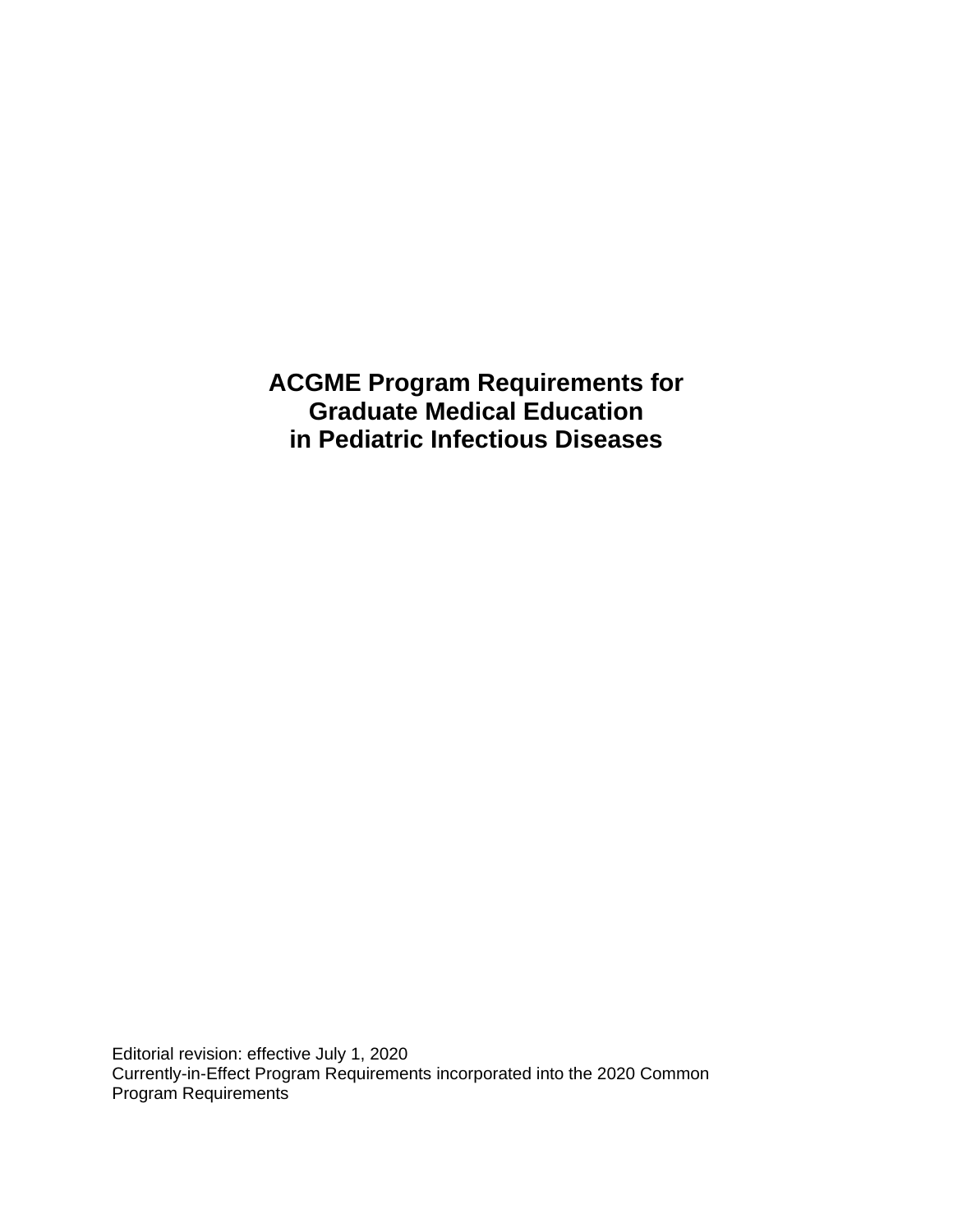| $\mathbf{L}$ |        |                                                                         |  |  |
|--------------|--------|-------------------------------------------------------------------------|--|--|
|              | I.A.   |                                                                         |  |  |
|              | I.B.   |                                                                         |  |  |
|              | I.C.   |                                                                         |  |  |
|              | I.D.   |                                                                         |  |  |
|              | I.E.   |                                                                         |  |  |
|              |        |                                                                         |  |  |
|              | II.A.  |                                                                         |  |  |
|              | II.B.  |                                                                         |  |  |
|              | ILC.   |                                                                         |  |  |
|              | II.D.  |                                                                         |  |  |
|              |        |                                                                         |  |  |
|              | III.A. |                                                                         |  |  |
|              | III.B. |                                                                         |  |  |
|              | III.C. |                                                                         |  |  |
|              |        |                                                                         |  |  |
|              | IV.A.  |                                                                         |  |  |
|              | IV.B.  |                                                                         |  |  |
|              | IV.C.  |                                                                         |  |  |
|              | IV.D.  |                                                                         |  |  |
|              |        |                                                                         |  |  |
|              | V.A.   |                                                                         |  |  |
|              | V.B.   |                                                                         |  |  |
|              | V.C.   |                                                                         |  |  |
|              |        |                                                                         |  |  |
|              | VI.A.  | Patient Safety, Quality Improvement, Supervision, and Accountability 39 |  |  |
|              | VI.B.  |                                                                         |  |  |
|              | VI.C.  |                                                                         |  |  |
|              | VI.D.  |                                                                         |  |  |
|              | VI.E.  | Clinical Responsibilities, Teamwork, and Transitions of Care50          |  |  |
|              | VI.F.  |                                                                         |  |  |
|              |        |                                                                         |  |  |

### **Contents**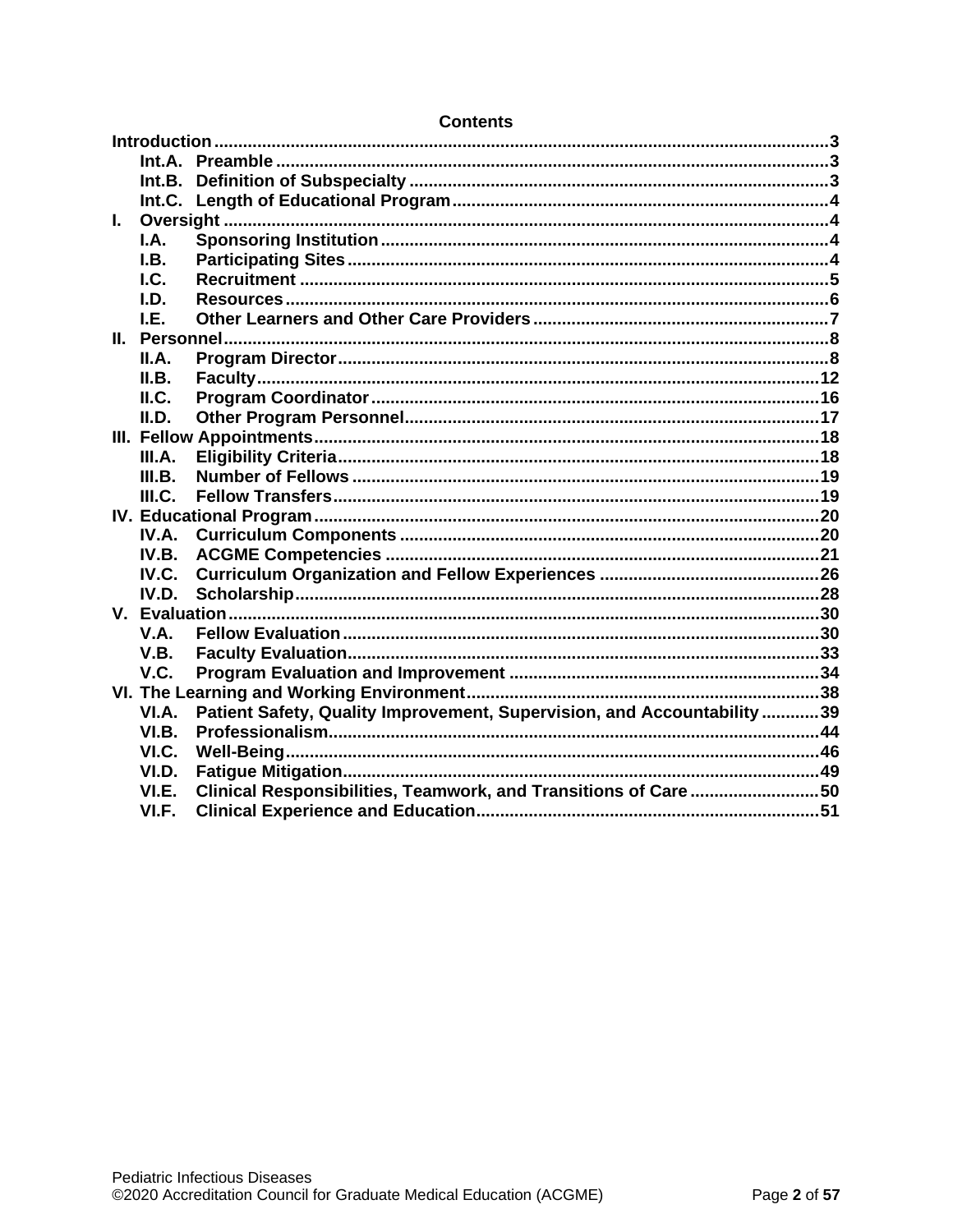### **ACGME Program Requirements for Graduate Medical Education in Pediatric Infectious Diseases**

### **Common Program Requirements (Fellowship) are in BOLD**

Where applicable, text in italics describes the underlying philosophy of the requirements in that section. These philosophic statements are not program requirements and are therefore not citable.

**Background and Intent: These fellowship requirements reflect the fact that these learners have already completed the first phase of graduate medical education. Thus, the Common Program Requirements (Fellowship) are intended to explain the differences.**

#### <span id="page-2-0"></span>**Introduction**

<span id="page-2-1"></span>**Int.A.** *Fellowship is advanced graduate medical education beyond a core residency program for physicians who desire to enter more specialized practice. Fellowship-trained physicians serve the public by providing subspecialty care, which may also include core medical care, acting as a community resource for expertise in their field, creating and integrating new knowledge into practice, and educating future generations of physicians. Graduate medical education values the strength that a diverse group of physicians brings to medical care.*

> *Fellows who have completed residency are able to practice independently in their core specialty. The prior medical experience and expertise of fellows distinguish them from physicians entering into residency training. The fellow's care of patients within the subspecialty is undertaken with appropriate faculty supervision and conditional independence. Faculty members serve as role models of excellence, compassion, professionalism, and scholarship. The fellow develops deep medical knowledge, patient care skills, and expertise applicable to their focused area of practice. Fellowship is an intensive program of subspecialty clinical and didactic education that focuses on the multidisciplinary care of patients. Fellowship education is often physically, emotionally, and intellectually demanding, and occurs in a variety of clinical learning environments committed to graduate medical education and the well-being of patients, residents, fellows, faculty members, students, and all members of the health care team.*

*In addition to clinical education, many fellowship programs advance fellows' skills as physician-scientists. While the ability to create new knowledge within medicine is not exclusive to fellowship-educated physicians, the fellowship experience expands a physician's abilities to pursue hypothesis-driven scientific inquiry that results in contributions to the medical literature and patient care. Beyond the clinical subspecialty expertise achieved, fellows develop mentored relationships built on an infrastructure that promotes collaborative research.*

#### <span id="page-2-2"></span>**Int.B. Definition of Subspecialty**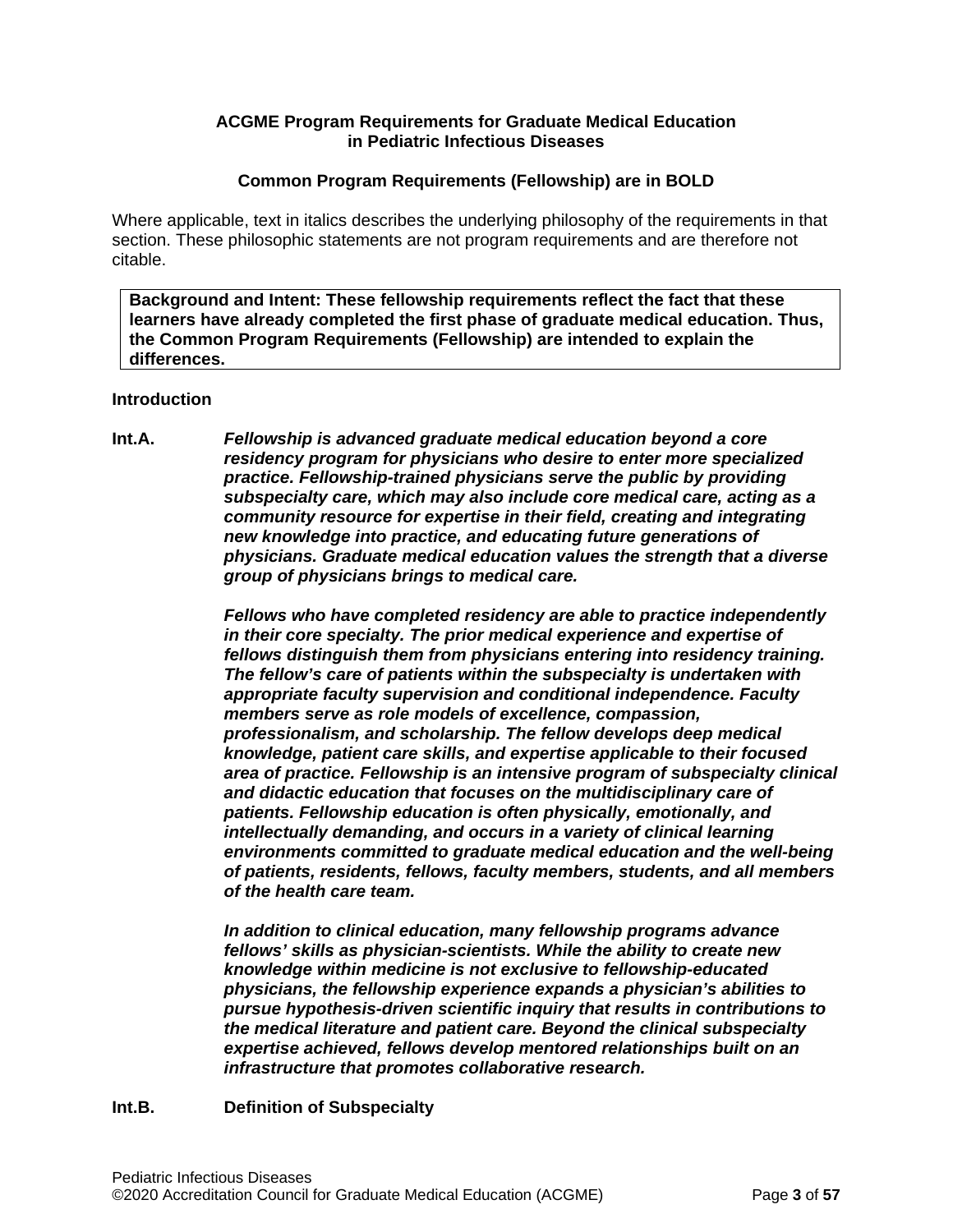Pediatric infectious diseases programs provide fellows with background and experience to enable them to provide optimal care and consultation to pediatric patients with infectious diseases. (Core)\*

### <span id="page-3-0"></span>**Int.C. Length of Educational Program**

The educational program must be 36 months in length. (Core)

## <span id="page-3-1"></span>**I. Oversight**

### <span id="page-3-2"></span>**I.A. Sponsoring Institution**

*The Sponsoring Institution is the organization or entity that assumes the ultimate financial and academic responsibility for a program of graduate medical education consistent with the ACGME Institutional Requirements.*

*When the Sponsoring Institution is not a rotation site for the program, the most commonly utilized site of clinical activity for the program is the primary clinical site.*

**Background and Intent: Participating sites will reflect the health care needs of the community and the educational needs of the fellows. A wide variety of organizations may provide a robust educational experience and, thus, Sponsoring Institutions and participating sites may encompass inpatient and outpatient settings including, but not limited to a university, a medical school, a teaching hospital, a nursing home, a school of public health, a health department, a public health agency, an organized health care delivery system, a medical examiner's office, an educational consortium, a teaching health center, a physician group practice, federally qualified health center, or an educational foundation.**

### **I.A.1. The program must be sponsored by one ACGME-accredited**  Sponsoring Institution. (Core)\*

## <span id="page-3-3"></span>**I.B. Participating Sites**

*A participating site is an organization providing educational experiences or educational assignments/rotations for fellows.*

| I.B.1. | The program, with approval of its Sponsoring Institution, must |
|--------|----------------------------------------------------------------|
|        | designate a primary clinical site. <sup>(Core)</sup>           |
|        |                                                                |

- I.B.1.a) An accredited pediatric infectious diseases program must be an integral part of a core pediatric residency program, and should be sponsored by the same ACGME-accredited Sponsoring Institution. (Core)
- I.B.1.a).(1) The pediatric infectious diseases program should be geographically proximate to the core pediatric residency program. (Detail)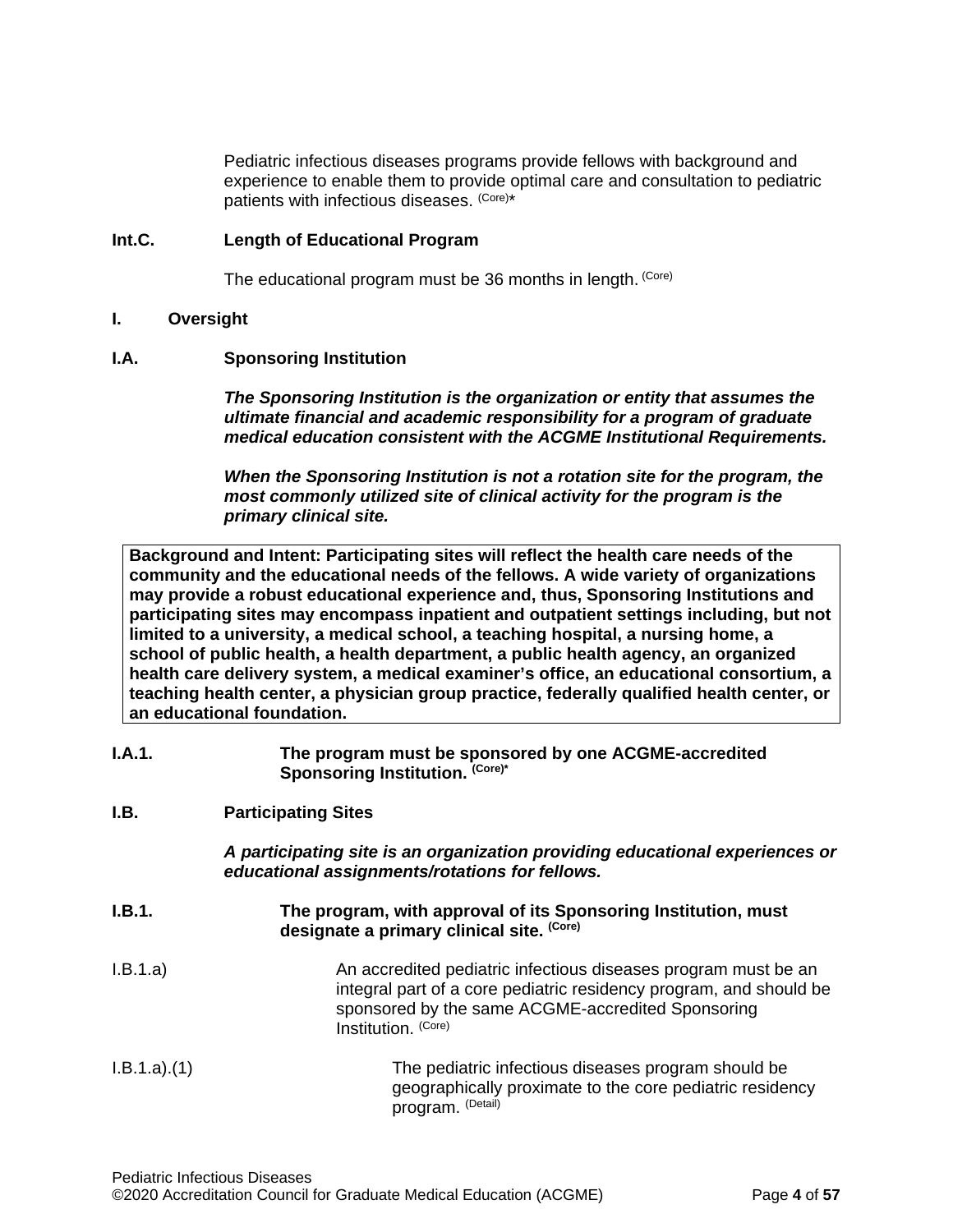| I.B.2.      | There must be a program letter of agreement (PLA) between the<br>program and each participating site that governs the relationship<br>between the program and the participating site providing a required<br>assignment. (Core) |
|-------------|---------------------------------------------------------------------------------------------------------------------------------------------------------------------------------------------------------------------------------|
| I.B.2.a)    | The PLA must:                                                                                                                                                                                                                   |
| I.B.2.a)(1) | be renewed at least every 10 years; and, (Core)                                                                                                                                                                                 |
| I.B.2.a)(2) | be approved by the designated institutional official<br>(DIO). (Core)                                                                                                                                                           |
| I.B.3.      | The program must monitor the clinical learning and working<br>environment at all participating sites. (Core)                                                                                                                    |
| I.B.3.a)    | At each participating site there must be one faculty member,<br>designated by the program director, who is accountable for<br>fellow education for that site, in collaboration with the<br>program director. (Core)             |

**Background and Intent: While all fellowship programs must be sponsored by a single ACGME-accredited Sponsoring Institution, many programs will utilize other clinical settings to provide required or elective training experiences. At times it is appropriate to utilize community sites that are not owned by or affiliated with the Sponsoring Institution. Some of these sites may be remote for geographic, transportation, or communication issues. When utilizing such sites, the program must designate a faculty member responsible for ensuring the quality of the educational experience. In some circumstances, the person charged with this responsibility may not be physically present at the site, but remains responsible for fellow education occurring at the site. The requirements under I.B.3. are intended to ensure that this will be the case.**

**Suggested elements to be considered in PLAs will be found in the ACGME Program Director's Guide to the Common Program Requirements. These include:**

- **Identifying the faculty members who will assume educational and supervisory responsibility for fellows**
- **Specifying the responsibilities for teaching, supervision, and formal evaluation of fellows**
- **Specifying the duration and content of the educational experience**
- **Stating the policies and procedures that will govern fellow education during the assignment**
- **I.B.4. The program director must submit any additions or deletions of participating sites routinely providing an educational experience, required for all fellows, of one month full time equivalent (FTE) or more through the ACGME's Accreditation Data System (ADS). (Core)**
- <span id="page-4-0"></span>**I.C. The program, in partnership with its Sponsoring Institution, must engage in practices that focus on mission-driven, ongoing, systematic recruitment and retention of a diverse and inclusive workforce of residents (if present),**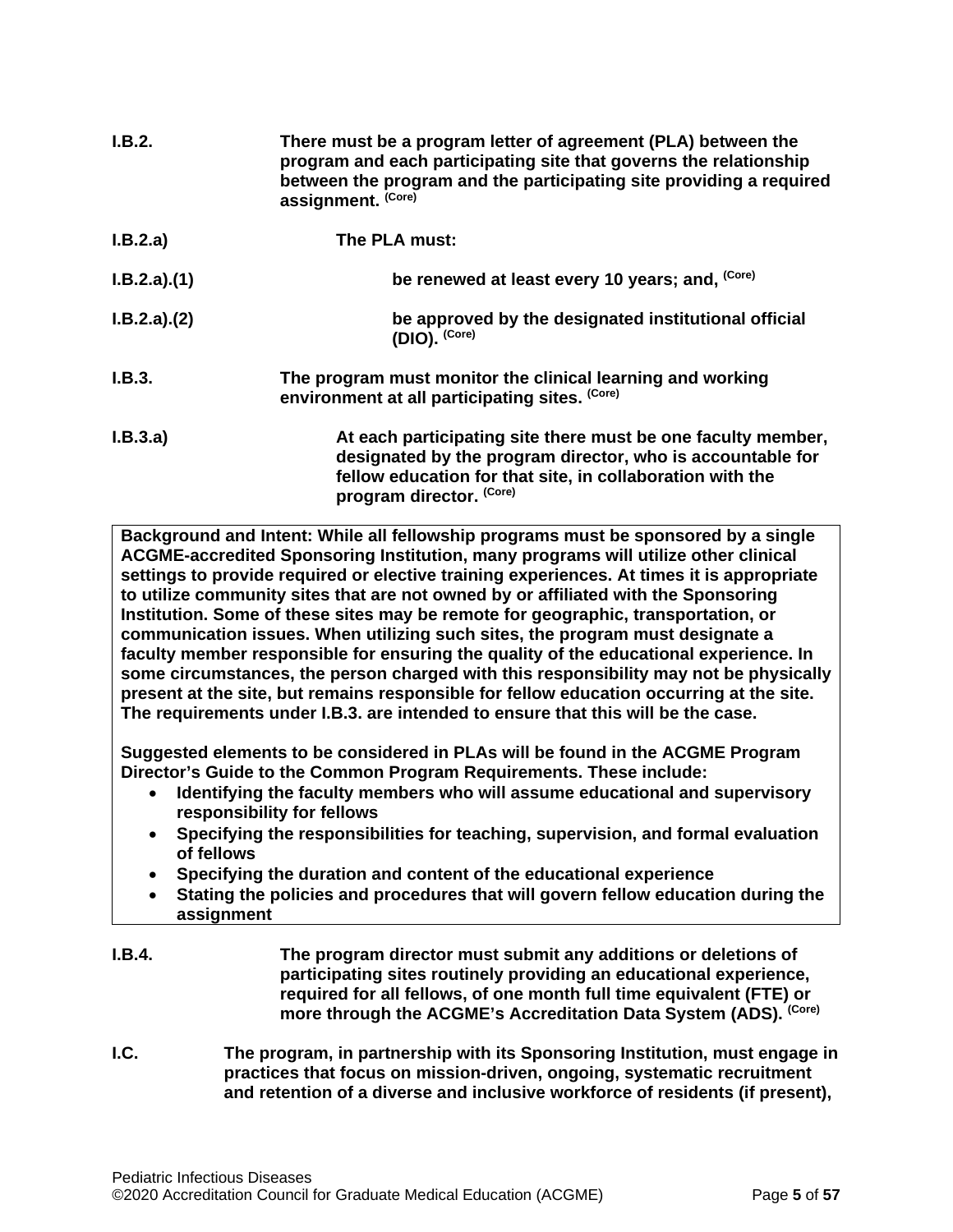**fellows, faculty members, senior administrative staff members, and other relevant members of its academic community. (Core)**

**Background and Intent: It is expected that the Sponsoring Institution has, and programs implement, policies and procedures related to recruitment and retention of minorities underrepresented in medicine and medical leadership in accordance with the Sponsoring Institution's mission and aims. The program's annual evaluation must include an assessment of the program's efforts to recruit and retain a diverse workforce, as noted in V.C.1.c).(5).(c).**

<span id="page-5-0"></span>

| I.D.         | <b>Resources</b>                                                                                                                                                                                                                              |
|--------------|-----------------------------------------------------------------------------------------------------------------------------------------------------------------------------------------------------------------------------------------------|
| I.D.1.       | The program, in partnership with its Sponsoring Institution, must<br>ensure the availability of adequate resources for fellow education.<br>(Core)                                                                                            |
| I.D.1.a)     | Facilities and services, including a comprehensive laboratory,<br>pathology and imaging, must be available. (Core)                                                                                                                            |
| I.D.1.b      | The program must have access to laboratories in order to perform<br>testing specific to pediatric infectious diseases. (Core)                                                                                                                 |
| I.D.1.c      | Fellows must have access to a laboratory for clinical microbiology,<br>such that direct and frequent interaction with microbiology<br>laboratory personnel is readily available. (Core)                                                       |
| I.D.1.d      | There must be access to clinical microbiology laboratories that<br>have the capacity to identify infections caused by bacteria,<br>mycobacteria, fungi, viruses, rickettsiae, chlamydiae, and<br>parasites in tissues and body fluids. (Core) |
| I.D.1.e      | There must be an infection control program and an antimicrobial<br>stewardship program at the clinical site(s) where the fellows spend<br>most of their time during the educational program. (Core)                                           |
| I.D.1.f      | An adequate number and variety of patients with infectious<br>diseases ranging in age from newborn through young adulthood<br>must be available to provide a broad experience for the fellows.<br>(Core)                                      |
| I.D.1.f).(1) | A sufficient number of patients must be available in<br>inpatient and outpatient settings to meet the educational<br>needs of the program. (Core)                                                                                             |
| I.D.2.       | The program, in partnership with its Sponsoring Institution, must<br>ensure healthy and safe learning and working environments that<br>promote fellow well-being and provide for: (Core)                                                      |
| I.D.2.a)     | access to food while on duty; (Core)                                                                                                                                                                                                          |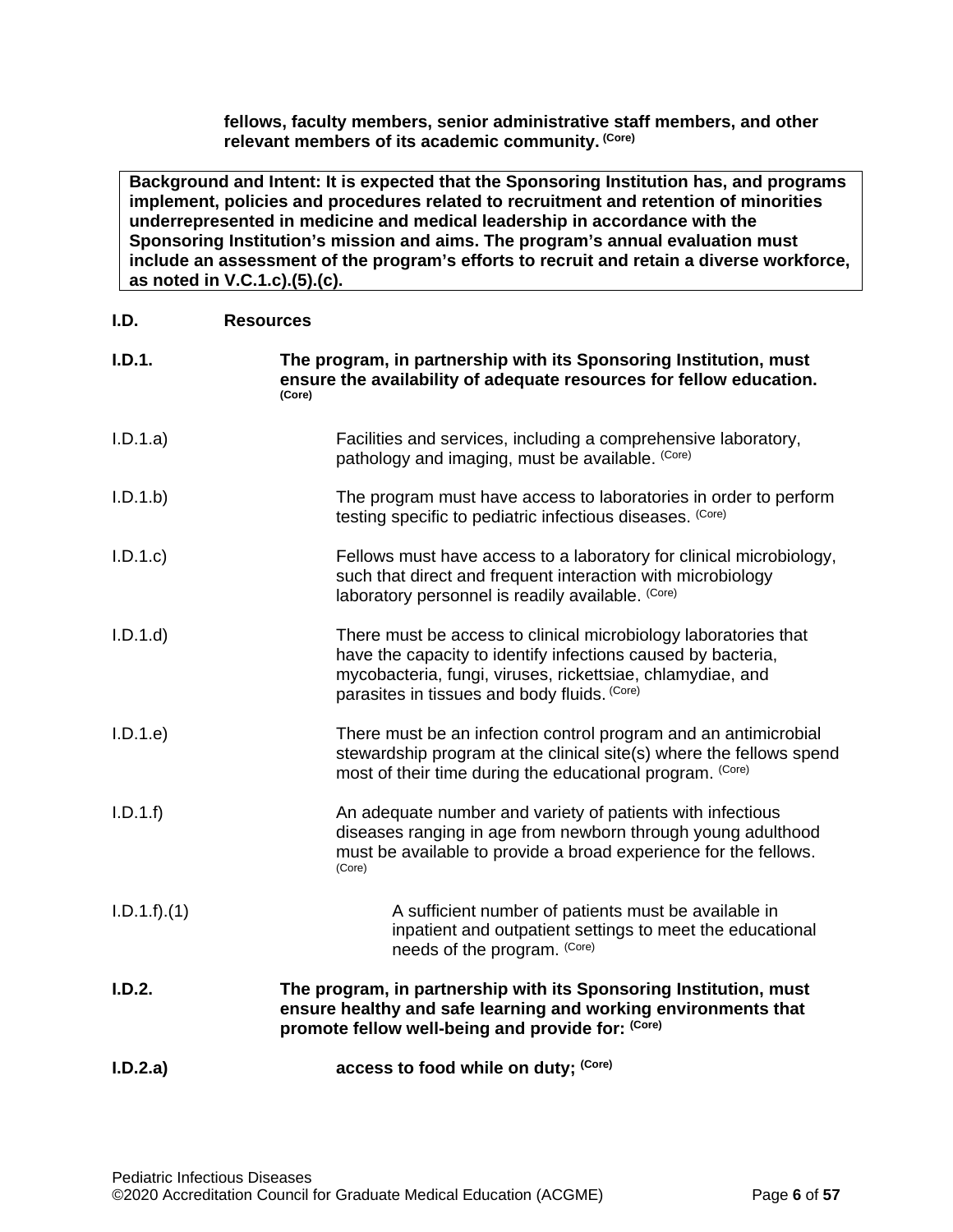**I.D.2.b) safe, quiet, clean, and private sleep/rest facilities available and accessible for fellows with proximity appropriate for safe patient care; (Core)**

**Background and Intent: Care of patients within a hospital or health system occurs continually through the day and night. Such care requires that fellows function at their peak abilities, which requires the work environment to provide them with the ability to meet their basic needs within proximity of their clinical responsibilities. Access to food and rest are examples of these basic needs, which must be met while fellows are working. Fellows should have access to refrigeration where food may be stored. Food should be available when fellows are required to be in the hospital overnight. Rest facilities are necessary, even when overnight call is not required, to accommodate the fatigued fellow.**

**I.D.2.c) clean and private facilities for lactation that have refrigeration capabilities, with proximity appropriate for safe patient care; (Core)**

**Background and Intent: Sites must provide private and clean locations where fellows may lactate and store the milk within a refrigerator. These locations should be in close proximity to clinical responsibilities. It would be helpful to have additional support within these locations that may assist the fellow with the continued care of patients, such as a computer and a phone. While space is important, the time required for lactation is also critical for the well-being of the fellow and the fellow's family, as outlined in VI.C.1.d).(1).**

| I.D.2.d | security and safety measures appropriate to the participating<br>site; and, (Core)                                                                                                                                                               |
|---------|--------------------------------------------------------------------------------------------------------------------------------------------------------------------------------------------------------------------------------------------------|
| I.D.2.e | accommodations for fellows with disabilities consistent with<br>the Sponsoring Institution's policy. (Core)                                                                                                                                      |
| I.D.3.  | Fellows must have ready access to subspecialty-specific and other<br>appropriate reference material in print or electronic format. This<br>must include access to electronic medical literature databases with<br>full text capabilities. (Core) |
| I.D.4.  | The program's educational and clinical resources must be adequate<br>to support the number of fellows appointed to the program. (Core)                                                                                                           |
| I.E.    | A fellowship program usually occurs in the context of many learners and<br>other care providers and limited clinical resources. It should be structured<br>to optimize education for all learners present.                                       |
| I.E.1.  | Fellows should contribute to the education of residents in core<br>programs, if present. (Core)                                                                                                                                                  |
|         | Background and Intent: The clinical learning environment has become increasingly                                                                                                                                                                 |

<span id="page-6-0"></span>**complex and often includes care providers, students, and post-graduate residents and fellows from multiple disciplines. The presence of these practitioners and their learners**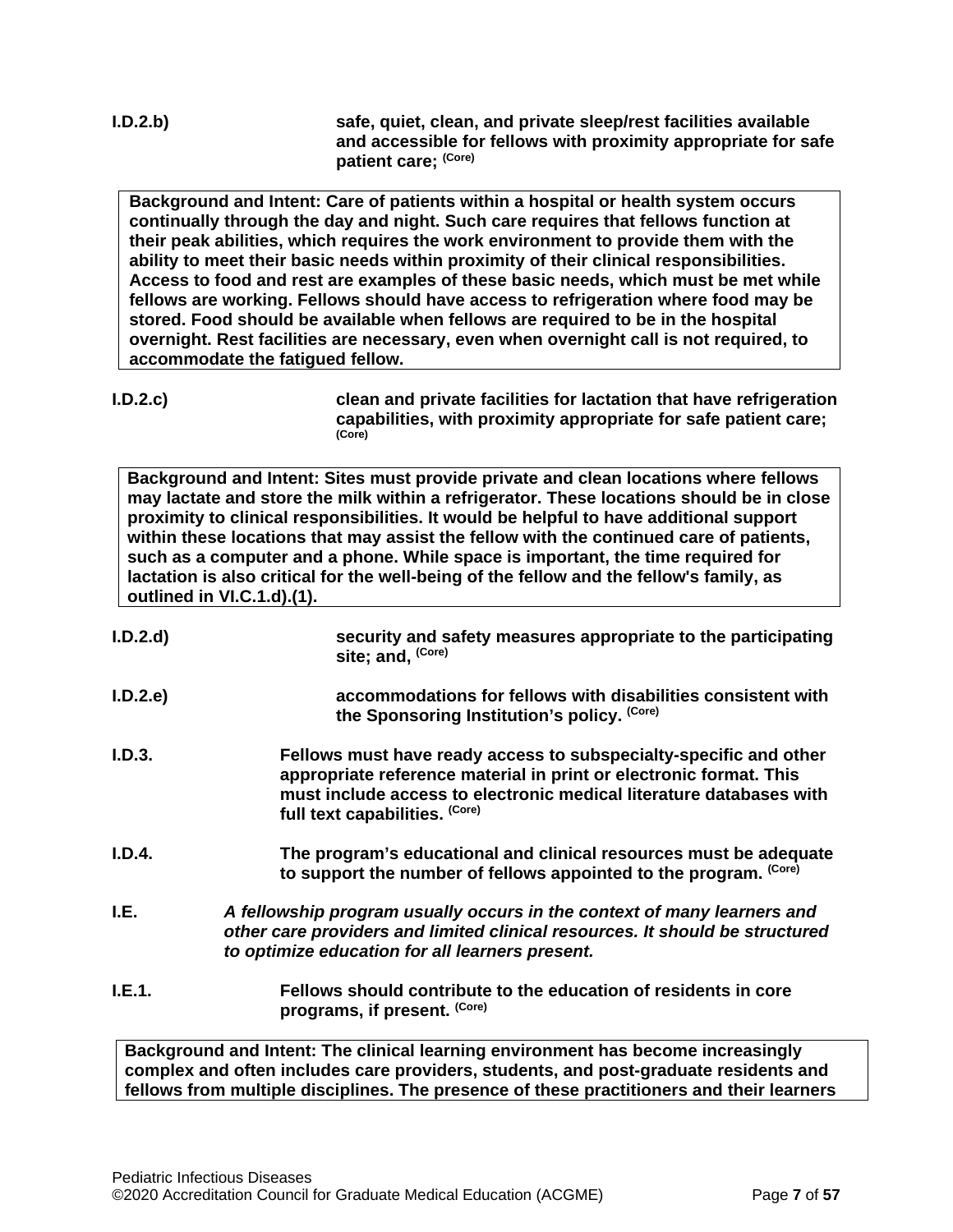**enriches the learning environment. Programs have a responsibility to monitor the learning environment to ensure that fellows' education is not compromised by the presence of other providers and learners, and that fellows' education does not compromise core residents' education.**

#### <span id="page-7-0"></span>**II. Personnel**

<span id="page-7-1"></span>**II.A. Program Director**

| II.A.1.   | There must be one faculty member appointed as program director<br>with authority and accountability for the overall program, including<br>compliance with all applicable program requirements. (Core) |
|-----------|-------------------------------------------------------------------------------------------------------------------------------------------------------------------------------------------------------|
| II.A.1.a) | The Sponsoring Institution's Graduate Medical Education<br>Committee (GMEC) must approve a change in program<br>director. (Core)                                                                      |

**II.A.1.b) Final approval of the program director resides with the Review Committee. (Core)**

**Background and Intent: While the ACGME recognizes the value of input from numerous individuals in the management of a fellowship, a single individual must be designated as program director and made responsible for the program. This individual will have dedicated time for the leadership of the fellowship, and it is this individual's responsibility to communicate with the fellows, faculty members, DIO, GMEC, and the ACGME. The program director's nomination is reviewed and approved by the GMEC. Final approval of program directors resides with the Review Committee.**

**II.A.2. The program director must be provided with support adequate for administration of the program based upon its size and configuration. (Core)**

II.A.2.a) At a minimum, the program director must be provided with the salary support required to devote 20 percent FTE of non-clinical time to the administration of the program. Additional support for the program director and the associate program director(s) must be provided based on program size as follows: (Core)

| Number of approved fellow<br>positions | Minimum aggregate PD/APD<br>FTF |
|----------------------------------------|---------------------------------|
| $1 - 3$                                | 0.2                             |
| 4-6                                    | 0.25                            |
| 7-9                                    | 0.3                             |
| > 1∩                                   | 0.35                            |

## **Background and Intent: Twenty percent FTE is defined as one day per week.**

**"Administrative time" is defined as non-clinical time spent meeting the responsibilities of the program director as detailed in requirements II.A.4.-II.A.4.a).(16).**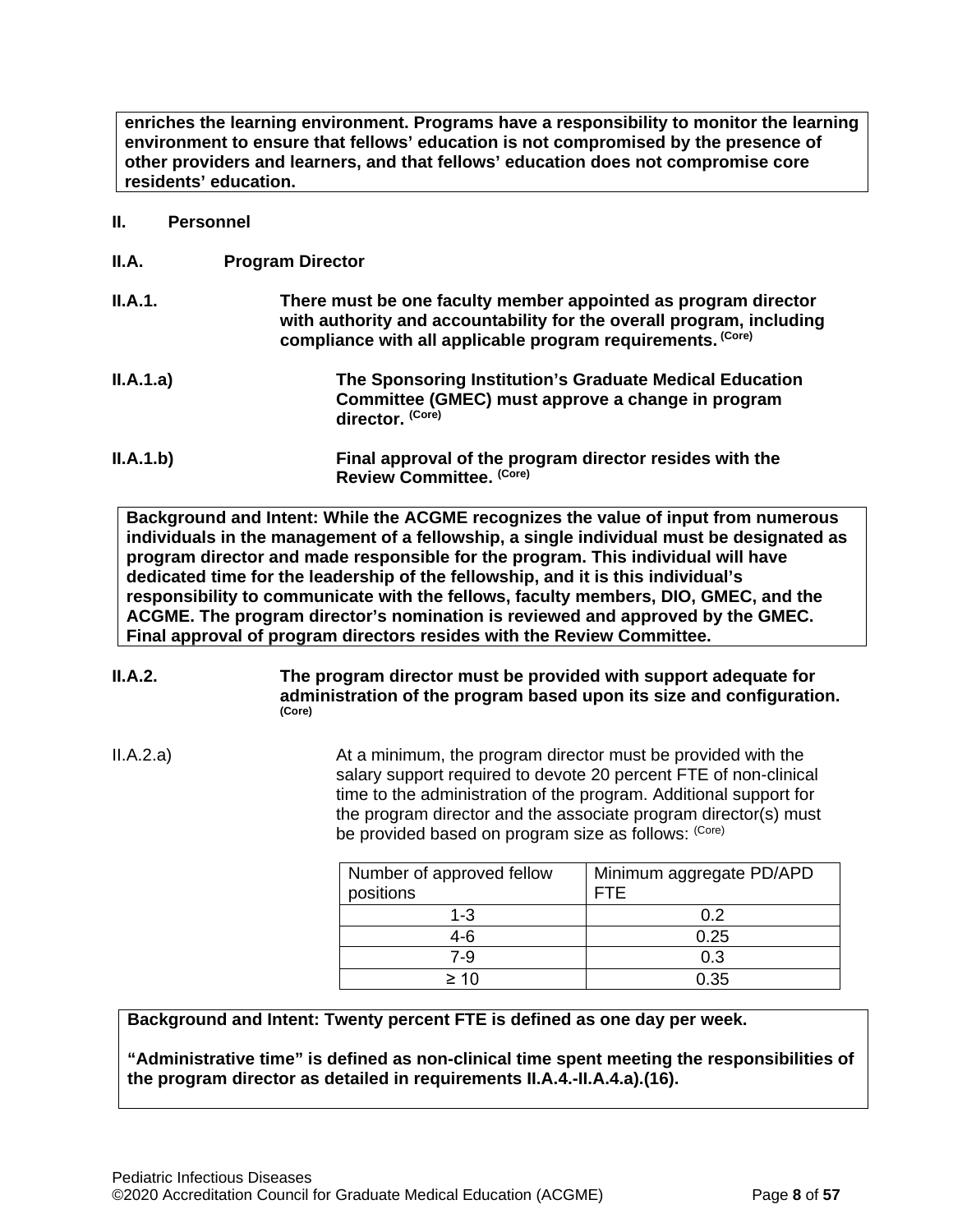**The requirement does not address the source of funding required to provide the specified salary support.**

| II.A.3.   | Qualifications of the program director:                                                                                                                                                                                            |  |
|-----------|------------------------------------------------------------------------------------------------------------------------------------------------------------------------------------------------------------------------------------|--|
| II.A.3.a) | must include subspecialty expertise and qualifications<br>acceptable to the Review Committee; and. (Core)                                                                                                                          |  |
| II.A.3.b) | must include current certification in the subspecialty for<br>which they are the program director by the American Board<br>of Pediatrics or subspecialty qualifications that are acceptable<br>to the Review Committee. (Core)     |  |
|           | [Note that while the Common Program Requirements<br>deem certification by a certifying board of the American<br>Osteopathic Association (AOA) acceptable, there is no<br>AOA board that offers certification in this subspecialty] |  |

Specialty Background and Intent: Qualifications other than pediatric infectious diseases certification by the American Board of Pediatrics (ABP) will be considered only in exceptional circumstances. For a program director without pediatric infectious diseases certification from the ABP, the Review Committee will consider the following criteria in determining whether alternate qualifications are acceptable:

- completion of a pediatric infectious diseases fellowship program
- scholarship within the field of pediatric infectious diseases; specifically, evidence of on-going scholarship documented by contributions to the peer-reviewed literature in pediatric infectious diseases, and pediatric infectious diseases presentations at national meetings
- leadership and/or participation on committees in national pediatric subspecialty organizations
- current clinical activity in pediatric infectious diseases

Years of practice are not an equivalent to specialty board certification, and the Review Committee does not accept the phrase "board eligible."

| II.A.3.c    | must include a record of ongoing involvement in scholarly<br>activities. (Core)                                                                                                                                                                                                                                                                    |
|-------------|----------------------------------------------------------------------------------------------------------------------------------------------------------------------------------------------------------------------------------------------------------------------------------------------------------------------------------------------------|
| II.A.4.     | <b>Program Director Responsibilities</b>                                                                                                                                                                                                                                                                                                           |
|             | The program director must have responsibility, authority, and<br>accountability for: administration and operations; teaching and<br>scholarly activity; fellow recruitment and selection, evaluation, and<br>promotion of fellows, and disciplinary action; supervision of fellows;<br>and fellow education in the context of patient care. (Core) |
| II.A.4.a)   | The program director must:                                                                                                                                                                                                                                                                                                                         |
| ILA.4.a)(1) | be a role model of professionalism; (Core)                                                                                                                                                                                                                                                                                                         |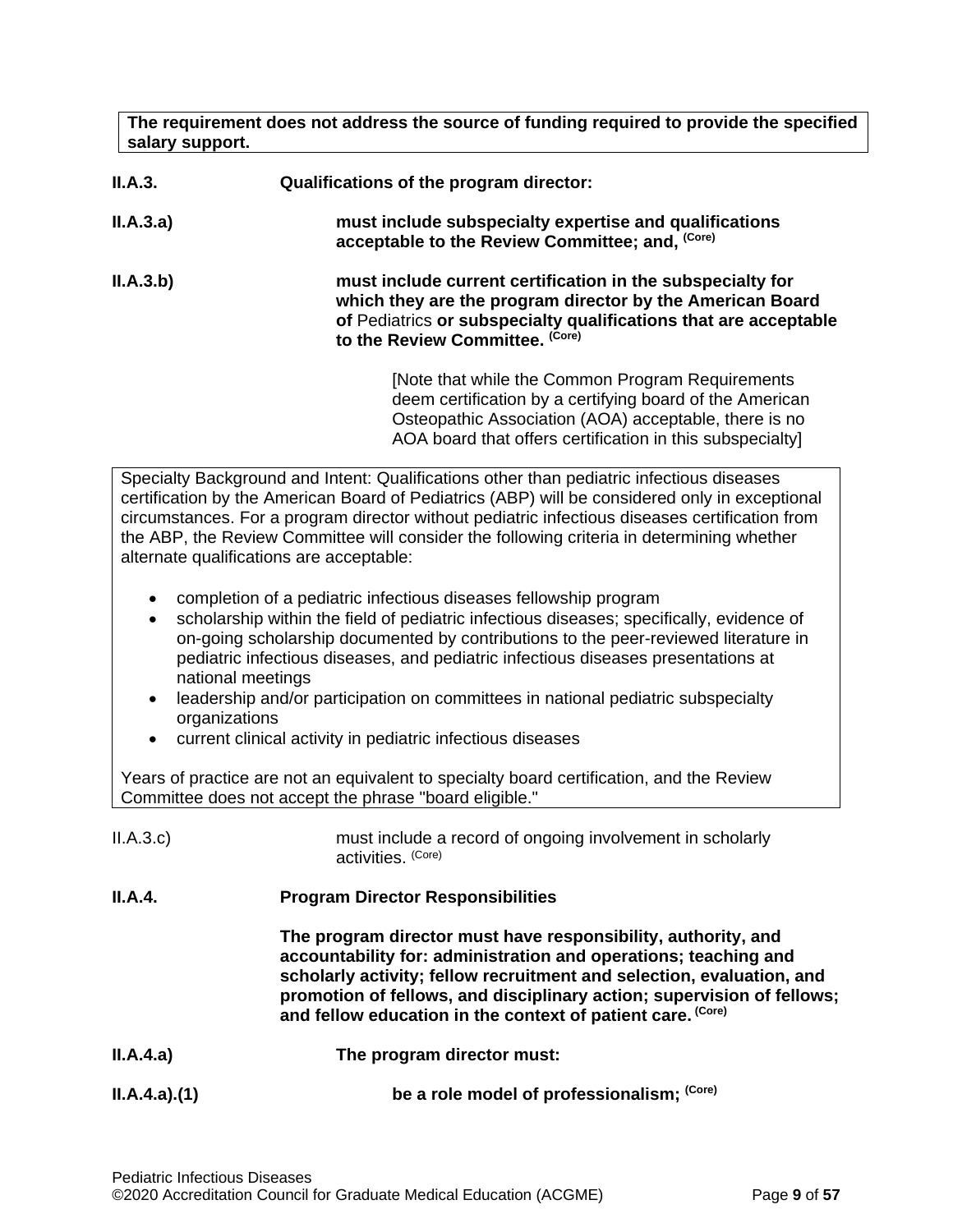**Background and Intent: The program director, as the leader of the program, must serve as a role model to fellows in addition to fulfilling the technical aspects of the role. As fellows are expected to demonstrate compassion, integrity, and respect for others, they must be able to look to the program director as an exemplar. It is of utmost importance, therefore, that the program director model outstanding professionalism, high quality patient care, educational excellence, and a scholarly approach to work. The program director creates an environment where respectful discussion is welcome, with the goal of continued improvement of the educational experience.**

**II.A.4.a).(2) design and conduct the program in a fashion consistent with the needs of the community, the mission(s) of the Sponsoring Institution, and the mission(s) of the program; (Core)**

**Background and Intent: The mission of institutions participating in graduate medical education is to improve the health of the public. Each community has health needs that vary based upon location and demographics. Programs must understand the social determinants of health of the populations they serve and incorporate them in the design and implementation of the program curriculum, with the ultimate goal of addressing these needs and health disparities.**

| I.A.4.a)(3) |  |
|-------------|--|

**II.A.4.a).(3) administer and maintain a learning environment conducive to educating the fellows in each of the ACGME Competency domains; (Core)**

**Background and Intent: The program director may establish a leadership team to assist in the accomplishment of program goals. Fellowship programs can be highly complex. In a complex organization the leader typically has the ability to delegate authority to others, yet remains accountable. The leadership team may include physician and nonphysician personnel with varying levels of education, training, and experience.**

| ILA.4.a)(4) | develop and oversee a process to evaluate candidates<br>prior to approval as program faculty members for<br>participation in the fellowship program education and<br>at least annually thereafter, as outlined in V.B.; (Core) |
|-------------|--------------------------------------------------------------------------------------------------------------------------------------------------------------------------------------------------------------------------------|
| ILA.4.a)(5) | have the authority to approve program faculty<br>members for participation in the fellowship program<br>education at all sites; (Core)                                                                                         |
| ILA.4.a)(6) | have the authority to remove program faculty<br>members from participation in the fellowship program<br>education at all sites; (Core)                                                                                         |
| ILA.4.a)(7) | have the authority to remove fellows from supervising<br>interactions and/or learning environments that do not<br>meet the standards of the program; (Core)                                                                    |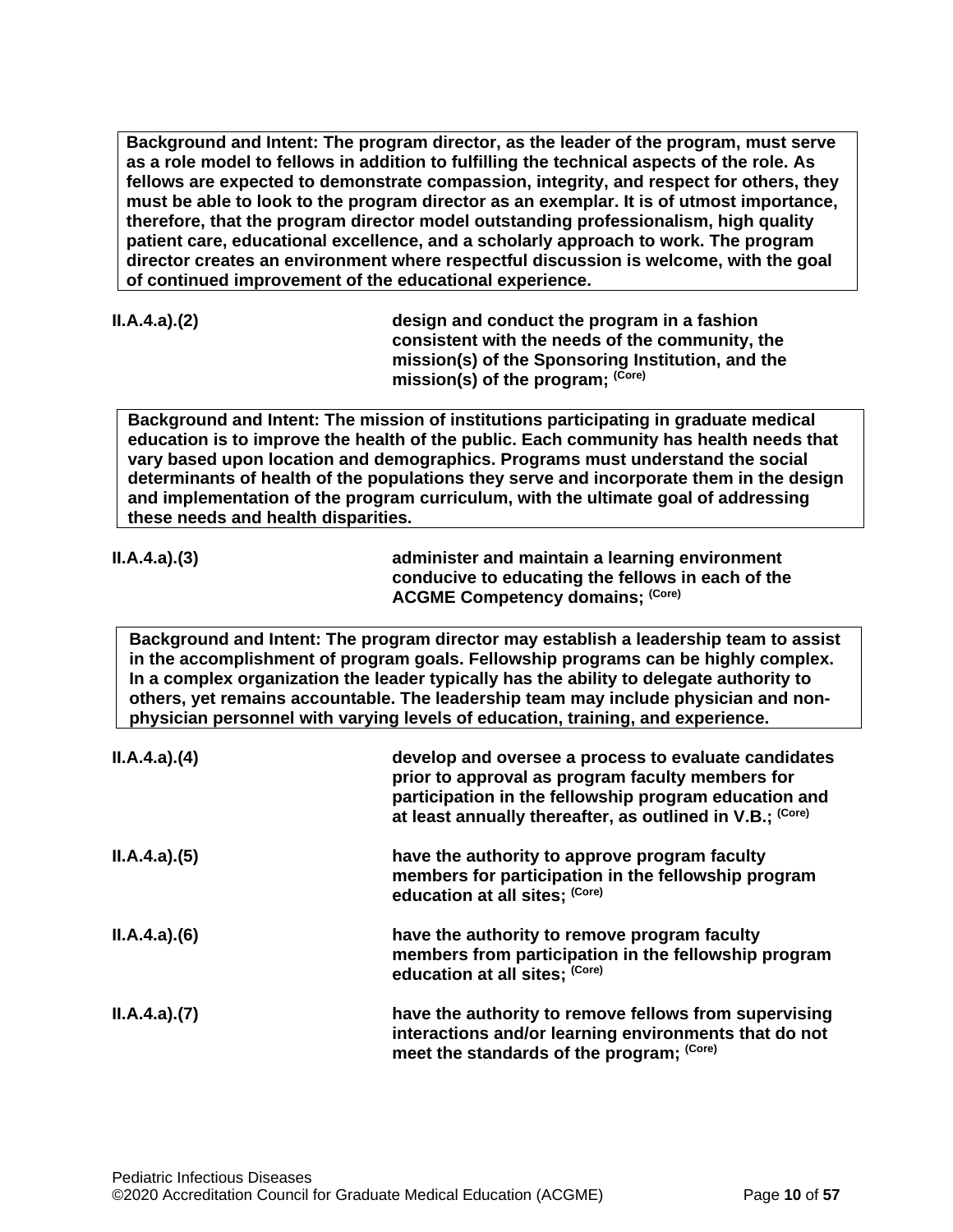**Background and Intent: The program director has the responsibility to ensure that all who educate fellows effectively role model the Core Competencies. Working with a fellow is a privilege that is earned through effective teaching and professional role modeling. This privilege may be removed by the program director when the standards of the clinical learning environment are not met.**

**There may be faculty in a department who are not part of the educational program, and the program director controls who is teaching the residents.**

| ILA.4.a)(8)                                                                                                                                                                                                                                                                                                                             | submit accurate and complete information required<br>and requested by the DIO, GMEC, and ACGME; (Core)                                                                                                                                |  |
|-----------------------------------------------------------------------------------------------------------------------------------------------------------------------------------------------------------------------------------------------------------------------------------------------------------------------------------------|---------------------------------------------------------------------------------------------------------------------------------------------------------------------------------------------------------------------------------------|--|
| ILA.4.a)(9)                                                                                                                                                                                                                                                                                                                             | provide applicants who are offered an interview with<br>information related to the applicant's eligibility for the<br>relevant subspecialty board examination(s); (Core)                                                              |  |
| ILA.4.a)(10)                                                                                                                                                                                                                                                                                                                            | provide a learning and working environment in which<br>fellows have the opportunity to raise concerns and<br>provide feedback in a confidential manner as<br>appropriate, without fear of intimidation or retaliation;<br>(Core)      |  |
| ILA.4.a)(11)                                                                                                                                                                                                                                                                                                                            | ensure the program's compliance with the Sponsoring<br>Institution's policies and procedures related to<br>grievances and due process; (Core)                                                                                         |  |
| ILA.4.a)(12)                                                                                                                                                                                                                                                                                                                            | ensure the program's compliance with the Sponsoring<br>Institution's policies and procedures for due process<br>when action is taken to suspend or dismiss, not to<br>promote, or not to renew the appointment of a fellow;<br>(Core) |  |
| Background and Intent: A program does not operate independently of its Sponsoring<br>Institution. It is expected that the program director will be aware of the Sponsoring<br>Institution's policies and procedures, and will ensure they are followed by the<br>program's leadership, faculty members, support personnel, and fellows. |                                                                                                                                                                                                                                       |  |
| ILA.4.a)(13)                                                                                                                                                                                                                                                                                                                            | ensure the program's compliance with the Sponsoring<br>Institution's policies and procedures on employment<br>and non-discrimination; (Core)                                                                                          |  |

| ILA.4.a)(13)(a) | Fellows must not be required to sign a non-<br>competition guarantee or restrictive covenant.<br>(Core)                           |
|-----------------|-----------------------------------------------------------------------------------------------------------------------------------|
| ILA.4.a)(14)    | document verification of program completion for all<br>graduating fellows within 30 days; (Core)                                  |
| ILA.4.a)(15)    | provide verification of an individual fellow's<br>completion upon the fellow's request, within 30 days;<br>and, <sup>(Core)</sup> |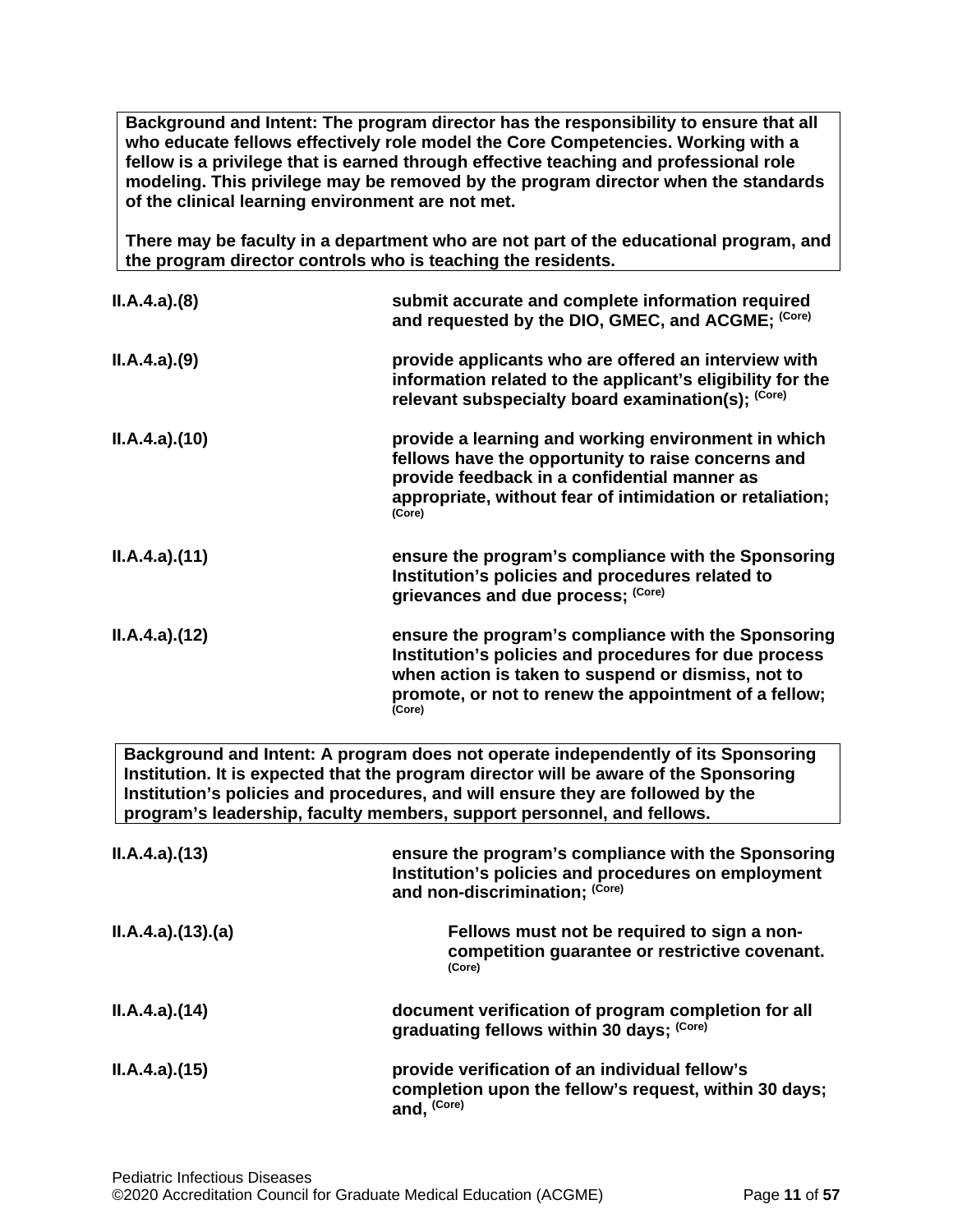**Background and Intent: Primary verification of graduate medical education is important to credentialing of physicians for further training and practice. Such verification must be accurate and timely. Sponsoring Institution and program policies for record retention are important to facilitate timely documentation of fellows who have previously completed the program. Fellows who leave the program prior to completion also require timely documentation of their summative evaluation.**

**II.A.4.a).(16) obtain review and approval of the Sponsoring Institution's DIO before submitting information or requests to the ACGME, as required in the Institutional Requirements and outlined in the ACGME Program Director's Guide to the Common Program Requirements. (Core)**

#### <span id="page-11-0"></span>**II.B. Faculty**

*Faculty members are a foundational element of graduate medical education – faculty members teach fellows how to care for patients. Faculty members provide an important bridge allowing fellows to grow and become practice ready, ensuring that patients receive the highest quality of care. They are role models for future generations of physicians by demonstrating compassion, commitment to excellence in teaching and patient care, professionalism, and a dedication to lifelong learning. Faculty members experience the pride and joy of fostering the growth and development of future colleagues. The care they provide is enhanced by the opportunity to teach. By employing a scholarly approach to patient care, faculty members, through the graduate medical education system, improve the health of the individual and the population.*

*Faculty members ensure that patients receive the level of care expected from a specialist in the field. They recognize and respond to the needs of the patients, fellows, community, and institution. Faculty members provide appropriate levels of supervision to promote patient safety. Faculty members create an effective learning environment by acting in a professional manner and attending to the well-being of the fellows and themselves.*

**Background and Intent: "Faculty" refers to the entire teaching force responsible for educating fellows. The term "faculty," including "core faculty," does not imply or require an academic appointment or salary support.**

- **II.B.1. For each participating site, there must be a sufficient number of faculty members with competence to instruct and supervise all fellows at that location. (Core)**
- **II.B.2. Faculty members must:**
- **II.B.2.a) be role models of professionalism;** <sup>(Core)</sup>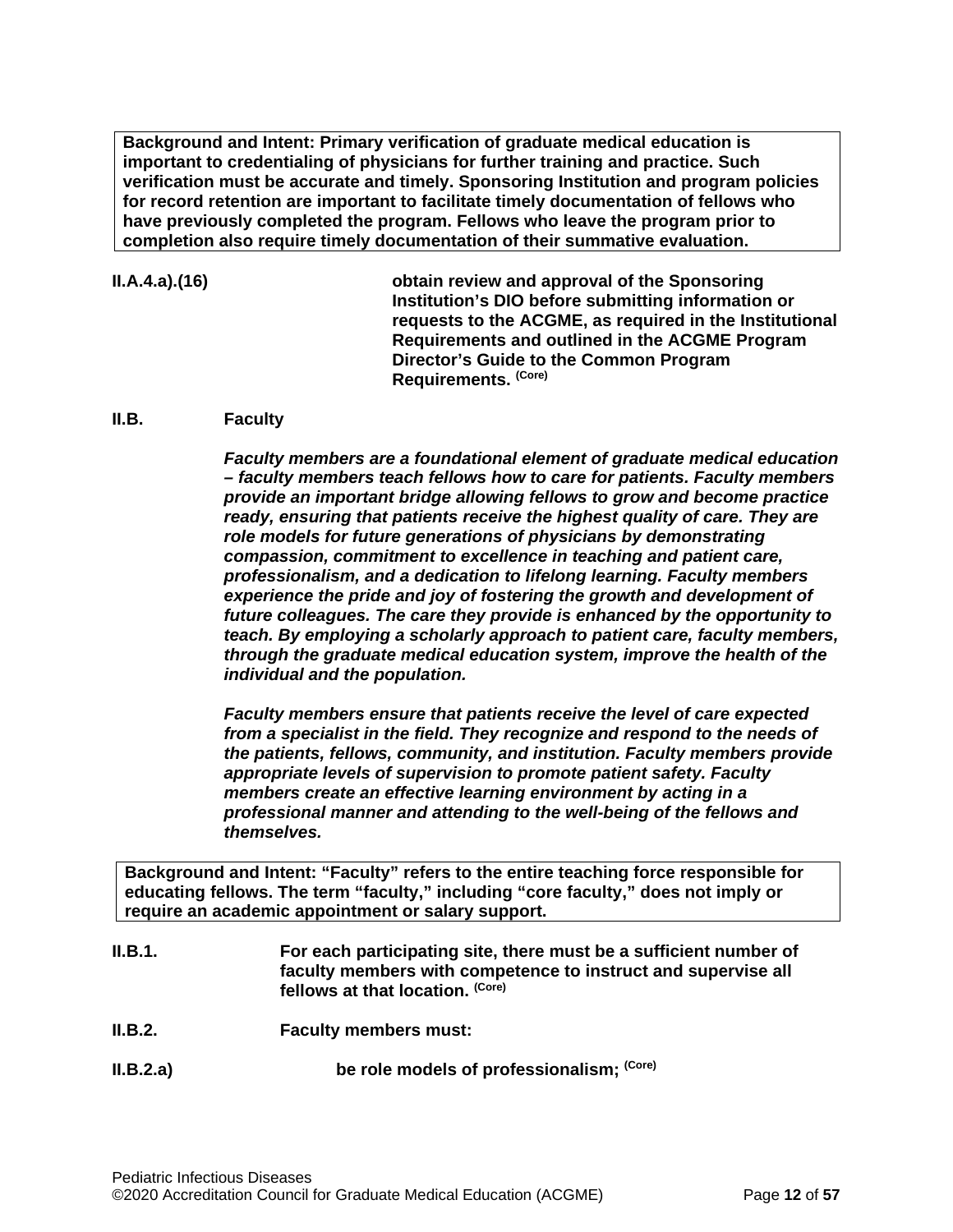### **II.B.2.b) demonstrate commitment to the delivery of safe, quality, cost-effective, patient-centered care; (Core)**

**Background and Intent: Patients have the right to expect quality, cost-effective care with patient safety at its core. The foundation for meeting this expectation is formed during residency and fellowship. Faculty members model these goals and continually strive for improvement in care and cost, embracing a commitment to the patient and the community they serve.**

| II.B.2.c  | demonstrate a strong interest in the education of fellows; (Core)                                                       |
|-----------|-------------------------------------------------------------------------------------------------------------------------|
| II.B.2.d) | devote sufficient time to the educational program to fulfill<br>their supervisory and teaching responsibilities; (Core) |
| II.B.2.e  | administer and maintain an educational environment<br>conducive to educating fellows; (Core)                            |
| II.B.2.f) | regularly participate in organized clinical discussions,<br>rounds, journal clubs, and conferences; and, (Core)         |
| II.B.2.g. | pursue faculty development designed to enhance their skills<br>at least annually. (Core)                                |

**Background and Intent: Faculty development is intended to describe structured programming developed for the purpose of enhancing transference of knowledge, skill, and behavior from the educator to the learner. Faculty development may occur in a variety of configurations (lecture, workshop, etc.) using internal and/or external resources. Programming is typically needs-based (individual or group) and may be specific to the institution or the program. Faculty development programming is to be reported for the fellowship program faculty in the aggregate.**

| II.B.2.h    | mentor fellows in the application of scientific principles,<br>epidemiology, biostatistics, and evidence-based medicine to the<br>clinical care of patients. (Core)                                                               |
|-------------|-----------------------------------------------------------------------------------------------------------------------------------------------------------------------------------------------------------------------------------|
| II.B.3.     | <b>Faculty Qualifications</b>                                                                                                                                                                                                     |
| II.B.3.a)   | Faculty members must have appropriate qualifications in<br>their field and hold appropriate institutional appointments.<br>(Core)                                                                                                 |
| II.B.3.b)   | Subspecialty physician faculty members must:                                                                                                                                                                                      |
| ILB.3.b)(1) | have current certification in the subspecialty by the<br><b>American Board of Pediatrics or possess qualifications</b><br>judged acceptable to the Review Committee. (Core)                                                       |
|             | [Note that while the Common Program Requirements<br>deem certification by a certifying board of the American<br>Osteopathic Association (AOA) acceptable, there is no<br>AOA board that offers certification in this subspecialty |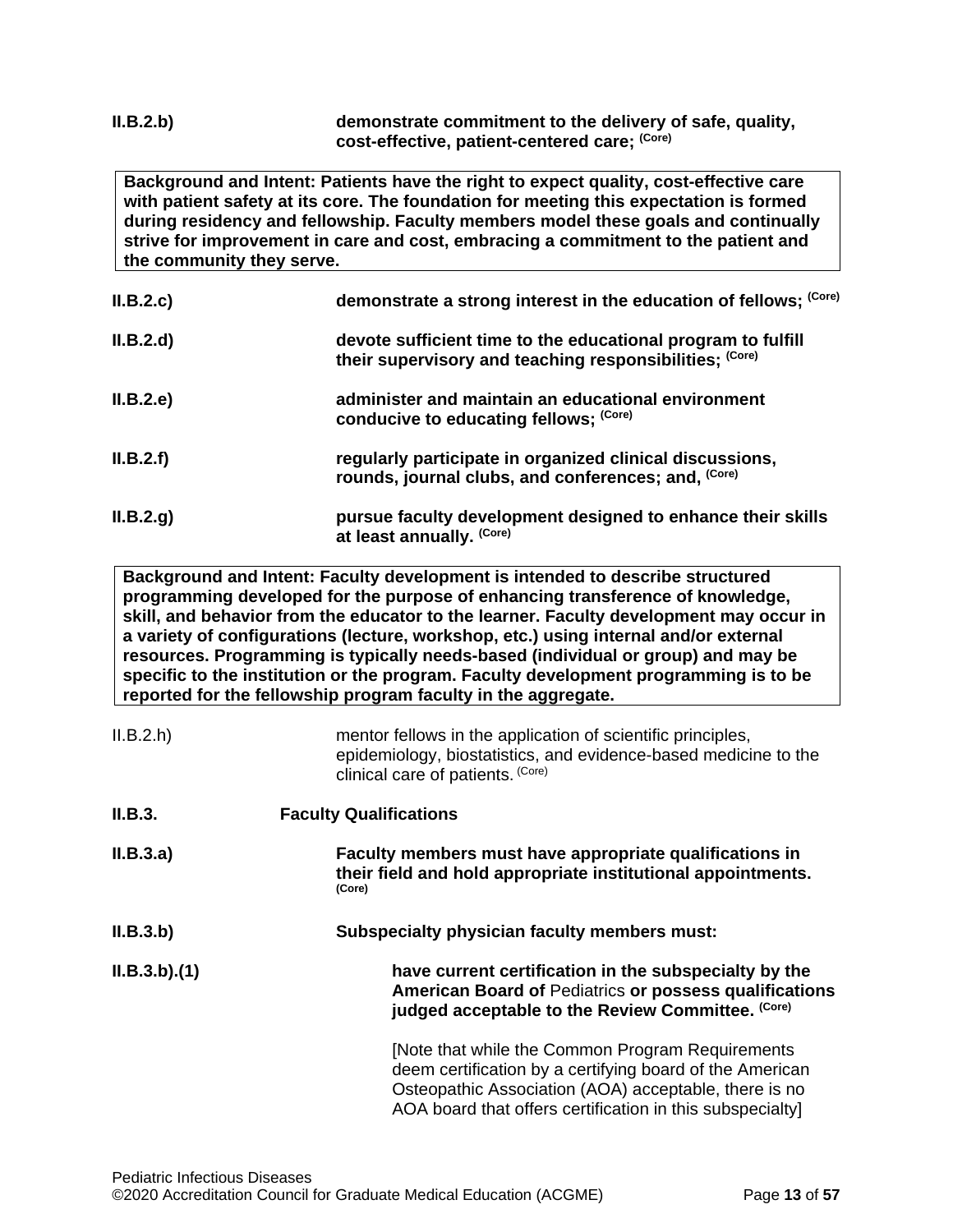Specialty Background and Intent: The onus of documenting alternate qualifications is the responsibility of the program director. For a faculty member without pediatric infectious diseases certification from the ABP, the Review Committee will consider the following criteria in determining whether alternate qualifications are acceptable:

- completion of a pediatric infectious diseases fellowship program
- scholarship within the field of pediatric infectious diseases; specifically, evidence of on-going scholarship documented by contributions to the peer-reviewed literature in pediatric infectious diseases, and pediatric infectious diseases presentations at national meetings
- leadership and/or participation on committees in national pediatric subspecialty organizations
- experience in providing clinical activity in pediatric infectious diseases

For faculty members who are recent graduates of an ACGME-accredited pediatric infections diseases program, the Review Committee expects that individual to take and pass the next available ABP pediatric infectious diseases certifying examination. If the faculty member is unable to take the next administration of the certifying examination, an explanation must be provided.

Years of practice are not an equivalent to specialty board certification, and the Review Committee does not accept the phrase "board eligible."

**II.B.3.c) Any non-physician faculty members who participate in fellowship program education must be approved by the program director. (Core)**

**Background and Intent: The provision of optimal and safe patient care requires a team approach. The education of fellows by non-physician educators enables the fellows to better manage patient care and provides valuable advancement of the fellows' knowledge. Furthermore, other individuals contribute to the education of the fellow in the basic science of the subspecialty or in research methodology. If the program director determines that the contribution of a non-physician individual is significant to the education of the fellow, the program director may designate the individual as a program faculty member or a program core faculty member.**

| II.B.3.d               | Any other specialty physician faculty members must have<br>current certification in their specialty by the appropriate<br><b>American Board of Medical Specialties (ABMS) member</b><br>board or American Osteopathic Association (AOA) certifying<br>board, or possess qualifications judged acceptable to the<br>Review Committee. (Core) |
|------------------------|---------------------------------------------------------------------------------------------------------------------------------------------------------------------------------------------------------------------------------------------------------------------------------------------------------------------------------------------|
| $ILB.3.d$ $(1)$        | In addition to the pediatric infectious diseases faculty<br>members, ABP- or AOBP-certified faculty members and<br>consultants in the following subspecialties must be<br>available:                                                                                                                                                        |
| $ILB.3.d$ $(1).$ $(a)$ | adolescent medicine; (Core)                                                                                                                                                                                                                                                                                                                 |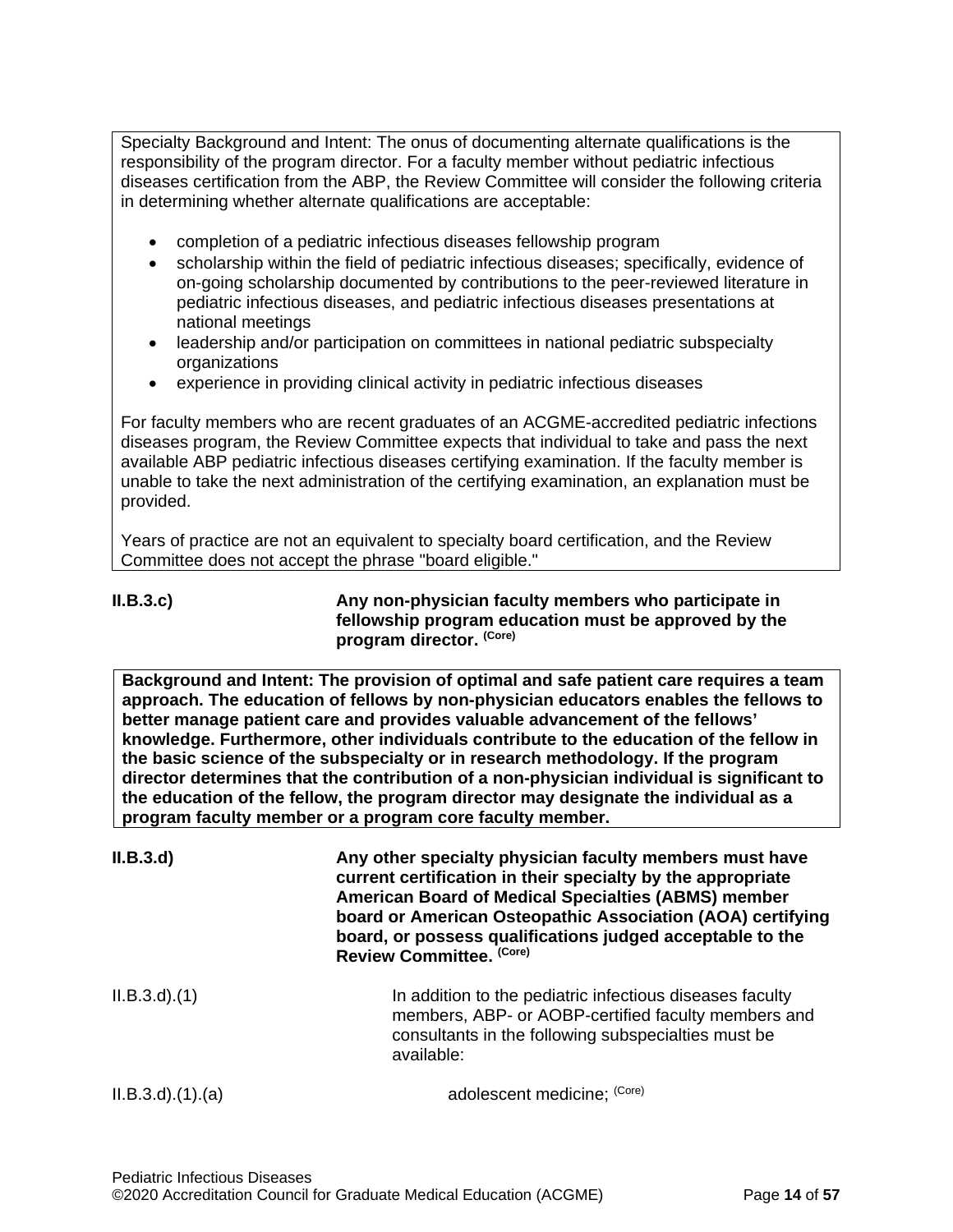| $ILB.3.d$ $(1).$ (b)   | neonatal-perinatal medicine; (Core)                                                                               |
|------------------------|-------------------------------------------------------------------------------------------------------------------|
| $ILB.3.d$ $(1).$ $(c)$ | pediatric cardiology; (Core)                                                                                      |
| $ILB.3.d$ $(1).d)$     | pediatric critical care medicine; (Core)                                                                          |
| $ILB.3.d$ $(1).e)$     | pediatric emergency medicine; (Core)                                                                              |
| $ILB.3.d$ $(1).(f)$    | pediatric gastroenterology; (Core)                                                                                |
| $ILB.3.d$ $(1)(g)$     | pediatric hematology-oncology; (Core)                                                                             |
| $ILB.3.d$ $(1).(h)$    | pediatric nephrology; (Core)                                                                                      |
| $ILB.3.d$ $(1).$       | pediatric pulmonology; and, (Core)                                                                                |
| $ILB.3.d$ $(1).$ (j)   | pediatric rheumatology. (Core)                                                                                    |
| $ILB.3.d$ $(2)$        | The faculty should also include the following specialists<br>with substantial experience with pediatric problems: |
| $ILB.3.d$ $(2).(a)$    | allergist and immunologist(s); (Core)                                                                             |
| $ILB.3.d$ $(2).$ $(b)$ | anesthesiologist(s); (Detail)                                                                                     |
| $ILB.3.d$ $(2).$ $(c)$ | cardiac surgeon(s); (Detail)                                                                                      |
| ILB.3.d. (2). (d)      | child and adolescent psychiatrist(s); (Detail)                                                                    |
| ILB.3.d. (2). (e)      | child neurologist(s); (Detail)                                                                                    |
| $ILB.3.d$ $(2).(f)$    | dermatologist(s); (Detail)                                                                                        |
| $ILB.3.d$ $(2).(g)$    | medical geneticist(s); (Detail)                                                                                   |
| $ILB.3.d$ $(2).(h)$    | microbiologist(s); (Core)                                                                                         |
| $ILB.3.d$ $(2).(i)$    | neurological surgeon(s); (Detail)                                                                                 |
| $ILB.3.d$ $(2).(j)$    | neuroradiologist(s); (Detail)                                                                                     |
| $ILB.3.d$ $(2).$ (k)   | ophthalmologist(s); (Detail)                                                                                      |
| $ILB.3.d$ $.(2).(1)$   | orthopaedic surgeon(s); (Detail)                                                                                  |
| $ILB.3.d$ $(2).$ $(m)$ | otolaryngologist(s); (Detail)                                                                                     |
| $ILB.3.d$ $(2).(n)$    | pathologist(s); (Core)                                                                                            |
| $ILB.3.d$ $.(2)(o)$    | pediatric surgeon(s); (Core)                                                                                      |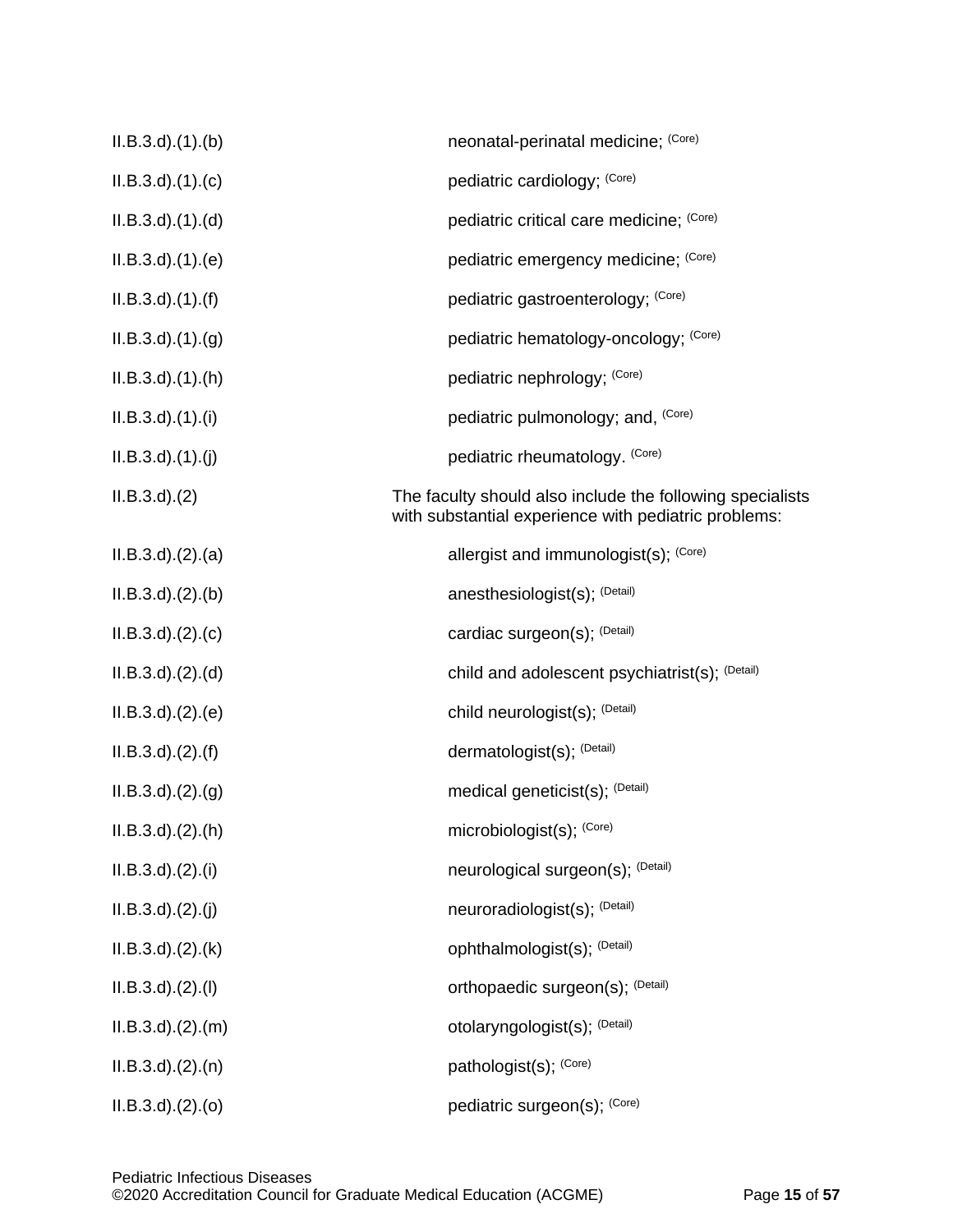| $ILB.3.d$ $(2).(p)$ | plastic surgeon(s); (Detail)  |
|---------------------|-------------------------------|
| $ILB.3.d$ $(2).q$   | radiologist(s); and, $(Deta)$ |
| $ILB.3.d$ $(2).(r)$ | urologist(s). (Detail)        |

Subspecialty Background and Intent: The Review Committee recognizes that some programs may not have access to board certified pediatric subspecialists in some disciplines, and will allow adult subspecialists with pediatric expertise. However, it is expected that faculty members have pediatric subspecialty certification, in those subspecialties where pediatric subspecialty board certification is available, whenever possible. Adult subspecialists should not be appointed as faculty members or consultants if pediatric subspecialists are available.

**II.B.4. Core Faculty**

**Core faculty members must have a significant role in the education and supervision of fellows and must devote a significant portion of their entire effort to fellow education and/or administration, and must, as a component of their activities, teach, evaluate, and provide formative feedback to fellows. (Core)**

**Background and Intent: Core faculty members are critical to the success of fellow education. They support the program leadership in developing, implementing, and assessing curriculum and in assessing fellows' progress toward achievement of competence in the subspecialty. Core faculty members should be selected for their broad knowledge of and involvement in the program, permitting them to effectively evaluate the program, including completion of the annual ACGME Faculty Survey.**

| II.B.4.a)   | Core faculty members must be designated by the program<br>director. (Core)                                                                                                                                                                                                                                                                                                       |  |
|-------------|----------------------------------------------------------------------------------------------------------------------------------------------------------------------------------------------------------------------------------------------------------------------------------------------------------------------------------------------------------------------------------|--|
| II.B.4.b)   | Core faculty members must complete the annual ACGME<br>Faculty Survey. (Core)                                                                                                                                                                                                                                                                                                    |  |
| ILB.4.b)(1) | To ensure the quality of the educational and scholarly<br>activity of the program, and to provide adequate<br>supervision of fellows, there must be at least two core<br>faculty members, inclusive of the program director, who<br>are certified in pediatric infectious diseases by the ABP, or<br>who have other qualifications acceptable to the Review<br>Committee. (Core) |  |

### <span id="page-15-0"></span>**II.C. Program Coordinator**

**II.C.1. There must be a program coordinator.** (Core)

II.B.3.d).(3) Consultants should be available for transition care of young adults. (Detail)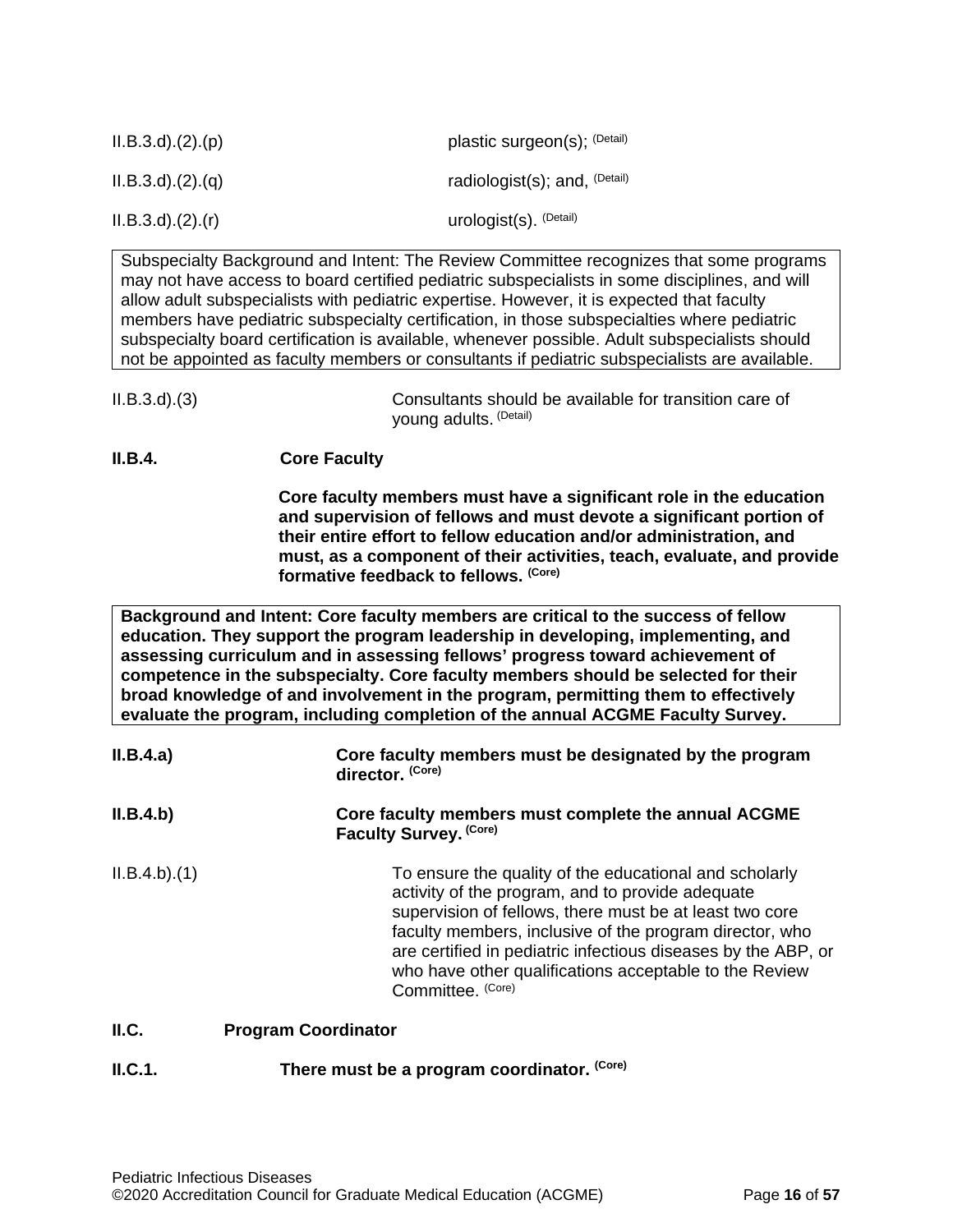**II.C.2. The program coordinator must be provided with support adequate for administration of the program based upon its size and configuration. (Core)**

**Background and Intent: The requirement does not address the source of funding required to provide the specified salary support.**

**Each program requires a lead administrative person, frequently referred to as a program coordinator, administrator, or as titled by the institution. This person will frequently manage the day-to-day operations of the program and serve as an important liaison with learners, faculty and other staff members, and the ACGME. Individuals serving in this role are recognized as program coordinators by the ACGME.**

**The program coordinator is a member of the leadership team and is critical to the success of the program. As such, the program coordinator must possess skills in leadership and personnel management. Program coordinators are expected to develop unique knowledge of the ACGME and Program Requirements, policies, and procedures. Program coordinators assist the program director in accreditation efforts, educational programming, and support of fellows.**

**Programs, in partnership with their Sponsoring Institutions, should encourage the professional development of their program coordinators and avail them of opportunities for both professional and personal growth. Programs with fewer fellows may not require a full-time coordinator; one coordinator may support more than one program.** 

## <span id="page-16-0"></span>**II.D. Other Program Personnel**

**The program, in partnership with its Sponsoring Institution***,* **must jointly ensure the availability of necessary personnel for the effective administration of the program. (Core)**

**Background and Intent: Multiple personnel may be required to effectively administer a program. These may include staff members with clerical skills, project managers, education experts, and staff members to maintain electronic communication for the program. These personnel may support more than one program in more than one discipline.**

| II.D.1.   | In order to enhance fellows' understanding of the multidisciplinary nature<br>of pediatric infectious diseases, the following personnel with pediatric<br>focus and experience should be available: |
|-----------|-----------------------------------------------------------------------------------------------------------------------------------------------------------------------------------------------------|
| II.D.1.a) | child life therapist(s); $(Deta)$                                                                                                                                                                   |
| II.D.1.b) | dietician(s); $(Deta)$                                                                                                                                                                              |
| II.D.1.c  | home health care liaison(s); (Detail)                                                                                                                                                               |
| II.D.1.d  | infection preventionist(s); $(Core)$                                                                                                                                                                |
| II.D.1.e  | mental health professional(s); (Detail)                                                                                                                                                             |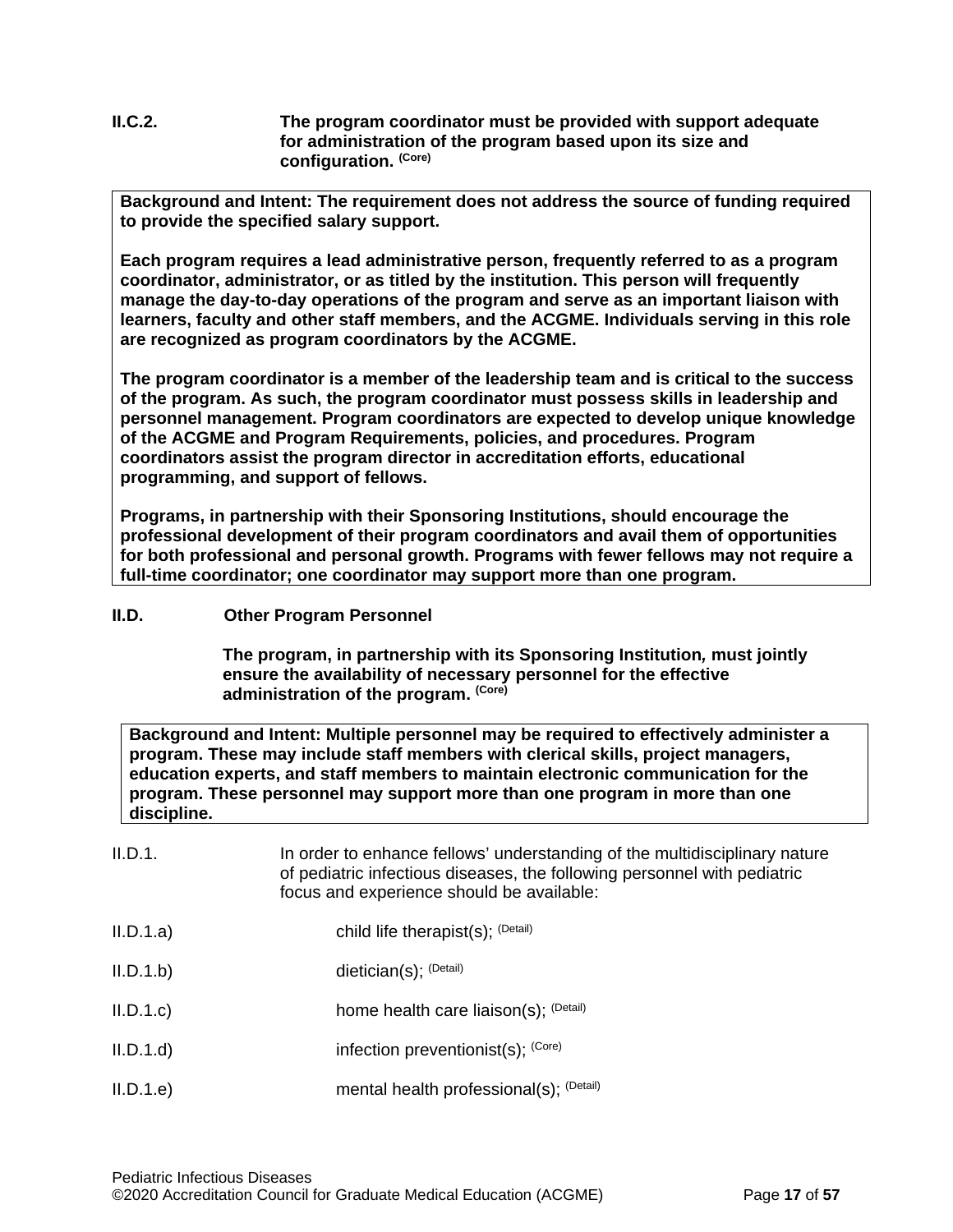<span id="page-17-1"></span><span id="page-17-0"></span>

| II.D.1.f                                   | pharmacist(s); (Core)                                                                                                                                                                                                                                                                                                                                                                                                                                                     |
|--------------------------------------------|---------------------------------------------------------------------------------------------------------------------------------------------------------------------------------------------------------------------------------------------------------------------------------------------------------------------------------------------------------------------------------------------------------------------------------------------------------------------------|
| II.D.1.g.                                  | physical and occupational therapist(s); (Detail)                                                                                                                                                                                                                                                                                                                                                                                                                          |
| II.D.1.h                                   | public health liaison(s); (Detail)                                                                                                                                                                                                                                                                                                                                                                                                                                        |
| II.D.1.i                                   | respiratory therapist(s); (Detail)                                                                                                                                                                                                                                                                                                                                                                                                                                        |
| $II.D.1.$ j                                | school and special education contacts; (Detail)                                                                                                                                                                                                                                                                                                                                                                                                                           |
| II.D.1.k                                   | social worker(s); and, (Detail)                                                                                                                                                                                                                                                                                                                                                                                                                                           |
| II.D.1.1                                   | speech and language therapist(s). (Detail)                                                                                                                                                                                                                                                                                                                                                                                                                                |
| Ш.<br><b>Fellow Appointments</b>           |                                                                                                                                                                                                                                                                                                                                                                                                                                                                           |
| III.A.                                     | <b>Eligibility Criteria</b>                                                                                                                                                                                                                                                                                                                                                                                                                                               |
| <b>III.A.1.</b>                            | <b>Eligibility Requirements - Fellowship Programs</b>                                                                                                                                                                                                                                                                                                                                                                                                                     |
|                                            | All required clinical education for entry into ACGME-accredited<br>fellowship programs must be completed in an ACGME-accredited<br>residency program, an AOA-approved residency program, a<br>program with ACGME International (ACGME-I) Advanced Specialty<br>Accreditation, or a Royal College of Physicians and Surgeons of<br>Canada (RCPSC)-accredited or College of Family Physicians of<br>Canada (CFPC)-accredited residency program located in Canada.<br>(Core) |
| application, as required in II.A.4.a).(9). | Background and Intent: Eligibility for ABMS or AOA Board certification may not be<br>satisfied by fellowship training. Applicants must be notified of this at the time of                                                                                                                                                                                                                                                                                                 |
| III.A.1.a)                                 | Fellowship programs must receive verification of each<br>entering fellow's level of competence in the required field,<br>upon matriculation, using ACGME, ACGME-I, or CanMEDS<br>Milestones evaluations from the core residency program. (Core)                                                                                                                                                                                                                           |
| III.A.1.b)                                 | Prerequisite education for entry into a pediatric infectious diseases<br>program must include the satisfactory completion of pediatrics or<br>combined internal medicine-pediatrics residency program that<br>satisfies the requirements listed in III.A.1. (Core)                                                                                                                                                                                                        |
| III.A.1.c                                  | <b>Fellow Eligibility Exception</b>                                                                                                                                                                                                                                                                                                                                                                                                                                       |
|                                            | The Review Committee for Pediatrics will allow the following<br>exception to the fellowship eligibility requirements:                                                                                                                                                                                                                                                                                                                                                     |
| $III.A.1.c$ ). $(1)$                       | An ACGME-accredited fellowship program may accept<br>an exceptionally qualified international graduate<br>applicant who does not satisfy the eligibility                                                                                                                                                                                                                                                                                                                  |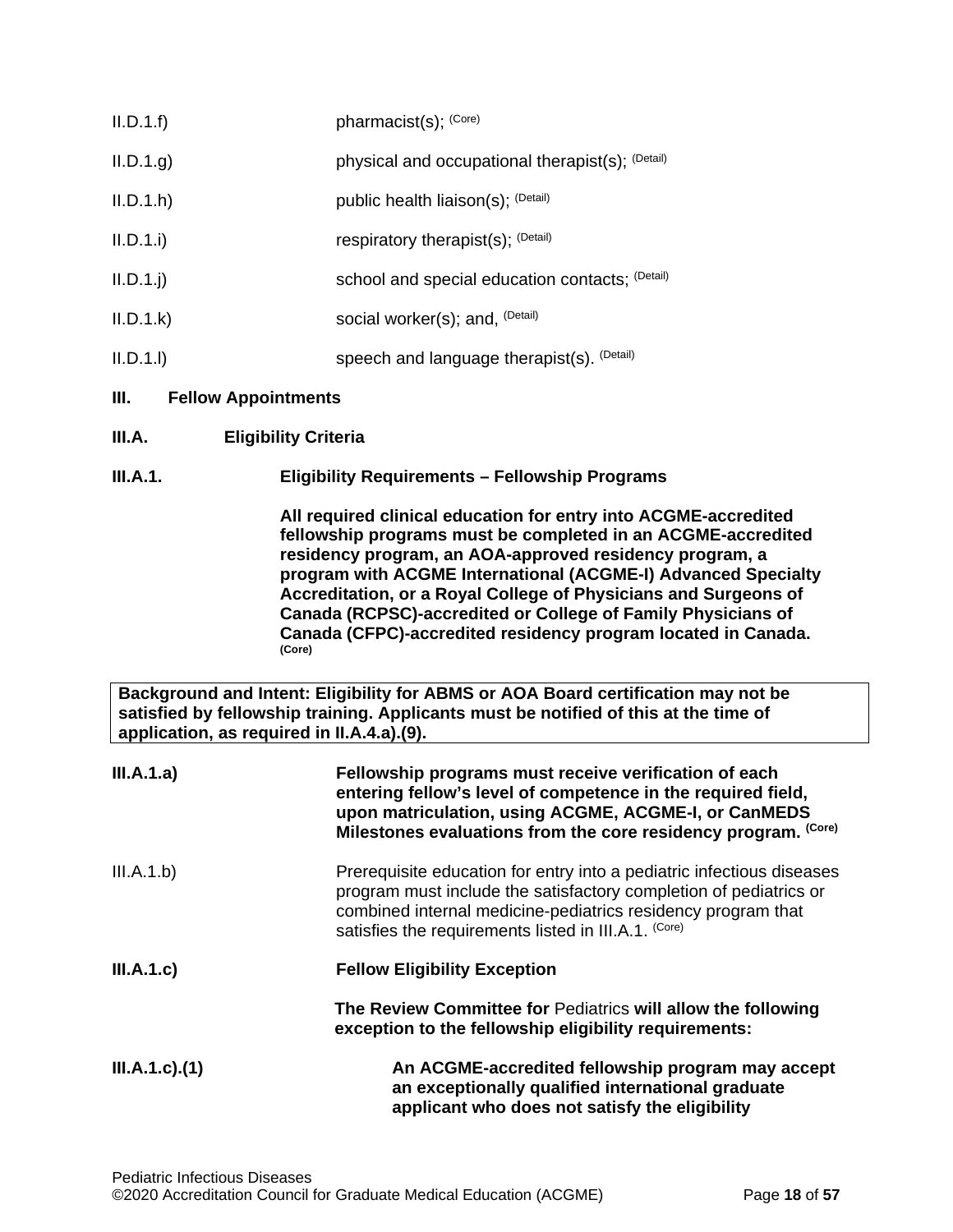|                      | requirements listed in III.A.1., but who does meet all of<br>the following additional qualifications and conditions:<br>(Core)                                                                                                                           |
|----------------------|----------------------------------------------------------------------------------------------------------------------------------------------------------------------------------------------------------------------------------------------------------|
| III.A.1.c)(1).(a)    | evaluation by the program director and<br>fellowship selection committee of the<br>applicant's suitability to enter the program,<br>based on prior training and review of the<br>summative evaluations of training in the core<br>specialty; and, (Core) |
| III.A.1.c)(1)(b)     | review and approval of the applicant's<br>exceptional qualifications by the GMEC; and,<br>(Core)                                                                                                                                                         |
| III.A.1.c)(1)(c)     | verification of Educational Commission for<br><b>Foreign Medical Graduates (ECFMG)</b><br>certification. (Core)                                                                                                                                          |
| $III.A.1.c$ ). $(2)$ | Applicants accepted through this exception must have<br>an evaluation of their performance by the Clinical<br><b>Competency Committee within 12 weeks of</b><br>matriculation. (Core)                                                                    |

**Background and Intent: An exceptionally qualified international graduate applicant has (1) completed a residency program in the core specialty outside the continental United States that was not accredited by the ACGME, AOA, ACGME-I, RCPSC or CFPC, and (2) demonstrated clinical excellence, in comparison to peers, throughout training. Additional evidence of exceptional qualifications is required, which may include one of the following: (a) participation in additional clinical or research training in the specialty or subspecialty; (b) demonstrated scholarship in the specialty or subspecialty; and/or (c) demonstrated leadership during or after residency. Applicants being considered for these positions must be informed of the fact that their training may not lead to certification by ABMS member boards or AOA certifying boards.**

**In recognition of the diversity of medical education and training around the world, this early evaluation of clinical competence required for these applicants ensures they can provide quality and safe patient care. Any gaps in competence should be addressed as per policies for fellows already established by the program in partnership with the Sponsoring Institution.**

- <span id="page-18-0"></span>**III.B. The program director must not appoint more fellows than approved by the Review Committee. (Core)**
- **III.B.1. All complement increases must be approved by the Review Committee. (Core)**
- <span id="page-18-1"></span>**III.C. Fellow Transfers**

**The program must obtain verification of previous educational experiences and a summative competency-based performance evaluation prior to**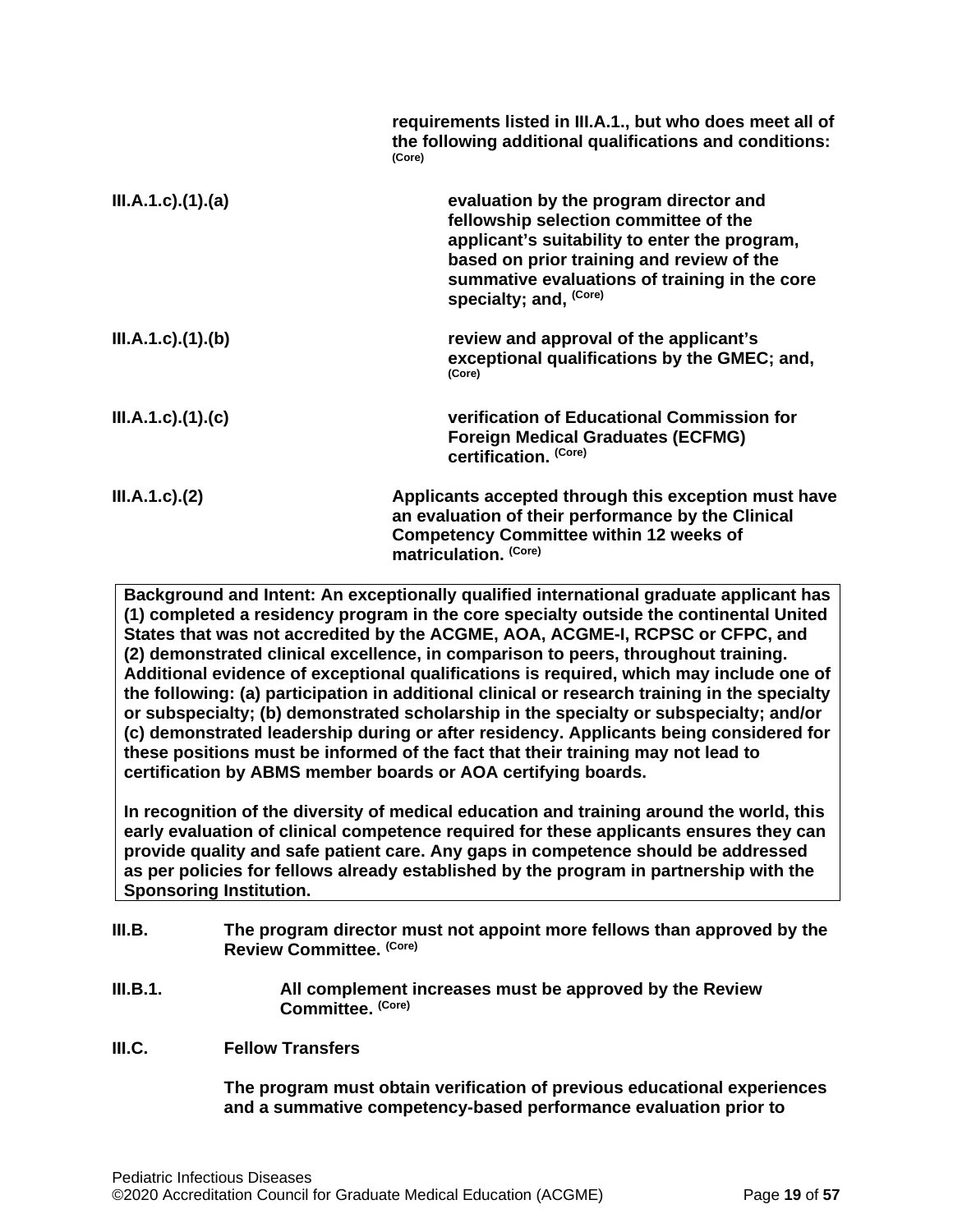**acceptance of a transferring fellow, and Milestones evaluations upon matriculation. (Core)**

<span id="page-19-0"></span>**IV. Educational Program**

*The ACGME accreditation system is designed to encourage excellence and innovation in graduate medical education regardless of the organizational affiliation, size, or location of the program.*

*The educational program must support the development of knowledgeable, skillful physicians who provide compassionate care.*

*In addition, the program is expected to define its specific program aims consistent with the overall mission of its Sponsoring Institution, the needs of the community it serves and that its graduates will serve, and the distinctive capabilities of physicians it intends to graduate. While programs must demonstrate substantial compliance with the Common and subspecialty-specific Program Requirements, it is recognized that within this framework, programs may place different emphasis on research, leadership, public health, etc. It is expected that the program aims will reflect the nuanced program-specific goals for it and its graduates; for example, it is expected that a program aiming to prepare physician-scientists will have a different curriculum from one focusing on community health.*

- <span id="page-19-1"></span>**IV.A.** The curriculum must contain the following educational components: <sup>(Core)</sup>
- **IV.A.1. a set of program aims consistent with the Sponsoring Institution's mission, the needs of the community it serves, and the desired distinctive capabilities of its graduates; (Core)**
- **IV.A.1.a) The program's aims must be made available to program applicants, fellows, and faculty members. (Core)**
- **IV.A.2. competency-based goals and objectives for each educational experience designed to promote progress on a trajectory to autonomous practice in their subspecialty. These must be distributed, reviewed, and available to fellows and faculty members; (Core)**
- **IV.A.3. delineation of fellow responsibilities for patient care, progressive responsibility for patient management, and graded supervision in their subspecialty; (Core)**

**Background and Intent: These responsibilities may generally be described by PGY level and specifically by Milestones progress as determined by the Clinical Competency Committee. This approach encourages the transition to competencybased education. An advanced learner may be granted more responsibility independent of PGY level and a learner needing more time to accomplish a certain task may do so in a focused rather than global manner.**

**IV.A.4. structured educational activities beyond direct patient care; and,**  $(Core)$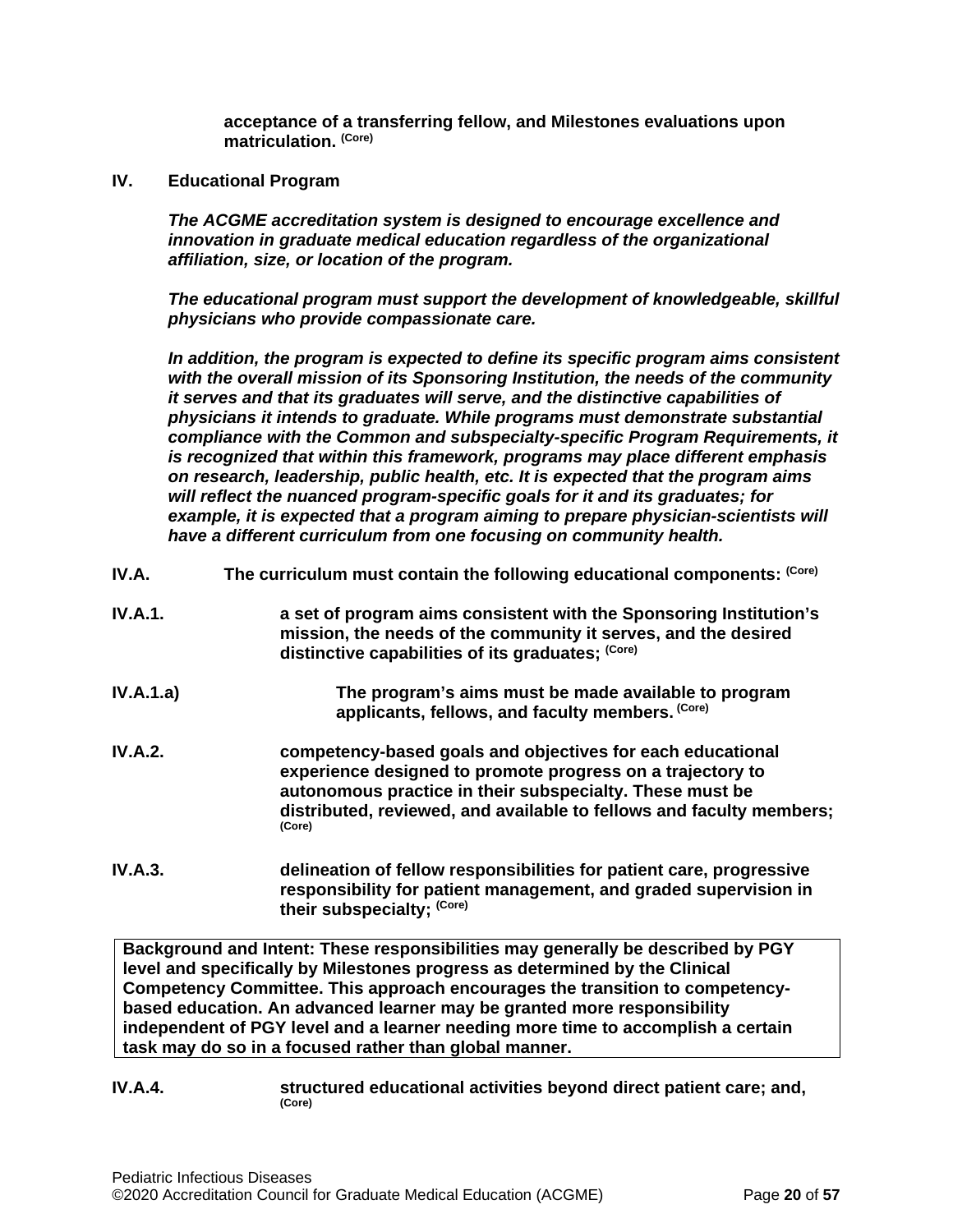**Background and Intent: Patient care-related educational activities, such as morbidity and mortality conferences, tumor boards, surgical planning conferences, case discussions, etc., allow fellows to gain medical knowledge directly applicable to the patients they serve. Programs should define those educational activities in which fellows are expected to participate and for which time is protected. Further specification can be found in IV.C.**

### **IV.A.5. advancement of fellows' knowledge of ethical principles foundational to medical professionalism. (Core)**

## <span id="page-20-0"></span>**IV.B. ACGME Competencies**

**Background and Intent: The Competencies provide a conceptual framework describing the required domains for a trusted physician to enter autonomous practice. These Competencies are core to the practice of all physicians, although the specifics are further defined by each subspecialty. The developmental trajectories in each of the Competencies are articulated through the Milestones for each subspecialty. The focus in fellowship is on subspecialty-specific patient care and medical knowledge, as well as refining the other competencies acquired in residency.**

- **IV.B.1. The program must integrate the following ACGME Competencies into the curriculum: (Core)**
- **IV.B.1.a) Professionalism**

**Fellows must demonstrate a commitment to professionalism and an adherence to ethical principles. (Core)**

**IV.B.1.b) Patient Care and Procedural Skills**

**Background and Intent: Quality patient care is safe, effective, timely, efficient, patientcentered, equitable, and designed to improve population health, while reducing per capita costs. (See the Institute of Medicine [IOM]'s** *Crossing the Quality Chasm: A New Health System for the 21st Century***, 2001 and Berwick D, Nolan T, Whittington J.** *The Triple Aim: care, cost, and quality. Health Affairs.* **2008; 27(3):759-769.). In addition, there should be a focus on improving the clinician's well-being as a means to improve patient care and reduce burnout among residents, fellows, and practicing physicians.**

**These organizing principles inform the Common Program Requirements across all Competency domains. Specific content is determined by the Review Committees with input from the appropriate professional societies, certifying boards, and the community.**

**IV.B.1.b).(1) Fellows must be able to provide patient care that is compassionate, appropriate, and effective for the treatment of health problems and the promotion of health. (Core)**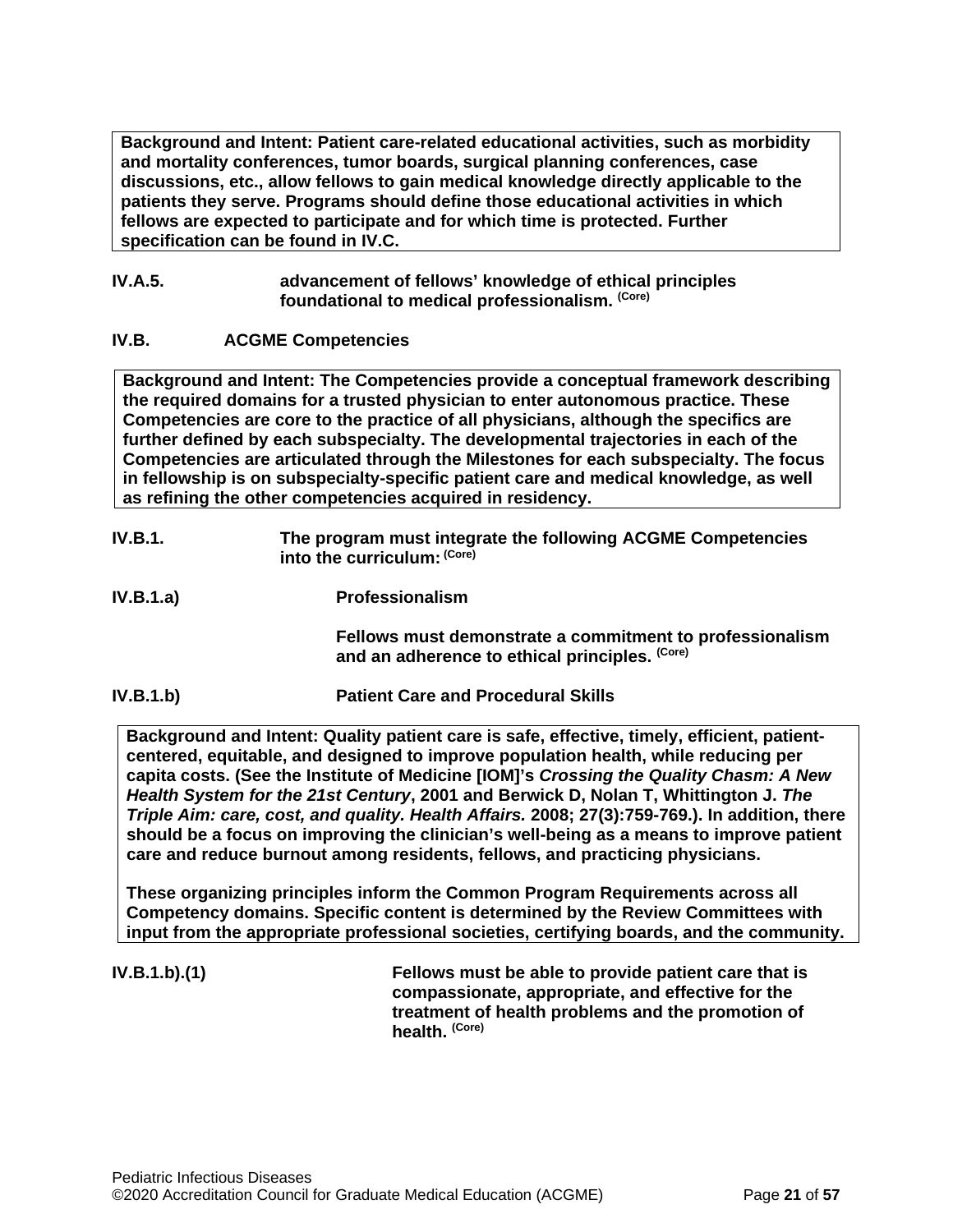| IV.B.1.b)(1)(a)     | Fellows must develop competence in the necessary<br>clinical skills used in pediatric infectious diseases<br>(Core)                                                                                                                                                          |
|---------------------|------------------------------------------------------------------------------------------------------------------------------------------------------------------------------------------------------------------------------------------------------------------------------|
| IV.B.1.b)(1)(b)     | Fellows must demonstrate the ability to provide<br>consultation, to perform a history and physical<br>examination, make informed diagnostic and<br>therapeutic decisions that result in optimal clinical<br>judgement, and develop and carry out management<br>plans. (Core) |
| IV.B.1.b)(1)(c)     | Fellows must demonstrate the ability to provide<br>transfer of care that ensures seamless transitions.<br>(Core)                                                                                                                                                             |
| IV.B.1.b)(1)(d)     | In order to promote emotional resilience in children,<br>adolescents, and their families, fellows must:                                                                                                                                                                      |
| IV.B.1.b)(1)(d)(i)  | provide care that is sensitive to the<br>developmental stage of the patient with<br>common behavioral and mental health<br>issues, and the cultural context of the<br>patient and family; and, (Core)                                                                        |
| IV.B.1.b)(1)(d)(ii) | demonstrate the ability to refer and/or co-<br>manage patients with common behavioral<br>and mental health issues along with<br>appropriate specialists when indicated. (Core)                                                                                               |
| IV.B.1.b)(1)(e)     | Fellows must demonstrate competence in providing<br>or coordinating care with a medical home for<br>patients with complex and chronic diseases. (Core)                                                                                                                       |
| IV.B.1.b)(1)(f)     | Fellows must competently use and interpret<br>laboratory tests, imaging, and other diagnostic<br>procedures. (Core)                                                                                                                                                          |
| IV.B.1.b)(1)(g)     | Fellows must demonstrate competence in the<br>indications and interpretation of diagnostic tests.<br>(Core)                                                                                                                                                                  |
| IV.B.1.b)(1)(h)     | Fellows must demonstrate competence in the<br>indications, contraindications, and risks, and the<br>ability to interpret results of diagnostic and<br>therapeutic procedures. (Core)                                                                                         |
| IV.B.1.b)(1)(i)     | Fellows must demonstrate competence in the<br>management, in the outpatient emergency<br>department and inpatient settings, of healthy and<br>acutely and chronically ill patients who have                                                                                  |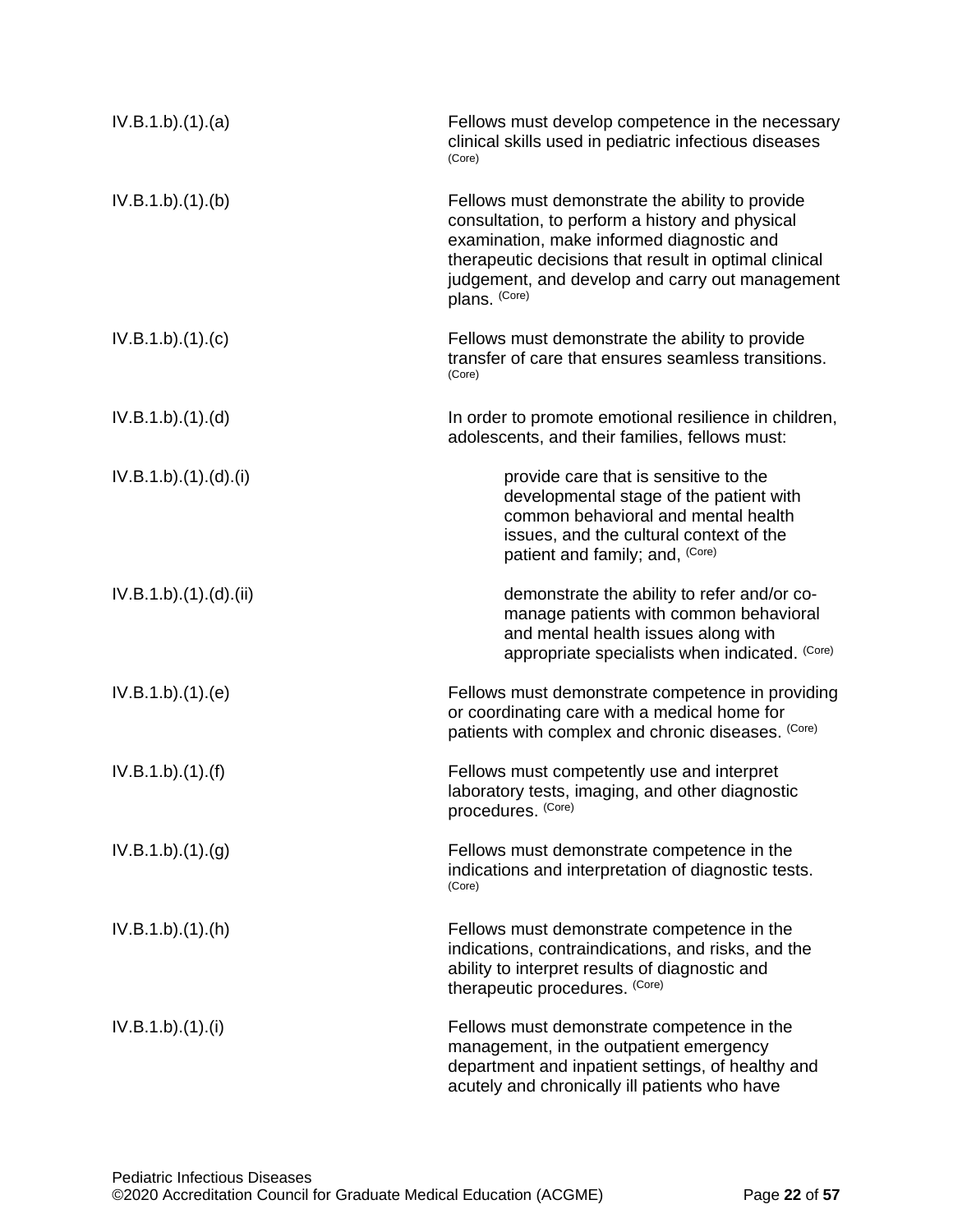|                            | infectious diseases or clinical conditions, including:<br>(Core)       |
|----------------------------|------------------------------------------------------------------------|
| IV.B.1.b)(1)(i)(i)         | odontogenic infections; (Core)                                         |
| IV.B.1.b)(1)(i)(ii)        | upper and lower respiratory tract infections;<br>(Core)                |
| $IV.B.1.b).(1).(i).$ (iii) | central nervous system infections; (Core)                              |
| IV.B.1.b)(1)(i)(iv)        | urinary tract/renal infections; (Core)                                 |
| IV.B.1.b)(1)(i)(v)         | cardiovascular infections; (Core)                                      |
| IV.B.1.b)(1)(i)(vi)        | bone and joint infections; (Core)                                      |
| IV.B.1.b)(1)(i)(vii)       | skin/soft tissue/muscle infections; (Core)                             |
| IV.B.1.b).(1).(i).(viii)   | gastrointestinal /intra-<br>abdominal/hepatobiliary infections; (Core) |
| IV.B.1.b)(1)(i)(ix)        | ear, nose, and throat infections; (Core)                               |
| IV.B.1.b)(1)(i)(x)         | ocular infections; (Core)                                              |
| IV.B.1.b)(1)(i)(xi)        | reproductive tract infections; (Core)                                  |
| IV.B.1.b)(1)(i)(xii)       | sexually transmitted infections; (Core)                                |
| IV.B.1.b).(1).(i).(xiii)   | foreign-body and catheter-related infections;<br>(Core)                |
| IV.B.1.b).(1).(i).(xiv)    | HIV infection; (Core)                                                  |
| IV.B.1.b)(1)(i)(xv)        | Health care-associated infections; (Core)                              |
| IV.B.1.b).(1).(i).(xvi)    | surgical and traumatic wound infections;<br>(Core)                     |
| IV.B.1.b)(1)(i)(xvii)      | congenital and neonatal infections; (Core)                             |
| IV.B.1.b).(1).(i).(xviii)  | infections in transplant patients; (Core)                              |
| IV.B.1.b)(1)(i)(xix)       | prolonged and recurrent fever; (Core)                                  |
| IV.B.1.b)(1)(i)(xx)        | bloodstream infections and sepsis; (Core)                              |
| IV.B.1.b).(1).(i).(xxi)    | vasculitides, to include Kawasaki Disease;<br>and, (Core)              |
| IV.B.1.b).(1).(i).(xxii)   | disorders of host defense. (Core)                                      |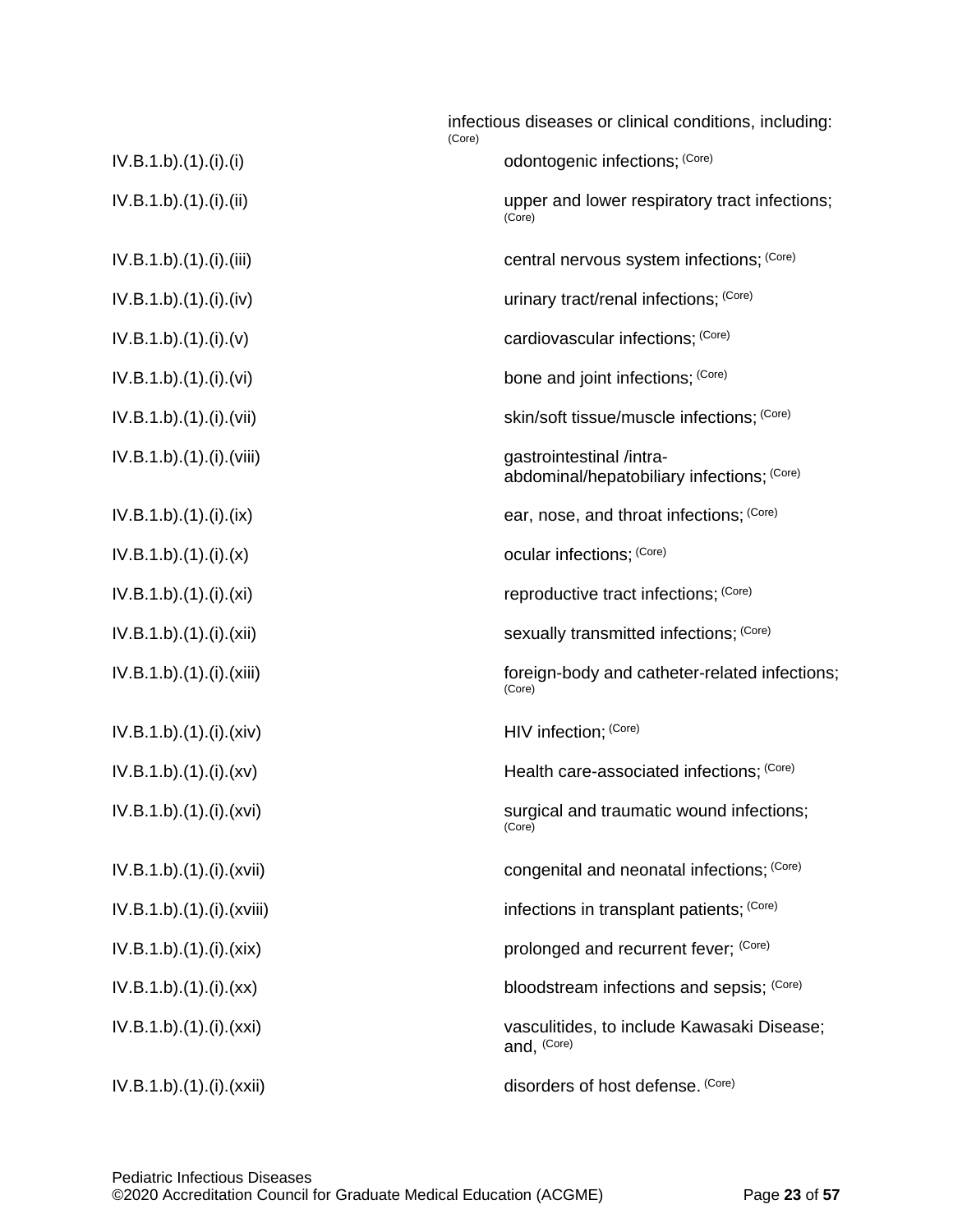| IV.B.1.b)(1)(j)       | Fellows must demonstrate competence in<br>promoting antimicrobial stewardship based on<br>microbiological data and pharmacological<br>principles. (Core)                                                                                                                                                                                                                   |
|-----------------------|----------------------------------------------------------------------------------------------------------------------------------------------------------------------------------------------------------------------------------------------------------------------------------------------------------------------------------------------------------------------------|
| IV.B.1.b)(1)(k)       | Fellows must demonstrate leadership skills to<br>enhance team function, the learning environment,<br>and/or the health care delivery system/environment<br>with the ultimate intent of improving care of<br>patients. (Core)                                                                                                                                               |
| IV.B.1.b)(2)          | Fellows must be able to perform all medical,<br>diagnostic, and surgical procedures considered<br>essential for the area of practice. (Core)                                                                                                                                                                                                                               |
| IV.B.1.b)(2).(a)      | Fellows must demonstrate the necessary<br>procedural skills and develop an understanding of<br>their indications, risks, and limitations. (Core)                                                                                                                                                                                                                           |
| IV.B.1.c)             | <b>Medical Knowledge</b>                                                                                                                                                                                                                                                                                                                                                   |
|                       | Fellows must demonstrate knowledge of established and<br>evolving biomedical, clinical, epidemiological and social-<br>behavioral sciences, as well as the application of this<br>knowledge to patient care. (Core)                                                                                                                                                        |
| $IV.B.1.c$ ). $(1)$   | Fellows must demonstrate knowledge of biostatistics,<br>clinical and laboratory research methodology, study<br>design, preparation of applications for funding and/or<br>approval of clinical research protocols, critical literature<br>review, principles of evidence-based medicine, ethical<br>principles involving clinical research, and teaching<br>methods. (Core) |
| IV.B.1.c.)(2)         | Fellows must demonstrate knowledge of the principles of,<br>and manage disease control, prevention of, health care-<br>associated infections, emerging pathogens, immunization<br>programs, and/or vaccine-preventable diseases. (Core)                                                                                                                                    |
| IV.B.1.c.3)           | Fellows must demonstrate knowledge in:                                                                                                                                                                                                                                                                                                                                     |
| $IV.B.1.c).$ (3). (a) | basic epidemiologic and biostatistical methods and<br>their application to clinical research and patient<br>care; (Core)                                                                                                                                                                                                                                                   |
| $IV.B.1.c).$ (3). (b) | the functions and appropriate utilization of<br>diagnostic microbiology, immunology, virology,<br>mycology, and parasitology laboratories; (Core)                                                                                                                                                                                                                          |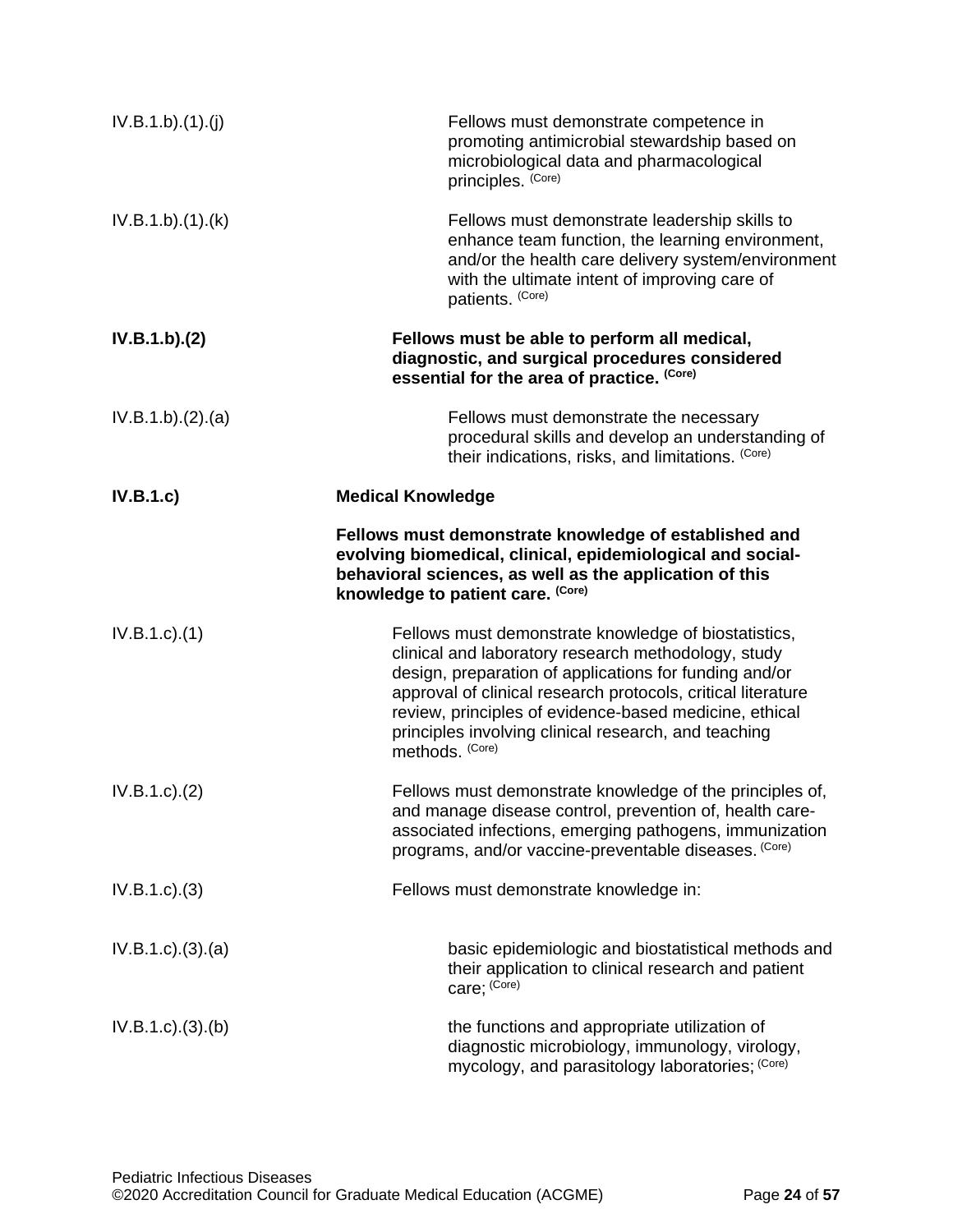| $IV.B.1.c).$ (3). (c)      | the appropriate use of antimicrobial agents in a<br>variety of clinical settings, their mechanisms of<br>action, pharmacokinetics, and potential adverse<br>reactions; (Core)                                                                                       |
|----------------------------|---------------------------------------------------------------------------------------------------------------------------------------------------------------------------------------------------------------------------------------------------------------------|
| $IV.B.1.c).$ (3). (d)      | microbiological and immunologic factors that<br>determine the outcome of the interaction between<br>host and microbe; (Core)                                                                                                                                        |
| IV.B.1.c). (3). (e)        | microbiology laboratory techniques, including<br>culture techniques, rapid diagnostic methods, and<br>molecular methods for identification of bacteria,<br>mycobacteria, fungi, viruses, rickettsiae,<br>chlamydiae, and parasites in clinical specimens;<br>(Core) |
| $IV.B.1.c).$ (3). (f)      | the effects of underlying disease states and<br>immunosuppressive therapies on host response to<br>infectious agents; (Core)                                                                                                                                        |
| IV.B.1.c.)(3.(g)           | mechanisms of protection against infection, e.g.,<br>active or passive immunization and<br>immunomodulating agents; (Core)                                                                                                                                          |
| $IV.B.1.c$ . $(3)$ . $(h)$ | clinical pharmacology of antimicrobial agents<br>including drug interactions, adverse reactions, dose<br>adjustments for age and abnormal physiology, and<br>principles of pharmacokinetics and<br>pharmacodynamics; (Core)                                         |
| IV.B.1.c). (3). (i)        | methods of determining activity of antimicrobial<br>agents and techniques to determine their<br>concentrations in blood and other body fluids; (Core)                                                                                                               |
| IV.B.1.c). (3). (j)        | indications for diagnostic procedures, including<br>bronchoscopy, thoracentesis, arthrocentesis,<br>lumbar puncture, and aspiration of abscesses, and<br>be able to interpret their results; (Core)                                                                 |
| $IV.B.1.c$ . $(3)$ . $(k)$ | the sensitivity, specificity, efficacy, benefits, and<br>risks of contemporary technologies, such as those<br>for rapid microbiologic diagnosis and diagnostic<br>imaging; (Core)                                                                                   |
| IV.B.1.c)(3)(I)            | the principles and practice of hospital epidemiology<br>and infection control and prevention; (Core)                                                                                                                                                                |
| $IV.B.1.c).$ (3). (m)      | the currently recommended immunization<br>schedules for young infants, children, and<br>adolescents, with knowledge of protective efficacy,<br>risks, and benefits of routinely administered                                                                        |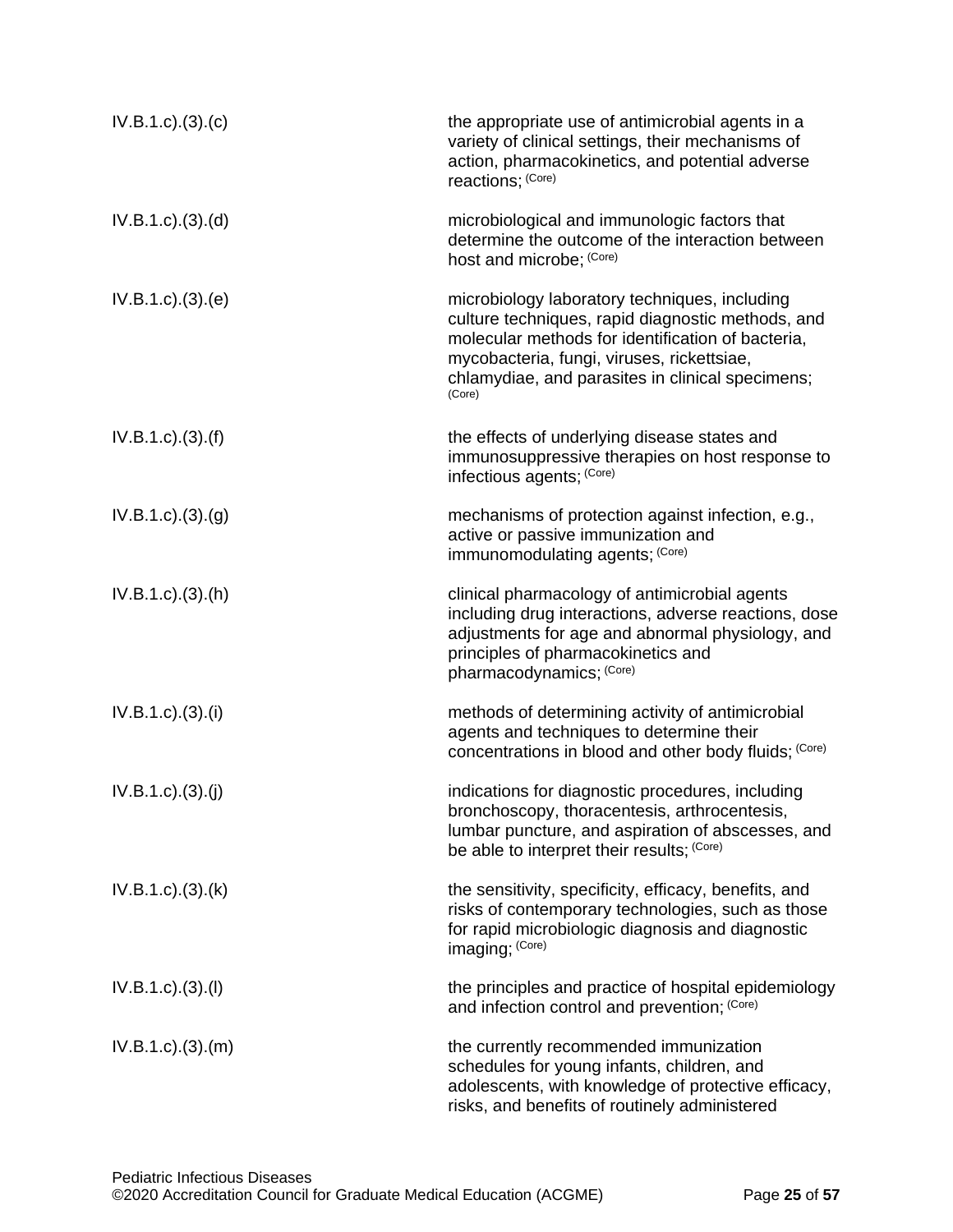<span id="page-25-0"></span>

|                             | vaccines, including the use of immunizations in<br>special situations and immunocompromised hosts;<br>(Core)                                                                                                                                                                                                                                     |
|-----------------------------|--------------------------------------------------------------------------------------------------------------------------------------------------------------------------------------------------------------------------------------------------------------------------------------------------------------------------------------------------|
| $IV.B.1.c$ ). $(3)$ . $(n)$ | the understanding of adverse events attributed to<br>immunomodulators; and, (Core)                                                                                                                                                                                                                                                               |
| IV.B.1.c). (3). (o)         | emerging infectious diseases and public health<br>issues pertinent to pediatric infectious diseases.<br>(Core)                                                                                                                                                                                                                                   |
| IV.B.1.d)                   | <b>Practice-based Learning and Improvement</b>                                                                                                                                                                                                                                                                                                   |
|                             | Fellows must demonstrate the ability to investigate and<br>evaluate their care of patients, to appraise and assimilate<br>scientific evidence, and to continuously improve patient care<br>based on constant self-evaluation and lifelong learning. (Core)                                                                                       |
| learning.                   | Background and Intent: Practice-based learning and improvement is one of the<br>defining characteristics of being a physician. It is the ability to investigate and<br>evaluate the care of patients, to appraise and assimilate scientific evidence, and to<br>continuously improve patient care based on constant self-evaluation and lifelong |
|                             | The intention of this Competency is to help a fellow refine the habits of mind required<br>to continuously pursue quality improvement, well past the completion of fellowship.                                                                                                                                                                   |
| IV.B.1.e)                   | <b>Interpersonal and Communication Skills</b>                                                                                                                                                                                                                                                                                                    |
|                             | Fellows must demonstrate interpersonal and communication<br>skills that result in the effective exchange of information and<br>collaboration with patients, their families, and health<br>professionals. (Core)                                                                                                                                  |
| IV.B.1.f)                   | <b>Systems-based Practice</b>                                                                                                                                                                                                                                                                                                                    |
|                             | Fellows must demonstrate an awareness of and<br>responsiveness to the larger context and system of health<br>care, including the social determinants of health, as well as<br>the ability to call effectively on other resources to provide<br>optimal health care. (Core)                                                                       |
| IV.C.                       | <b>Curriculum Organization and Fellow Experiences</b>                                                                                                                                                                                                                                                                                            |
| <b>IV.C.1.</b>              | The curriculum must be structured to optimize fellow educational<br>experiences, the length of these experiences, and supervisory<br>continuity. (Core)                                                                                                                                                                                          |
| IV.C.1.a)                   | Assignment of rotations must be structured to minimize the<br>frequency of rotational transitions, and rotations must be of<br>sufficient length to provide a quality educational experience,                                                                                                                                                    |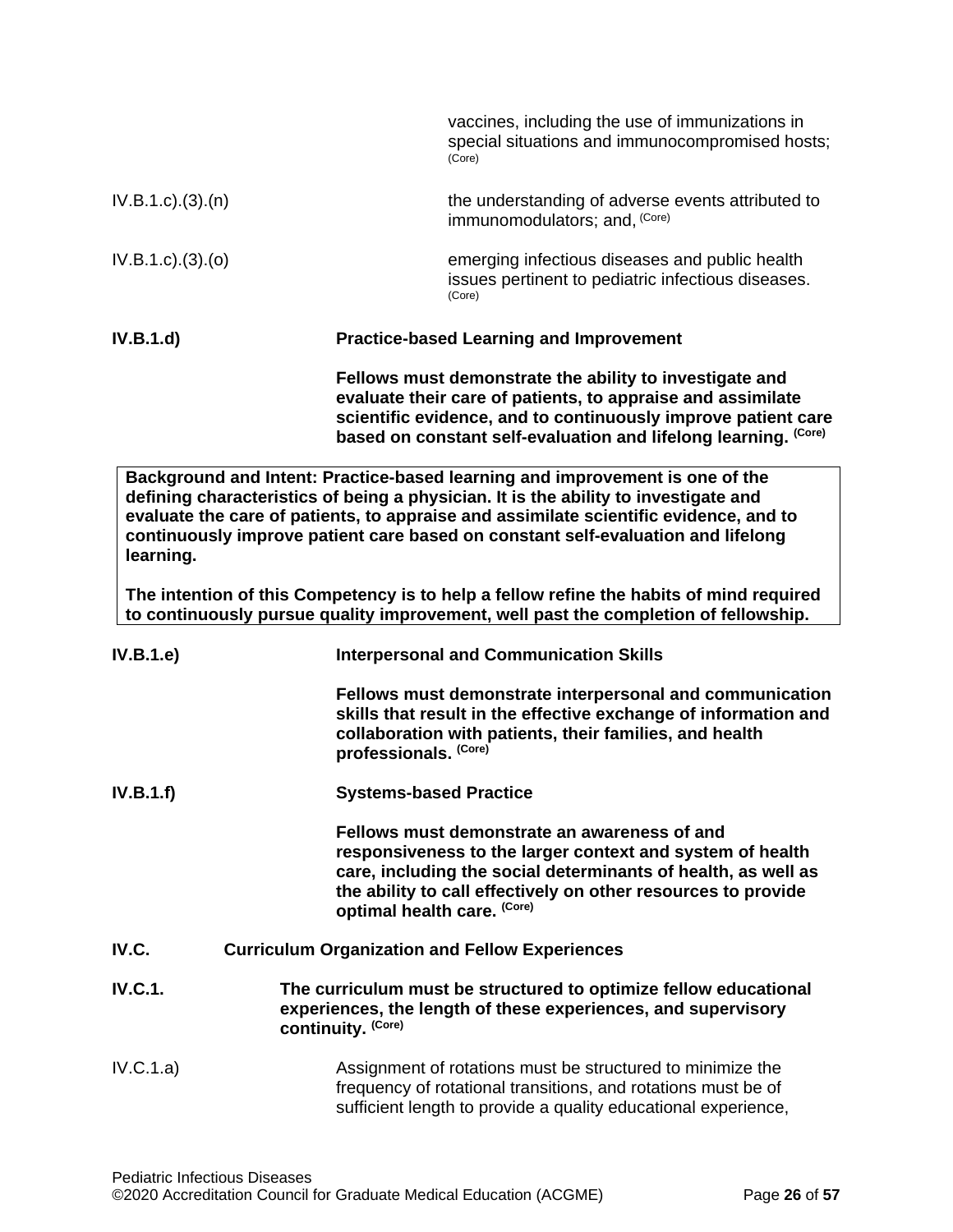|                           | defined by continuity of patient care, ongoing<br>supervision, longitudinal relationships with faculty members, and<br>meaningful assessment and feedback. (Core)                                                                                                                                  |  |
|---------------------------|----------------------------------------------------------------------------------------------------------------------------------------------------------------------------------------------------------------------------------------------------------------------------------------------------|--|
| IV.C.1.b)                 | Clinical experiences should be structured to facilitate learning in a<br>manner that allows fellows to function as part of an effective<br>interprofessional team that works together longitudinally with<br>shared goals of patient safety and quality improvement. (Core)                        |  |
| <b>IV.C.2.</b>            | The program must provide instruction and experience in pain<br>management if applicable for the subspecialty, including recognition<br>of the signs of addiction. (Core)                                                                                                                           |  |
| IV.C.3.                   | Fellows must have a minimum of 12 months of clinical experience. (Core)                                                                                                                                                                                                                            |  |
| <b>IV.C.4.</b>            | Fellows must have responsibility throughout their educational program for<br>providing longitudinal outpatient care that is supervised by one or more<br>members of the pediatric infectious diseases faculty. (Core)                                                                              |  |
| IV.C.5.                   | Fellow education must include experience in serving as a role model and<br>providing supervision to residents and/or medical students. (Core)                                                                                                                                                      |  |
| IV.C.6.                   | Fellows must have a formally structured educational program in the<br>clinical and basic sciences related to pediatric infectious diseases. (Core)                                                                                                                                                 |  |
| IV.C.6.a)                 | The program must utilize didactic and clinical experience. (Core)                                                                                                                                                                                                                                  |  |
| IV.C.6.b)                 | Pediatric infectious diseases conferences must occur regularly,<br>and must involve active participation by the fellows in planning<br>and implementation. (Core)                                                                                                                                  |  |
| IV.C.6.c)                 | Fellow education must include instruction in:                                                                                                                                                                                                                                                      |  |
| $IV.C.6.c$ . $(1)$        | basic and fundamental disciplines, as appropriate to<br>pediatric infectious diseases, such as anatomy, physiology,<br>biochemistry, embryology, pathology, microbiology,<br>pharmacology, immunology, genetics,<br>nutrition/metabolism, antibiotic stewardship, and infection<br>control; (Core) |  |
| $IV.C.6.c$ . $(2)$        | pathophysiology of disease, reviews of recent advances in<br>clinical medicine and biomedical research, conferences<br>dealing with complications and death, as well as the<br>scientific, ethical, and legal implications of confidentiality<br>and informed consent; (Core)                      |  |
| IV.C.6.c.3)               | bioethics; and, (Core)                                                                                                                                                                                                                                                                             |  |
| $IV.C.6.c$ . $(3).$ $(a)$ | This should include attention to physician-patient,<br>physician-family, physician-physician/allied health                                                                                                                                                                                         |  |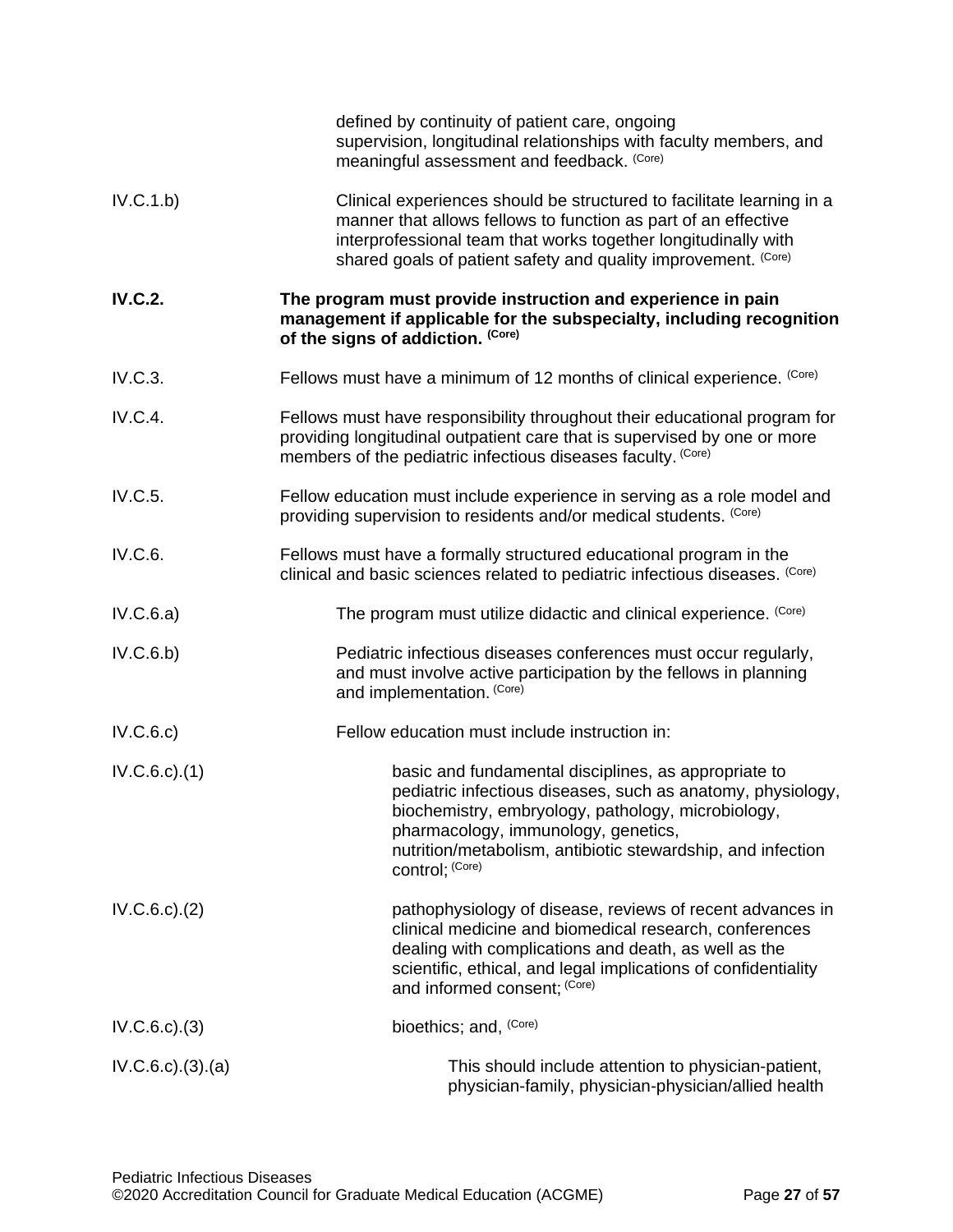professional, and physician-society relationships. (Detail)

IV.C.6.c).(4) the economics of health care and current health care management issues, such as cost-effective patient care, practice management, preventive care, population health, quality improvement, resource allocation, and clinical outcomes. (Core)

### <span id="page-27-0"></span>**IV.D. Scholarship**

*Medicine is both an art and a science. The physician is a humanistic scientist who cares for patients. This requires the ability to think critically, evaluate the literature, appropriately assimilate new knowledge, and practice lifelong learning. The program and faculty must create an environment that fosters the acquisition of such skills through fellow participation in scholarly activities as defined in the subspecialty-specific Program Requirements. Scholarly activities may include discovery, integration, application, and teaching.*

*The ACGME recognizes the diversity of fellowships and anticipates that programs prepare physicians for a variety of roles, including clinicians, scientists, and educators. It is expected that the program's scholarship will reflect its mission(s) and aims, and the needs of the community it serves. For example, some programs may concentrate their scholarly activity on quality improvement, population health, and/or teaching, while other programs might choose to utilize more classic forms of biomedical research as the focus for scholarship.*

- **IV.D.1. Program Responsibilities**
- **IV.D.1.a) The program must demonstrate evidence of scholarly activities, consistent with its mission(s) and aims. (Core)**
- **IV.D.1.b) The program in partnership with its Sponsoring Institution, must allocate adequate resources to facilitate fellow and faculty involvement in scholarly activities. (Core)**
- **IV.D.2. Faculty Scholarly Activity**
- **IV.D.2.a) Among their scholarly activity, programs must demonstrate accomplishments in at least three of the following domains: (Core)**
	- **Research in basic science, education, translational science, patient care, or population health**
	- **Peer-reviewed grants**
	- **Quality improvement and/or patient safety initiatives**
	- **Systematic reviews, meta-analyses, review articles, chapters in medical textbooks, or case reports**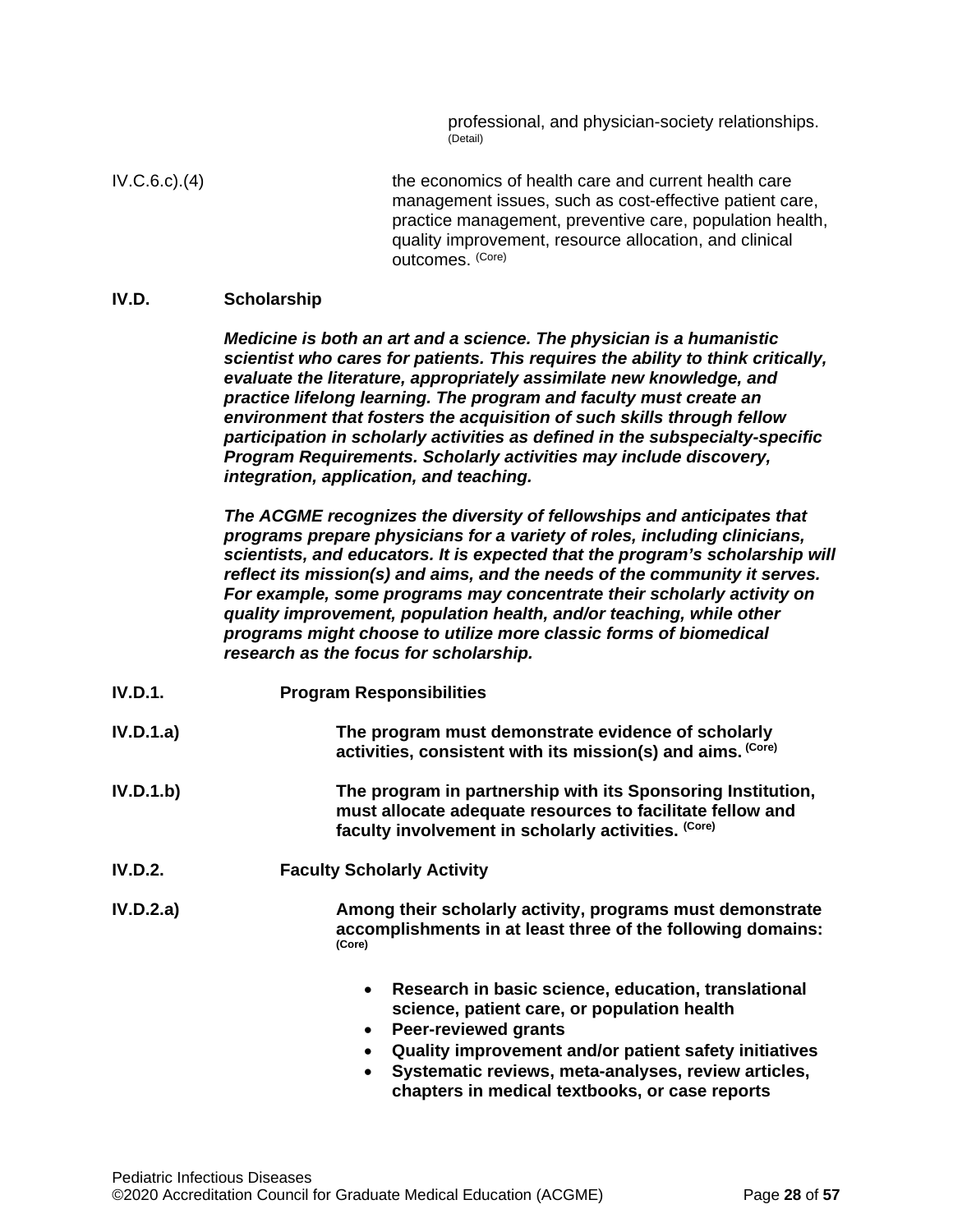| IV.D.2.b)        | Creation of curricula, evaluation tools, didactic<br>educational activities, or electronic educational<br>materials<br>Contribution to professional committees, educational<br>$\bullet$<br>organizations, or editorial boards<br><b>Innovations in education</b><br>$\bullet$<br>The program must demonstrate dissemination of scholarly<br>activity within and external to the program by the following<br>methods:                                                                                                                                                                                                                                                                                                                                              |
|------------------|--------------------------------------------------------------------------------------------------------------------------------------------------------------------------------------------------------------------------------------------------------------------------------------------------------------------------------------------------------------------------------------------------------------------------------------------------------------------------------------------------------------------------------------------------------------------------------------------------------------------------------------------------------------------------------------------------------------------------------------------------------------------|
|                  | Background and Intent: For the purposes of education, metrics of scholarly activity<br>represent one of the surrogates for the program's effectiveness in the creation of an<br>environment of inquiry that advances the fellows' scholarly approach to patient care.<br>The Review Committee will evaluate the dissemination of scholarship for the program<br>as a whole, not for individual faculty members, for a five-year interval, for both core<br>and non-core faculty members, with the goal of assessing the effectiveness of the<br>creation of such an environment. The ACGME recognizes that there may be<br>differences in scholarship requirements between different specialties and between<br>residencies and fellowships in the same specialty. |
| IV.D.2.b).(1)    | faculty participation in grand rounds, posters,<br>workshops, quality improvement presentations,<br>podium presentations, grant leadership, non-peer-<br>reviewed print/electronic resources, articles or<br>publications, book chapters, textbooks, webinars,<br>service on professional committees, or serving as a<br>journal reviewer, journal editorial board member, or<br>editor; (Outcome)#                                                                                                                                                                                                                                                                                                                                                                |
| IV.D.2.b)(1).(a) | Scholarly activity must be in a field such as basic<br>science, clinical care, health services, health policy,<br>quality improvement, or education, as it relates to<br>pediatric infectious diseases. (Core)                                                                                                                                                                                                                                                                                                                                                                                                                                                                                                                                                     |
| IV.D.2.b).(2)    | peer-reviewed publication. (Outcome)                                                                                                                                                                                                                                                                                                                                                                                                                                                                                                                                                                                                                                                                                                                               |
| <b>IV.D.3.</b>   | <b>Fellow Scholarly Activity</b>                                                                                                                                                                                                                                                                                                                                                                                                                                                                                                                                                                                                                                                                                                                                   |
| IV.D.3.a)        | Where appropriate, the core curriculum in scholarly activity should<br>be a collaborative effort involving all of the pediatric subspecialty<br>programs at the institution. (Detail)                                                                                                                                                                                                                                                                                                                                                                                                                                                                                                                                                                              |
| IV.D.3.b)        | Each fellow must design and conduct a scholarly project under the<br>guidance of the fellowship director and a designated mentor. (Core)                                                                                                                                                                                                                                                                                                                                                                                                                                                                                                                                                                                                                           |
| IV.D.3.c)        | The program must provide a scholarship oversight committee for<br>each fellow to oversee and evaluate their progress as related to                                                                                                                                                                                                                                                                                                                                                                                                                                                                                                                                                                                                                                 |

the scholarly project. (Core)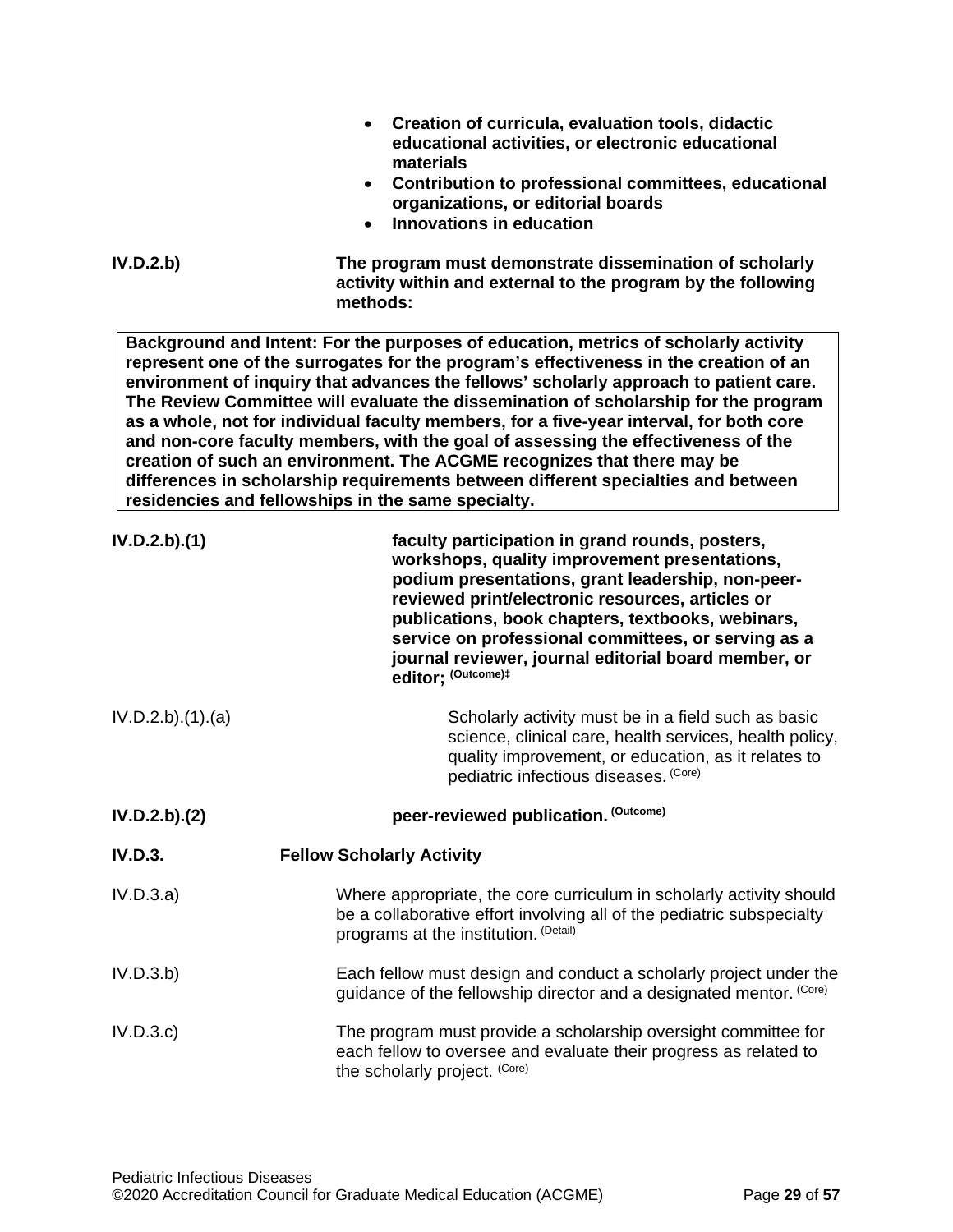| $IV.D.3.c$ . $(1)$ | Where applicable, the process of establishing fellow<br>scholarship oversight committees should be a collaborative<br>effort involving other pediatric subspecialty programs or<br>other experts. (Detail)                                    |
|--------------------|-----------------------------------------------------------------------------------------------------------------------------------------------------------------------------------------------------------------------------------------------|
| IV.D.3.d           | The scholarly experience must begin in the first year and continue<br>throughout the duration of the educational program. (Core)                                                                                                              |
| $IV.D.3.d$ $(1)$   | Fellows must have a minimum of 12 months dedicated to<br>research and scholarly activity, including the development<br>of requisite skills, project completion, and presentation of<br>results to the scholarship oversight committee. (Core) |

## <span id="page-29-0"></span>**V. Evaluation**

## <span id="page-29-1"></span>**V.A. Fellow Evaluation**

## **V.A.1. Feedback and Evaluation**

**Background and Intent: Feedback is ongoing information provided regarding aspects of one's performance, knowledge, or understanding. The faculty empower fellows to provide much of that feedback themselves in a spirit of continuous learning and selfreflection. Feedback from faculty members in the context of routine clinical care should be frequent, and need not always be formally documented.**

**Formative and summative evaluation have distinct definitions. Formative evaluation is**  *monitoring fellow learning* **and providing ongoing feedback that can be used by fellows to improve their learning in the context of provision of patient care or other educational opportunities. More specifically, formative evaluations help:**

- **fellows identify their strengths and weaknesses and target areas that need work**
- **program directors and faculty members recognize where fellows are struggling and address problems immediately**

**Summative evaluation is** *evaluating a fellow's learning* **by comparing the fellows against the goals and objectives of the rotation and program, respectively. Summative evaluation is utilized to make decisions about promotion to the next level of training, or program completion.**

**End-of-rotation and end-of-year evaluations have both summative and formative components. Information from a summative evaluation can be used formatively when fellows or faculty members use it to guide their efforts and activities in subsequent rotations and to successfully complete the fellowship program.**

**Feedback, formative evaluation, and summative evaluation compare intentions with accomplishments, enabling the transformation of a new specialist to one with growing subspecialty expertise.** 

**V.A.1.a) Faculty members must directly observe, evaluate, and frequently provide feedback on fellow performance during each rotation or similar educational assignment. (Core)**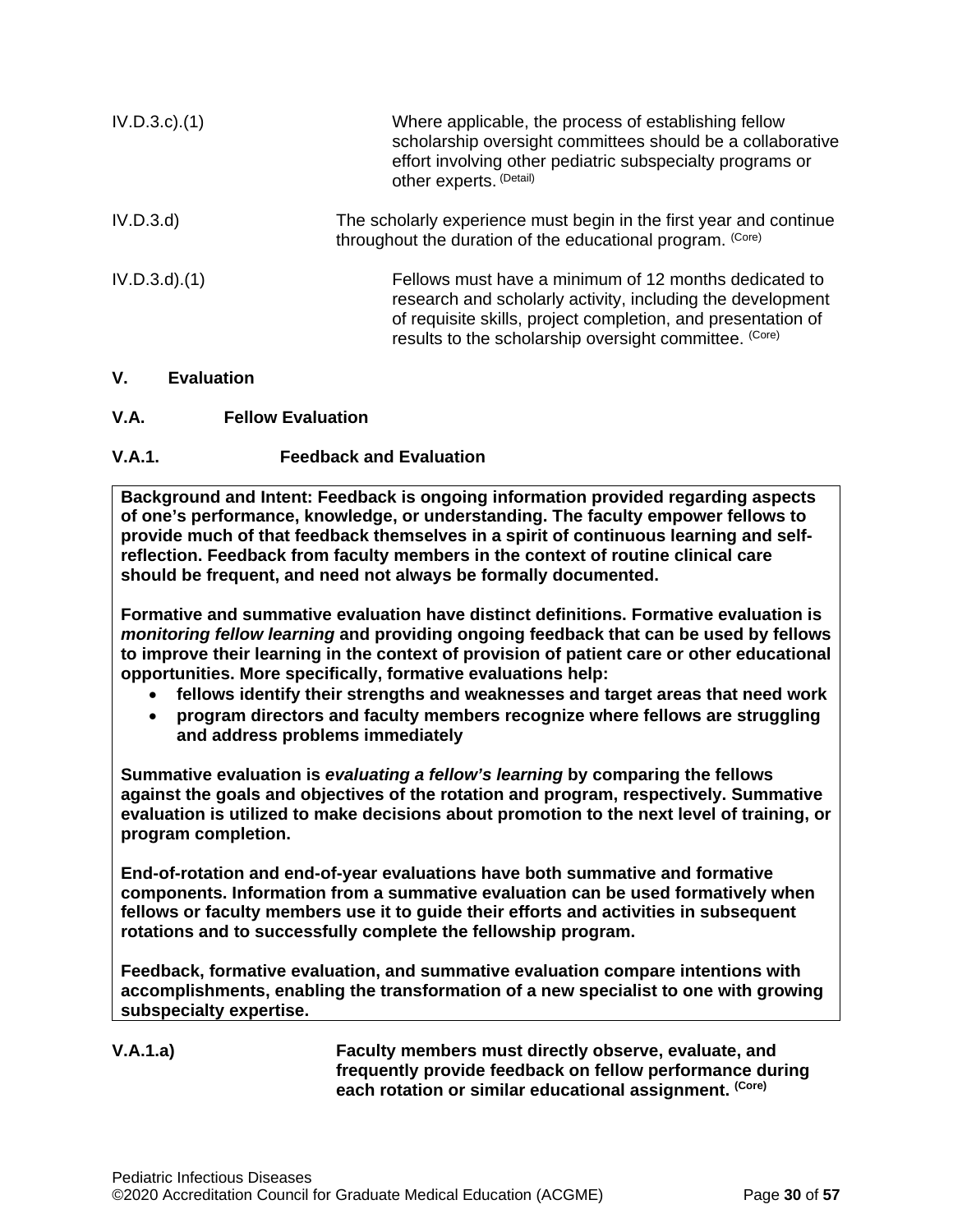**Background and Intent: Faculty members should provide feedback frequently throughout the course of each rotation. Fellows require feedback from faculty members to reinforce well-performed duties and tasks, as well as to correct deficiencies. This feedback will allow for the development of the learner as they strive to achieve the Milestones. More frequent feedback is strongly encouraged for fellows who have deficiencies that may result in a poor final rotation evaluation.**

| V.A.1.b)      | Evaluation must be documented at the completion of the<br>assignment. (Core)                                                                                                          |
|---------------|---------------------------------------------------------------------------------------------------------------------------------------------------------------------------------------|
| V.A.1.b)(1)   | For block rotations of greater than three months in<br>duration, evaluation must be documented at least<br>every three months. (Core)                                                 |
| V.A.1.b)(2)   | Longitudinal experiences such as continuity clinic in<br>the context of other clinical responsibilities must be<br>evaluated at least every three months and at<br>completion. (Core) |
| V.A.1.c)      | The program must provide an objective performance<br>evaluation based on the Competencies and the subspecialty-<br>specific Milestones, and must: (Core)                              |
| V.A.1.c)(1)   | use multiple evaluators (e.g., faculty members, peers,<br>patients, self, and other professional staff members);<br>and, (Core)                                                       |
| V.A.1.c). (2) | provide that information to the Clinical Competency<br>Committee for its synthesis of progressive fellow<br>performance and improvement toward unsupervised<br>practice. (Core)       |

**Background and Intent: The trajectory to autonomous practice in a subspecialty is documented by the subspecialty-specific Milestones evaluation during fellowship. These Milestones detail the progress of a fellow in attaining skill in each competency domain. It is expected that the most growth in fellowship education occurs in patient care and medical knowledge, while the other four domains of competency must be ensured in the context of the subspecialty. They are developed by a subspecialty group and allow evaluation based on observable behaviors. The Milestones are considered formative and should be used to identify learning needs. This may lead to focused or general curricular revision in any given program or to individualized learning plans for any specific fellow.**

| V.A.1.d)    | The program director or their designee, with input from the<br><b>Clinical Competency Committee, must:</b>                                                                   |  |
|-------------|------------------------------------------------------------------------------------------------------------------------------------------------------------------------------|--|
| V.A.1.d)(1) | meet with and review with each fellow their<br>documented semi-annual evaluation of performance,<br>including progress along the subspecialty-specific<br>Milestones. (Core) |  |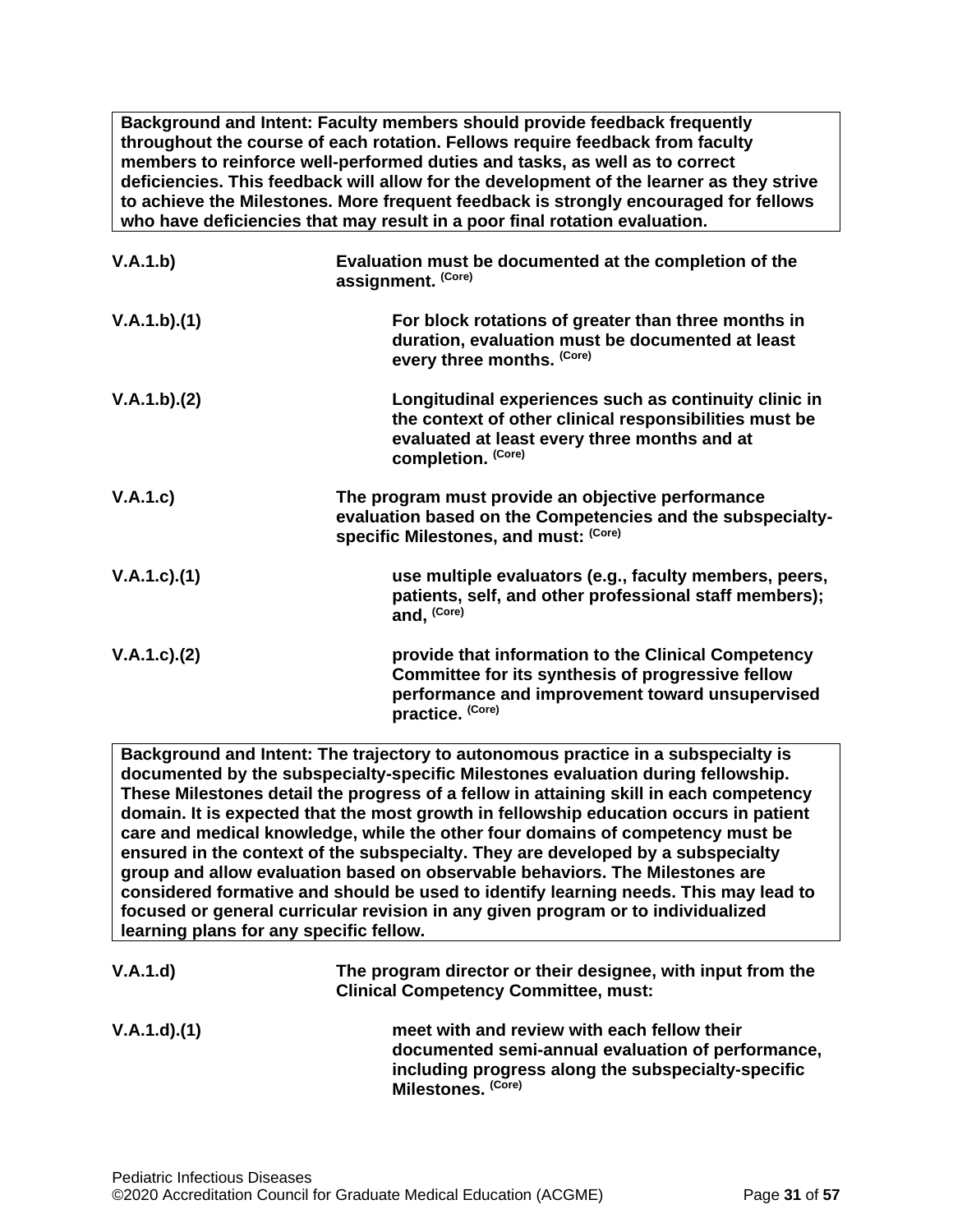| V.A.1.d)(2) | assist fellows in developing individualized learning<br>plans to capitalize on their strengths and identify areas<br>for growth; and, <sup>(Core)</sup> |
|-------------|---------------------------------------------------------------------------------------------------------------------------------------------------------|
| V.A.1.d)(3) | develop plans for fellows failing to progress, following<br>institutional policies and procedures. (Core)                                               |

**Background and Intent: Learning is an active process that requires effort from the teacher and the learner. Faculty members evaluate a fellow's performance at least at the end of each rotation. The program director or their designee will review those evaluations, including their progress on the Milestones, at a minimum of every six months. Fellows should be encouraged to reflect upon the evaluation, using the information to reinforce well-performed tasks or knowledge or to modify deficiencies in knowledge or practice. Working together with the faculty members, fellows should develop an individualized learning plan.**

**Fellows who are experiencing difficulties with achieving progress along the Milestones may require intervention to address specific deficiencies. Such intervention, documented in an individual remediation plan developed by the program director or a faculty mentor and the fellow, will take a variety of forms based on the specific learning needs of the fellow. However, the ACGME recognizes that there are situations which require more significant intervention that may alter the time course of fellow progression. To ensure due process, it is essential that the program director follow institutional policies and procedures.**

| V.A.1.e)        | At least annually, there must be a summative evaluation of<br>each fellow that includes their readiness to progress to the<br>next year of the program, if applicable. (Core)                                                       |  |
|-----------------|-------------------------------------------------------------------------------------------------------------------------------------------------------------------------------------------------------------------------------------|--|
| V.A.1.f)        | The evaluations of a fellow's performance must be accessible<br>for review by the fellow. (Core)                                                                                                                                    |  |
| V.A.2.          | <b>Final Evaluation</b>                                                                                                                                                                                                             |  |
| V.A.2.a)        | The program director must provide a final evaluation for each<br>fellow upon completion of the program. (Core)                                                                                                                      |  |
| V.A.2.a)(1)     | The subspecialty-specific Milestones, and when<br>applicable the subspecialty-specific Case Logs, must<br>be used as tools to ensure fellows are able to engage<br>in autonomous practice upon completion of the<br>program. (Core) |  |
| V.A.2.a)(2)     | The final evaluation must:                                                                                                                                                                                                          |  |
| V.A.2.a)(2).(a) | become part of the fellow's permanent record<br>maintained by the institution, and must be<br>accessible for review by the fellow in<br>accordance with institutional policy; (Core)                                                |  |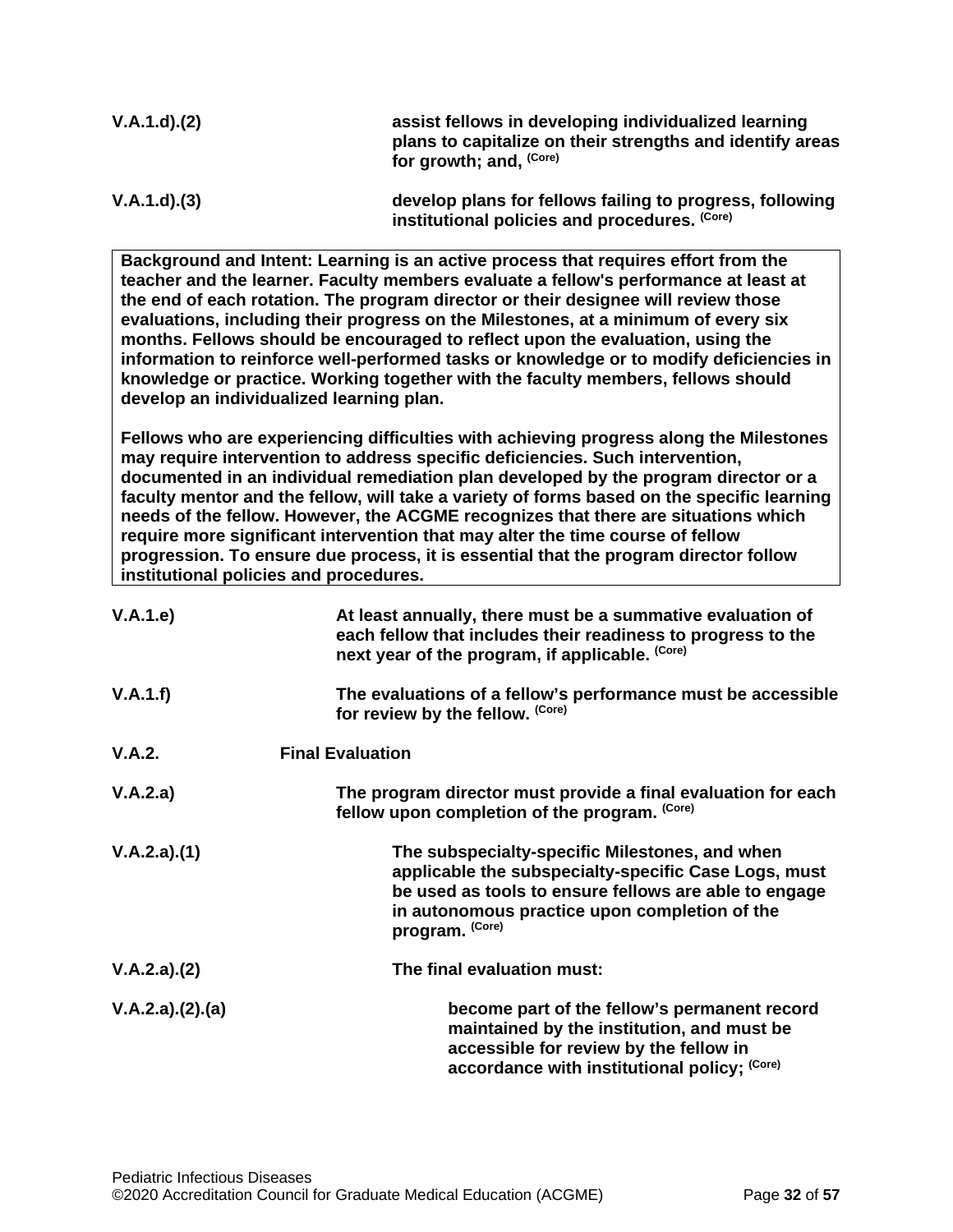| V.A.2.a)(2).(b) |                           | verify that the fellow has demonstrated the<br>knowledge, skills, and behaviors necessary to<br>enter autonomous practice; (Core)                                                                                                                                                                                            |
|-----------------|---------------------------|------------------------------------------------------------------------------------------------------------------------------------------------------------------------------------------------------------------------------------------------------------------------------------------------------------------------------|
| V.A.2.a)(2).(c) |                           | consider recommendations from the Clinical<br>Competency Committee; and, (Core)                                                                                                                                                                                                                                              |
| V.A.2.a)(2).(d) |                           | be shared with the fellow upon completion of<br>the program. (Core)                                                                                                                                                                                                                                                          |
| V.A.3.          | program director. (Core)  | A Clinical Competency Committee must be appointed by the                                                                                                                                                                                                                                                                     |
| V.A.3.a)        |                           | At a minimum the Clinical Competency Committee must<br>include three members, at least one of whom is a core faculty<br>member. Members must be faculty members from the same<br>program or other programs, or other health professionals<br>who have extensive contact and experience with the<br>program's fellows. (Core) |
| V.A.3.b)        |                           | The Clinical Competency Committee must:                                                                                                                                                                                                                                                                                      |
| V.A.3.b)(1)     |                           | review all fellow evaluations at least semi-annually;<br>(Core)                                                                                                                                                                                                                                                              |
| V.A.3.b)(2)     |                           | determine each fellow's progress on achievement of<br>the subspecialty-specific Milestones; and, (Core)                                                                                                                                                                                                                      |
| V.A.3.b)(3)     |                           | meet prior to the fellows' semi-annual evaluations and<br>advise the program director regarding each fellow's<br>progress. (Core)                                                                                                                                                                                            |
| V.B.            | <b>Faculty Evaluation</b> |                                                                                                                                                                                                                                                                                                                              |
|                 |                           |                                                                                                                                                                                                                                                                                                                              |

<span id="page-32-0"></span>**V.B.1. The program must have a process to evaluate each faculty member's performance as it relates to the educational program at least annually. (Core)**

**Background and Intent: The program director is responsible for the education program and for whom delivers it. While the term faculty may be applied to physicians within a given institution for other reasons, it is applied to fellowship program faculty members only through approval by a program director. The development of the faculty improves the education, clinical, and research aspects of a program. Faculty members have a strong commitment to the fellow and desire to provide optimal education and work opportunities. Faculty members must be provided feedback on their contribution to the mission of the program. All faculty members who interact with fellows desire feedback on their education, clinical care, and research. If a faculty member does not interact with fellows, feedback is not required. With regard to the diverse operating environments and configurations, the fellowship program director may need to work with others to determine the effectiveness of the program's faculty performance with regard to their role in the educational program. All teaching faculty members should**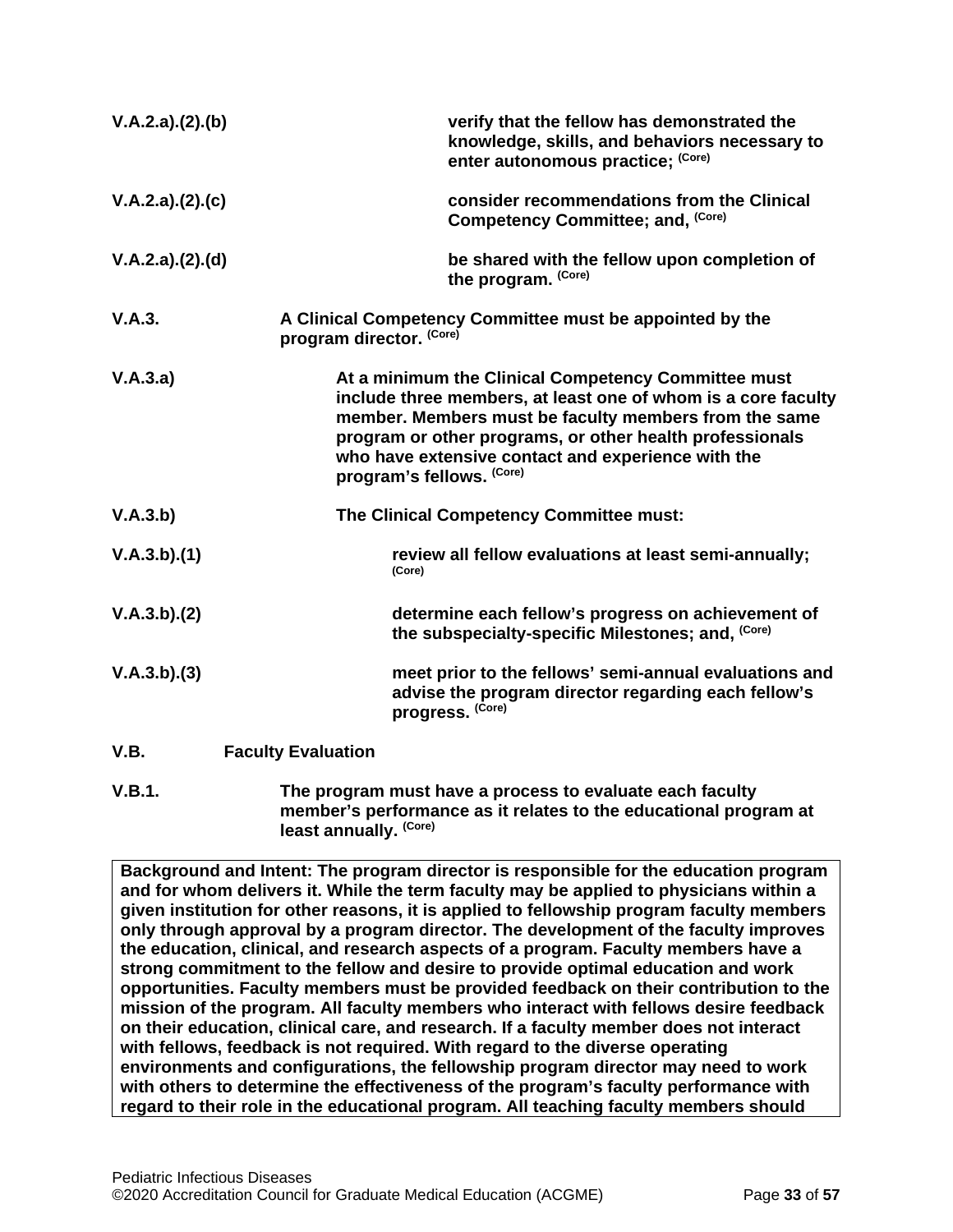**have their educational efforts evaluated by the fellows in a confidential and anonymous manner. Other aspects for the feedback may include research or clinical productivity, review of patient outcomes, or peer review of scholarly activity. The process should reflect the local environment and identify the necessary information. The feedback from the various sources should be summarized and provided to the faculty on an annual basis by a member of the leadership team of the program.**

| V.B.1.a) | This evaluation must include a review of the faculty member's<br>clinical teaching abilities, engagement with the educational<br>program, participation in faculty development related to their<br>skills as an educator, clinical performance, professionalism,<br>and scholarly activities. (Core) |
|----------|------------------------------------------------------------------------------------------------------------------------------------------------------------------------------------------------------------------------------------------------------------------------------------------------------|
| V.B.1.b) | This evaluation must include written, confidential evaluations<br>by the fellows. (Core)                                                                                                                                                                                                             |
| V.B.2.   | Faculty members must receive feedback on their evaluations at least<br>annually. (Core)                                                                                                                                                                                                              |

**V.B.3. Results of the faculty educational evaluations should be incorporated into program-wide faculty development plans. (Core)**

**Background and Intent: The quality of the faculty's teaching and clinical care is a determinant of the quality of the program and the quality of the fellows' future clinical care. Therefore, the program has the responsibility to evaluate and improve the program faculty members' teaching, scholarship, professionalism, and quality care. This section mandates annual review of the program's faculty members for this purpose, and can be used as input into the Annual Program Evaluation.**

## <span id="page-33-0"></span>**V.C. Program Evaluation and Improvement**

| V.C.1.      | The program director must appoint the Program Evaluation<br><b>Committee to conduct and document the Annual Program</b><br>Evaluation as part of the program's continuous improvement<br>process. (Core) |
|-------------|----------------------------------------------------------------------------------------------------------------------------------------------------------------------------------------------------------|
| V.C.1.a)    | The Program Evaluation Committee must be composed of at<br>least two program faculty members, at least one of whom is a<br>core faculty member, and at least one fellow. (Core)                          |
| V.C.1.b)    | <b>Program Evaluation Committee responsibilities must include:</b>                                                                                                                                       |
| V.C.1.b)(1) | acting as an advisor to the program director, through<br>program oversight; (Core)                                                                                                                       |
| V.C.1.b)(2) | review of the program's self-determined goals and<br>progress toward meeting them; (Core)                                                                                                                |
| V.C.1.b)(3) | guiding ongoing program improvement, including<br>development of new goals, based upon outcomes;<br>and, (Core)                                                                                          |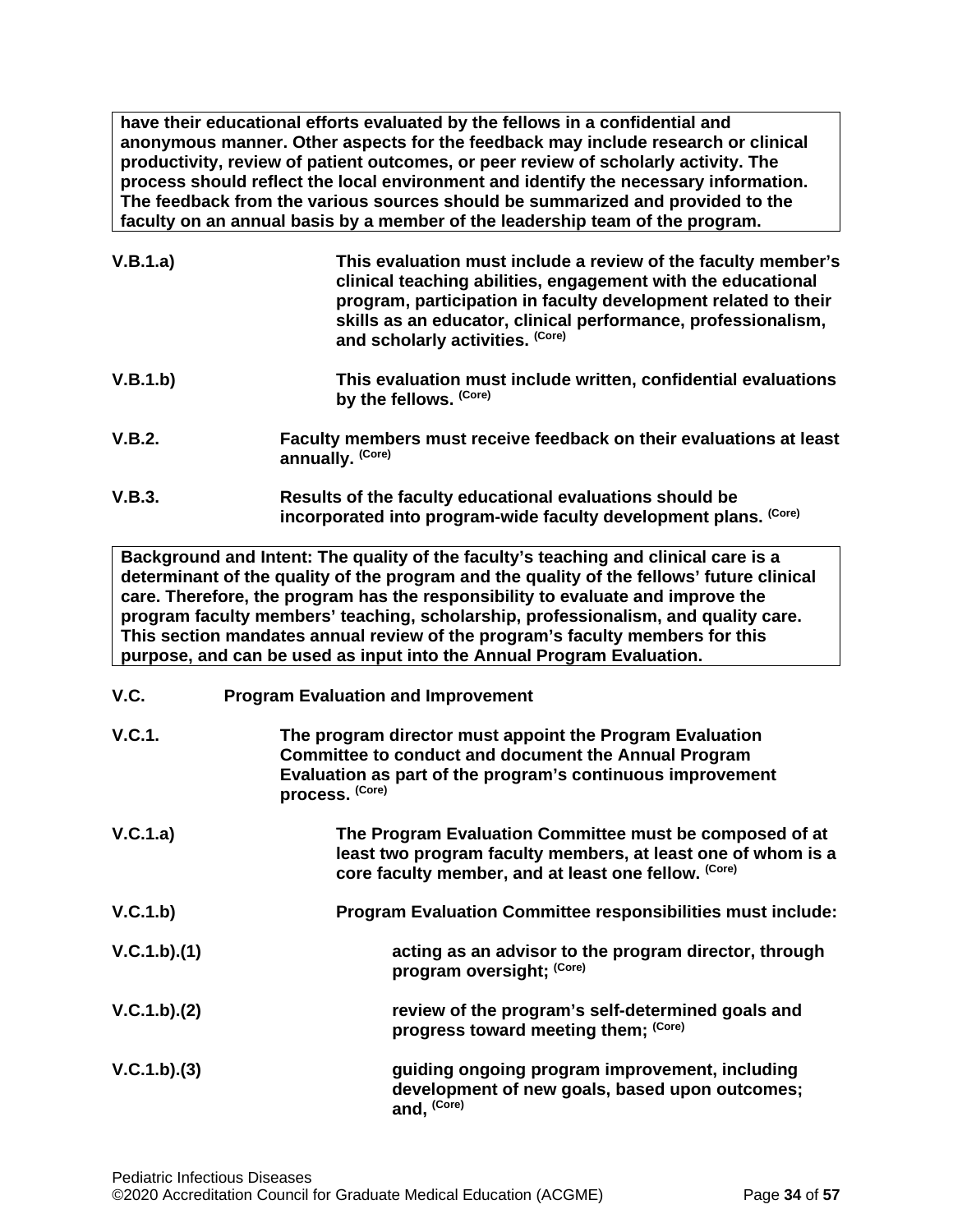**Background and Intent: In order to achieve its mission and train quality physicians, a program must evaluate its performance and plan for improvement in the Annual Program Evaluation. Performance of fellows and faculty members is a reflection of program quality, and can use metrics that reflect the goals that a program has set for itself. The Program Evaluation Committee utilizes outcome parameters and other data to assess the program's progress toward achievement of its goals and aims.**

| V.C.1.c)            | The Program Evaluation Committee should consider the<br>following elements in its assessment of the program: |
|---------------------|--------------------------------------------------------------------------------------------------------------|
| V.C.1.c).(1)        | curriculum; (Core)                                                                                           |
| V.C.1.c). (2)       | outcomes from prior Annual Program Evaluation(s);<br>(Core)                                                  |
| $V.C.1.c).$ (3)     | ACGME letters of notification, including citations,<br>Areas for Improvement, and comments; (Core)           |
| $V.C.1.c).$ (4)     | quality and safety of patient care; (Core)                                                                   |
| V.C.1.c). (5)       | aggregate fellow and faculty:                                                                                |
| $V.C.1.c).$ (5).(a) | well-being; (Core)                                                                                           |
| V.C.1.c. (5). (b)   | recruitment and retention; (Core)                                                                            |
| V.C.1.c. (5). (c)   | workforce diversity; (Core)                                                                                  |
| $V.C.1.c).$ (5).(d) | engagement in quality improvement and patient<br>safety; (Core)                                              |
| V.C.1.c). (5). (e)  | scholarly activity; (Core)                                                                                   |
| V.C.1.c. (5). (f)   | <b>ACGME Resident/Fellow and Faculty Surveys</b><br>(where applicable); and, (Core)                          |
| V.C.1.c. (5). (g)   | written evaluations of the program. (Core)                                                                   |
| $V.C.1.c).$ (6)     | aggregate fellow:                                                                                            |
| $V.C.1.c.$ (6).(a)  | achievement of the Milestones; (Core)                                                                        |
| $V.C.1.c.$ (6).(b)  | in-training examinations (where applicable);<br>(Core)                                                       |
| $V.C.1.c.$ (6).(c)  | board pass and certification rates; and, (Core)                                                              |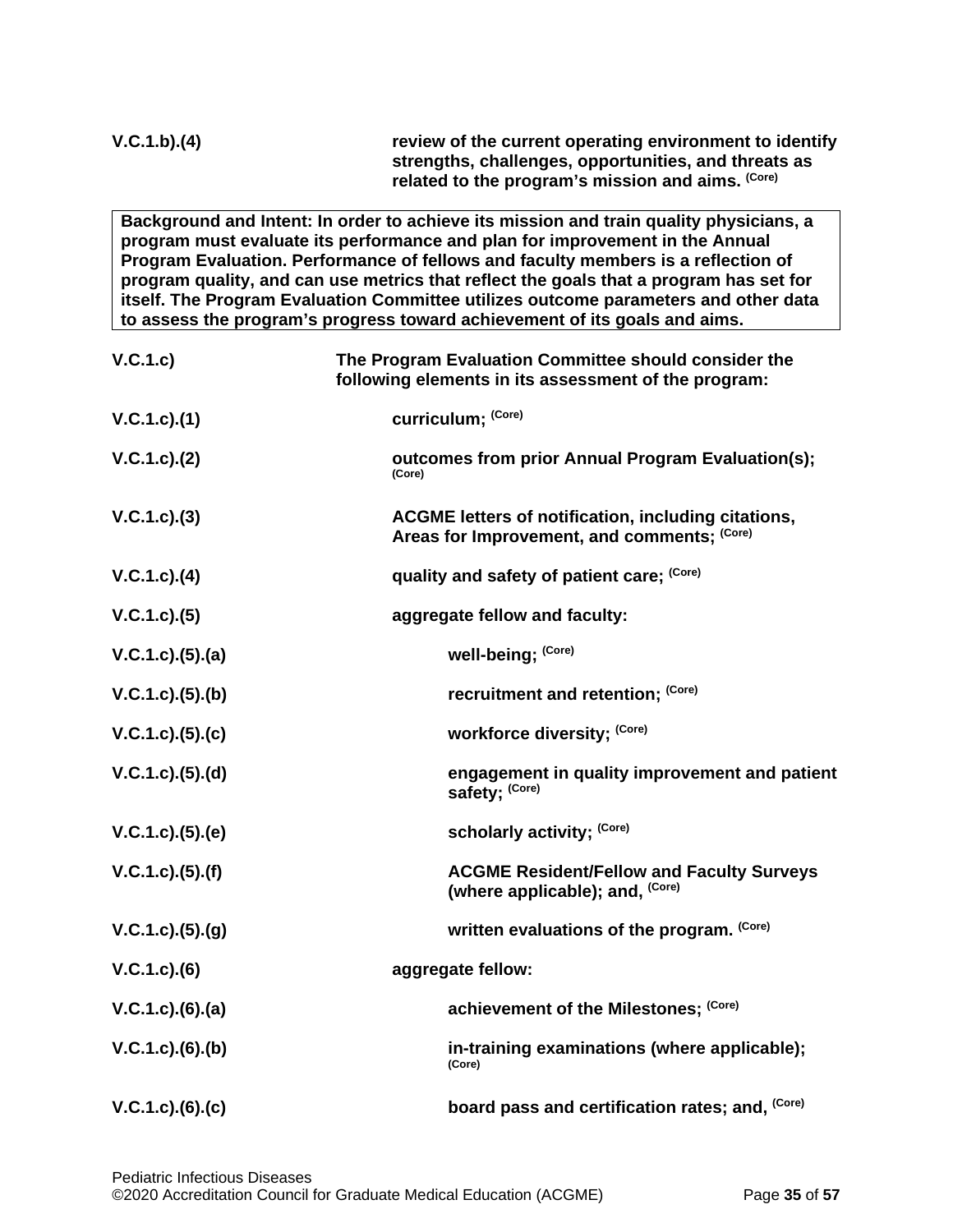| $V.C.1.c).$ $(6).$ $(d)$ | graduate performance. (Core)                                                                                                               |
|--------------------------|--------------------------------------------------------------------------------------------------------------------------------------------|
| V.C.1.c). (7)            | aggregate faculty:                                                                                                                         |
| $V.C.1.c.$ (7).(a)       | evaluation; and, <sup>(Core)</sup>                                                                                                         |
| V.C.1.c. (7). (b)        | professional development (Core)                                                                                                            |
| V.C.1.d)                 | The Program Evaluation Committee must evaluate the<br>program's mission and aims, strengths, areas for<br>improvement, and threats. (Core) |
| V.C.1.e)                 | The annual review, including the action plan, must:                                                                                        |
| V.C.1.e).(1)             | be distributed to and discussed with the members of<br>the teaching faculty and the fellows; and, (Core)                                   |
| V.C.1.e). (2)            | be submitted to the DIO. (Core)                                                                                                            |
| V.C.2.                   | The program must participate in a Self-Study prior to its 10-Year<br><b>Accreditation Site Visit. (Core)</b>                               |
| V.C.2.a)                 | A summary of the Self-Study must be submitted to the DIO.<br>(Core)                                                                        |

**Background and Intent: Outcomes of the documented Annual Program Evaluation can be integrated into the 10-year Self-Study process. The Self-Study is an objective, comprehensive evaluation of the fellowship program, with the aim of improving it. Underlying the Self-Study is this longitudinal evaluation of the program and its learning environment, facilitated through sequential Annual Program Evaluations that focus on the required components, with an emphasis on program strengths and selfidentified areas for improvement. Details regarding the timing and expectations for the Self-Study and the 10-Year Accreditation Site Visit are provided in the** *ACGME Manual of Policies and Procedures***. Additionally, a description of the [Self-Study process,](http://acgme.org/What-We-Do/Accreditation/Self-Study) as well as information on how to prepare for the [10-Year Accreditation Site Visit,](http://www.acgme.org/What-We-Do/Accreditation/Site-Visit/Eight-Steps-to-Prepare-for-the-10-Year-Accreditation-Site-Visit) is available on the ACGME website.**

**V.C.3.** *One goal of ACGME-accredited education is to educate physicians who seek and achieve board certification. One measure of the effectiveness of the educational program is the ultimate pass rate.*

> *The program director should encourage all eligible program graduates to take the certifying examination offered by the applicable American Board of Medical Specialties (ABMS) member board or American Osteopathic Association (AOA) certifying board.*

**V.C.3.a) For subspecialties in which the ABMS member board and/or AOA certifying board offer(s) an annual written exam, in the preceding three years, the program's aggregate pass rate of those taking the examination for the first time must be higher**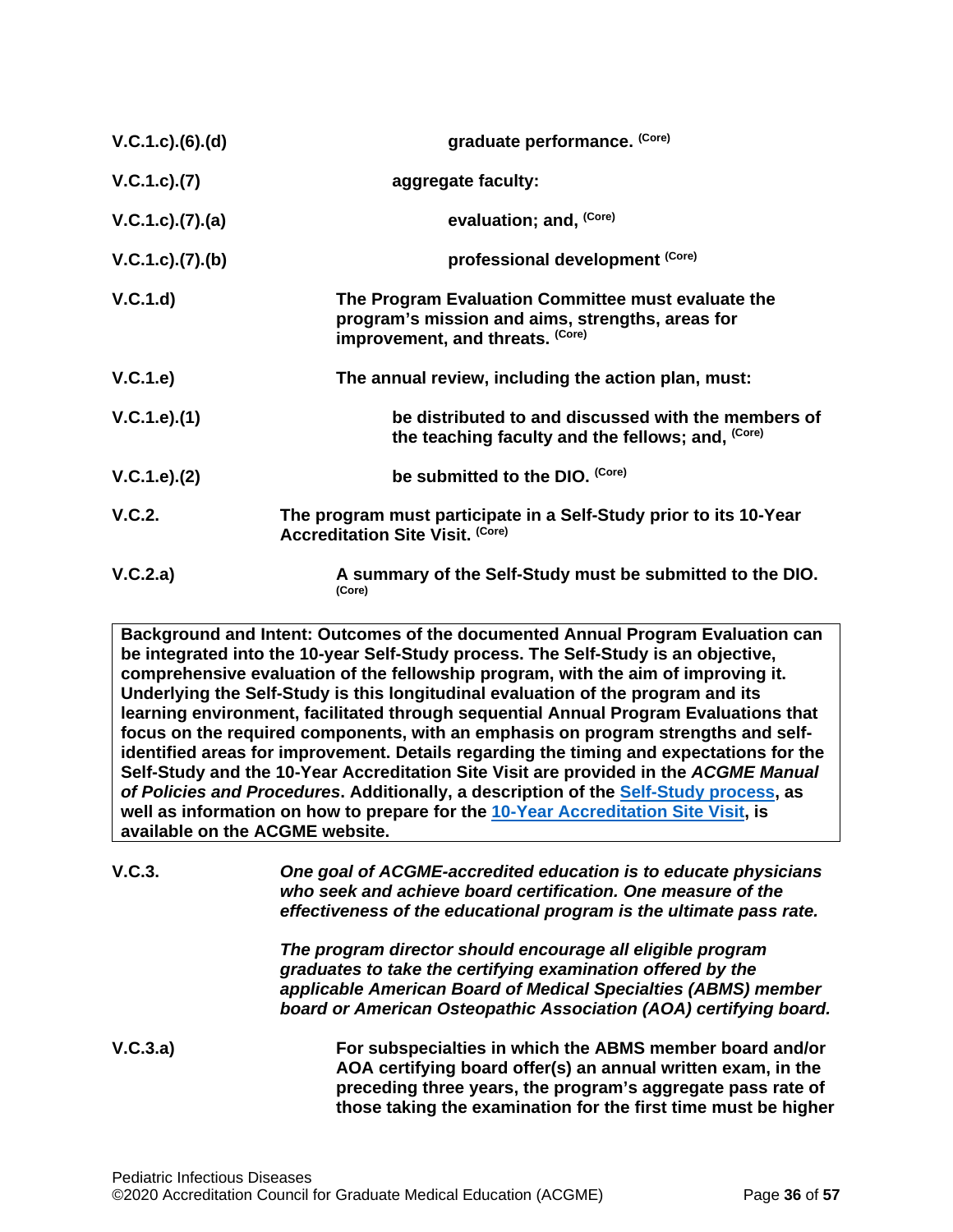|          | than the bottom fifth percentile of programs in that<br>subspecialty. (Outcome)                                                                                                                                                                                                                                                                  |
|----------|--------------------------------------------------------------------------------------------------------------------------------------------------------------------------------------------------------------------------------------------------------------------------------------------------------------------------------------------------|
| V.C.3.b) | For subspecialties in which the ABMS member board and/or<br>AOA certifying board offer(s) a biennial written exam, in the<br>preceding six years, the program's aggregate pass rate of<br>those taking the examination for the first time must be higher<br>than the bottom fifth percentile of programs in that<br>subspecialty. (Outcome)      |
| V.C.3.c) | For subspecialties in which the ABMS member board and/or<br>AOA certifying board offer(s) an annual oral exam, in the<br>preceding three years, the program's aggregate pass rate of<br>those taking the examination for the first time must be higher<br>than the bottom fifth percentile of programs in that<br><b>subspecialty. (Outcome)</b> |
| V.C.3.d  | For subspecialties in which the ABMS member board and/or<br>AOA certifying board offer(s) a biennial oral exam, in the<br>preceding six years, the program's aggregate pass rate of<br>those taking the examination for the first time must be higher<br>than the bottom fifth percentile of programs in that<br><b>subspecialty. (Outcome)</b>  |
| V.C.3.e) | For each of the exams referenced in V.C.3.a)-d), any program<br>whose graduates over the time period specified in the<br>requirement have achieved an 80 percent pass rate will have<br>met this requirement, no matter the percentile rank of the<br>program for pass rate in that subspecialty. (Outcome)                                      |

**Background and Intent: Setting a single standard for pass rate that works across subspecialties is not supportable based on the heterogeneity of the psychometrics of different examinations. By using a percentile rank, the performance of the lower five percent (fifth percentile) of programs can be identified and set on a path to curricular and test preparation reform.**

**There are subspecialties where there is a very high board pass rate that could leave successful programs in the bottom five percent (fifth percentile) despite admirable performance. These high-performing programs should not be cited, and V.C.3.e) is designed to address this.**

**V.C.3.f) Programs must report, in ADS, board certification status annually for the cohort of board-eligible fellows that graduated seven years earlier. (Core)**

**Background and Intent: It is essential that fellowship programs demonstrate knowledge and skill transfer to their fellows. One measure of that is the qualifying or initial certification exam pass rate. Another important parameter of the success of the program is the ultimate board certification rate of its graduates. Graduates are eligible for up to seven years from fellowship graduation for initial certification. The ACGME**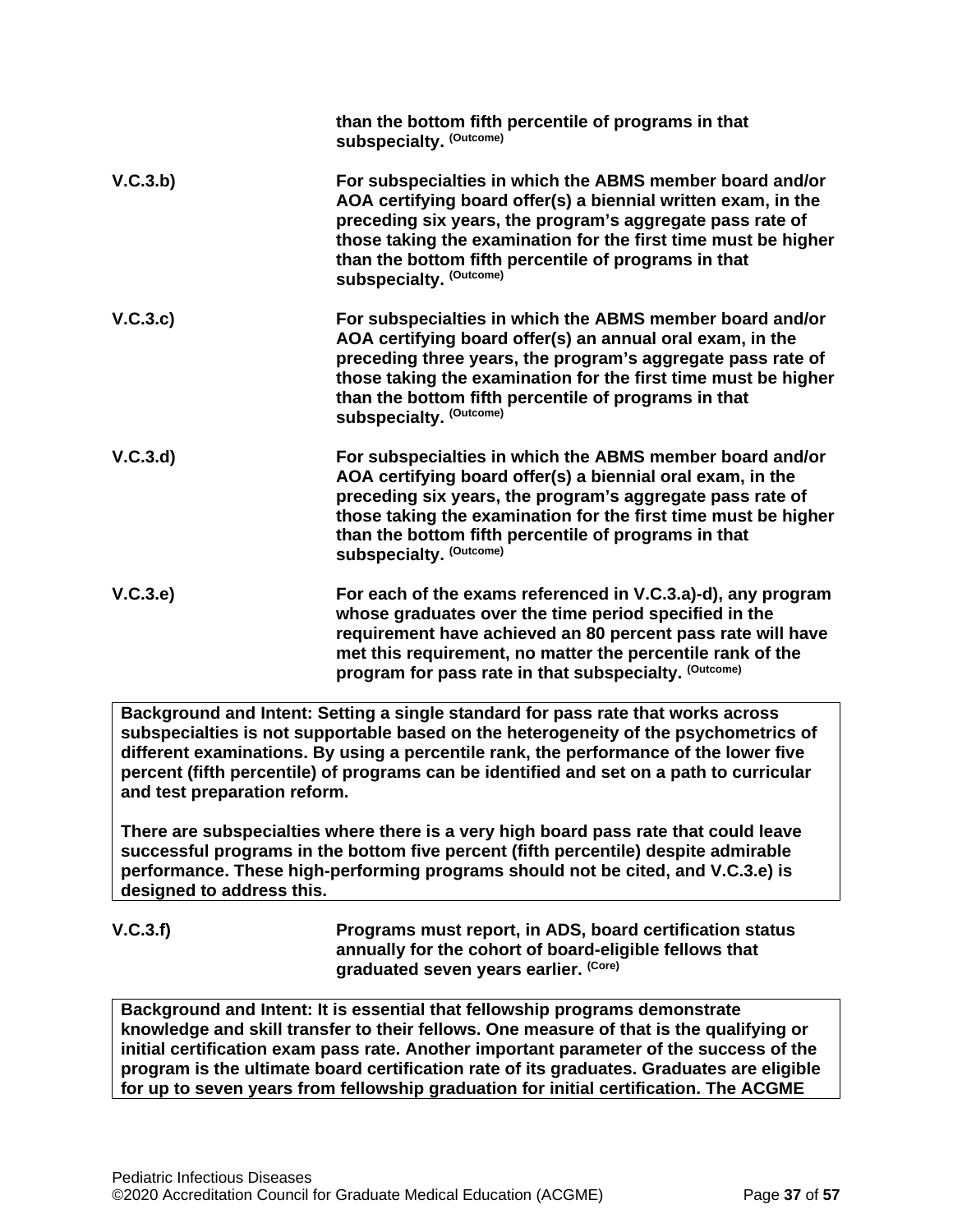**will calculate a rolling three-year average of the ultimate board certification rate at seven years post-graduation, and the Review Committees will monitor it.**

**The Review Committees will track the rolling seven-year certification rate as an indicator of program quality. Programs are encouraged to monitor their graduates' performance on board certification examinations.**

**In the future, the ACGME may establish parameters related to ultimate board certification rates.**

## <span id="page-37-0"></span>**VI. The Learning and Working Environment**

*Fellowship education must occur in the context of a learning and working environment that emphasizes the following principles:*

- *Excellence in the safety and quality of care rendered to patients by fellows today*
- *Excellence in the safety and quality of care rendered to patients by today's fellows in their future practice*
- *Excellence in professionalism through faculty modeling of:*
	- o *the effacement of self-interest in a humanistic environment that supports the professional development of physicians*
	- o *the joy of curiosity, problem-solving, intellectual rigor, and discovery*
- *Commitment to the well-being of the students, residents, fellows, faculty members, and all members of the health care team*

**Background and Intent: The revised requirements are intended to provide greater flexibility within an established framework, allowing programs and fellows more discretion to structure clinical education in a way that best supports the above principles of professional development. With this increased flexibility comes the responsibility for programs and fellows to adhere to the 80-hour maximum weekly limit (unless a rotation-specific exception is granted by a Review Committee), and to utilize flexibility in a manner that optimizes patient safety, fellow education, and fellow wellbeing. The requirements are intended to support the development of a sense of professionalism by encouraging fellows to make decisions based on patient needs and their own well-being, without fear of jeopardizing their program's accreditation status. In addition, the proposed requirements eliminate the burdensome documentation requirement for fellows to justify clinical and educational work hour variations.**

**Clinical and educational work hours represent only one part of the larger issue of conditions of the learning and working environment, and Section VI has now been expanded to include greater attention to patient safety and fellow and faculty member well-being. The requirements are intended to support programs and fellows as they strive for excellence, while also ensuring ethical, humanistic training. Ensuring that flexibility is used in an appropriate manner is a shared responsibility of the program and**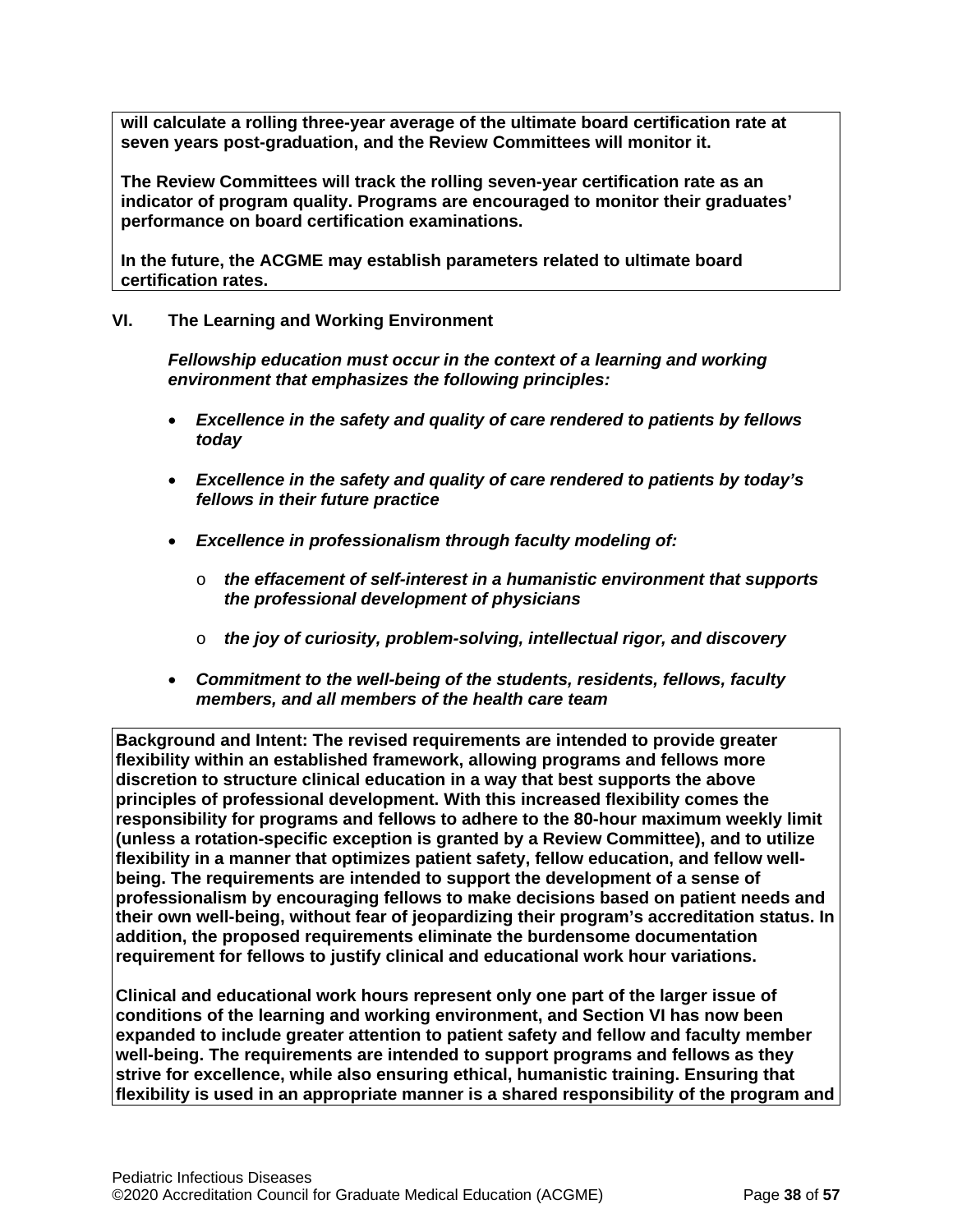**fellows. With this flexibility comes a responsibility for fellows and faculty members to recognize the need to hand off care of a patient to another provider when a fellow is too fatigued to provide safe, high quality care and for programs to ensure that fellows remain within the 80-hour maximum weekly limit.**

- <span id="page-38-0"></span>**VI.A. Patient Safety, Quality Improvement, Supervision, and Accountability**
- **VI.A.1. Patient Safety and Quality Improvement**

*All physicians share responsibility for promoting patient safety and enhancing quality of patient care. Graduate medical education must prepare fellows to provide the highest level of clinical care with continuous focus on the safety, individual needs, and humanity of their patients. It is the right of each patient to be cared for by fellows who are appropriately supervised; possess the requisite knowledge, skills, and abilities; understand the limits of their knowledge and experience; and seek assistance as required to provide optimal patient care.*

*Fellows must demonstrate the ability to analyze the care they provide, understand their roles within health care teams, and play an active role in system improvement processes. Graduating fellows will apply these skills to critique their future unsupervised practice and effect quality improvement measures.*

*It is necessary for fellows and faculty members to consistently work in a well-coordinated manner with other health care professionals to achieve organizational patient safety goals.*

**VI.A.1.a) Patient Safety VI.A.1.a).(1) Culture of Safety** *A culture of safety requires continuous identification of vulnerabilities and a willingness to transparently deal with them. An effective organization has formal mechanisms to assess the knowledge, skills, and attitudes of its personnel toward safety in order to identify areas for improvement.* **VI.A.1.a).(1).(a) The program, its faculty, residents, and fellows must actively participate in patient safety systems and contribute to a culture of safety. (Core) VI.A.1.a).(1).(b) The program must have a structure that promotes safe, interprofessional, team-based care. (Core) VI.A.1.a).(2) Education on Patient Safety**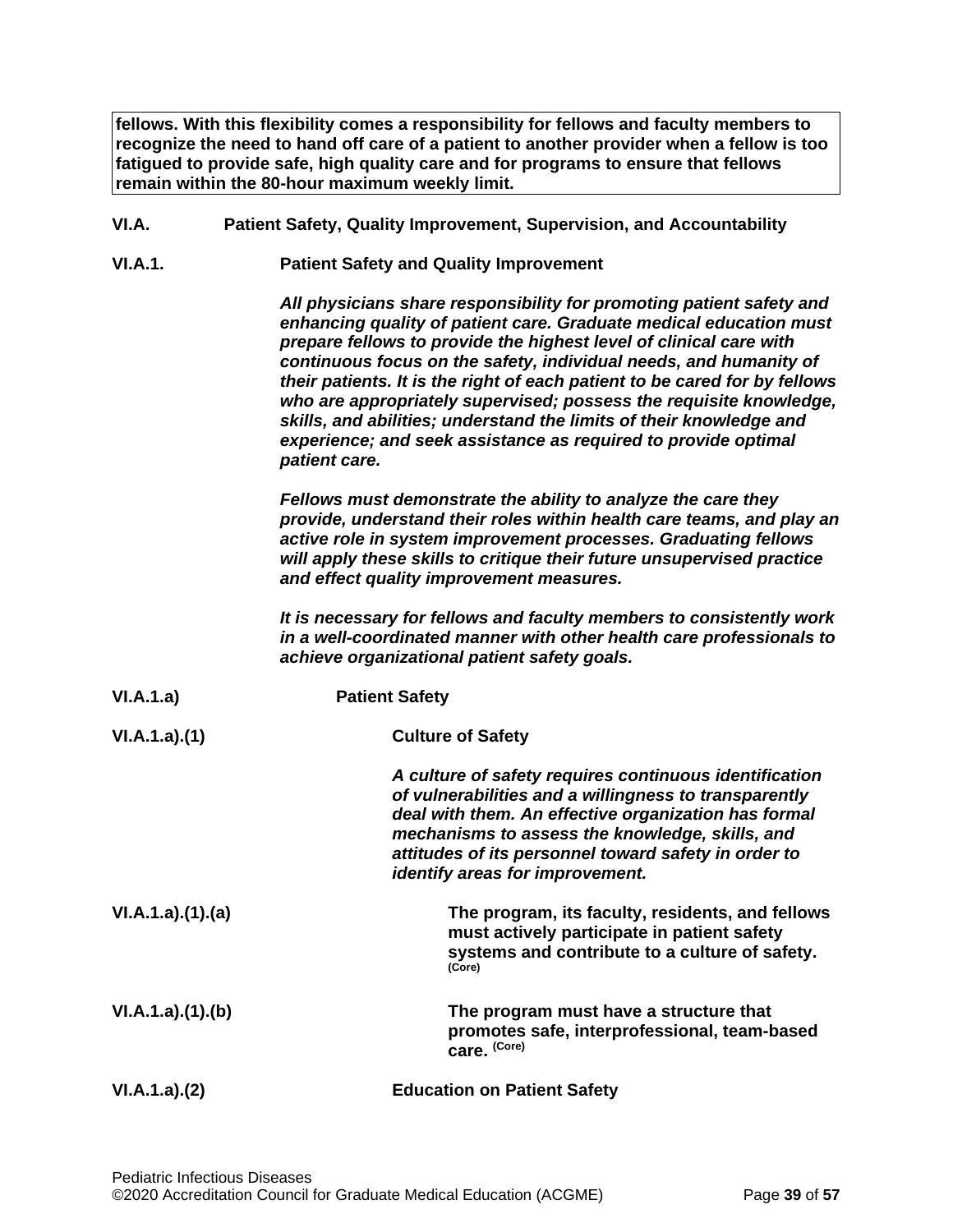**Programs must provide formal educational activities that promote patient safety-related goals, tools, and techniques. (Core)**

**Background and Intent: Optimal patient safety occurs in the setting of a coordinated interprofessional learning and working environment.**

| VI.A.1.a)(3)         | <b>Patient Safety Events</b>                                                                                                                                                                                                                                                                                                                                                                                                                                |
|----------------------|-------------------------------------------------------------------------------------------------------------------------------------------------------------------------------------------------------------------------------------------------------------------------------------------------------------------------------------------------------------------------------------------------------------------------------------------------------------|
|                      | Reporting, investigation, and follow-up of adverse<br>events, near misses, and unsafe conditions are pivotal<br>mechanisms for improving patient safety, and are<br>essential for the success of any patient safety<br>program. Feedback and experiential learning are<br>essential to developing true competence in the ability<br>to identify causes and institute sustainable systems-<br>based changes to ameliorate patient safety<br>vulnerabilities. |
| VI.A.1.a)(3)(a)      | Residents, fellows, faculty members, and other<br>clinical staff members must:                                                                                                                                                                                                                                                                                                                                                                              |
| VI.A.1.a)(3)(a)(i)   | know their responsibilities in reporting<br>patient safety events at the clinical site;<br>(Core)                                                                                                                                                                                                                                                                                                                                                           |
| VI.A.1.a)(3)(a)(ii)  | know how to report patient safety<br>events, including near misses, at the<br>clinical site; and, (Core)                                                                                                                                                                                                                                                                                                                                                    |
| VI.A.1.a)(3)(a)(iii) | be provided with summary information<br>of their institution's patient safety<br>reports. (Core)                                                                                                                                                                                                                                                                                                                                                            |
| VI.A.1.a)(3)(b)      | Fellows must participate as team members in<br>real and/or simulated interprofessional clinical<br>patient safety activities, such as root cause<br>analyses or other activities that include<br>analysis, as well as formulation and<br>implementation of actions. (Core)                                                                                                                                                                                  |
| VI.A.1.a)(4)         | <b>Fellow Education and Experience in Disclosure of</b><br><b>Adverse Events</b>                                                                                                                                                                                                                                                                                                                                                                            |
|                      | Patient-centered care requires patients, and when<br>appropriate families, to be apprised of clinical<br>situations that affect them, including adverse events.<br>This is an important skill for faculty physicians to<br>model, and for fellows to develop and apply.                                                                                                                                                                                     |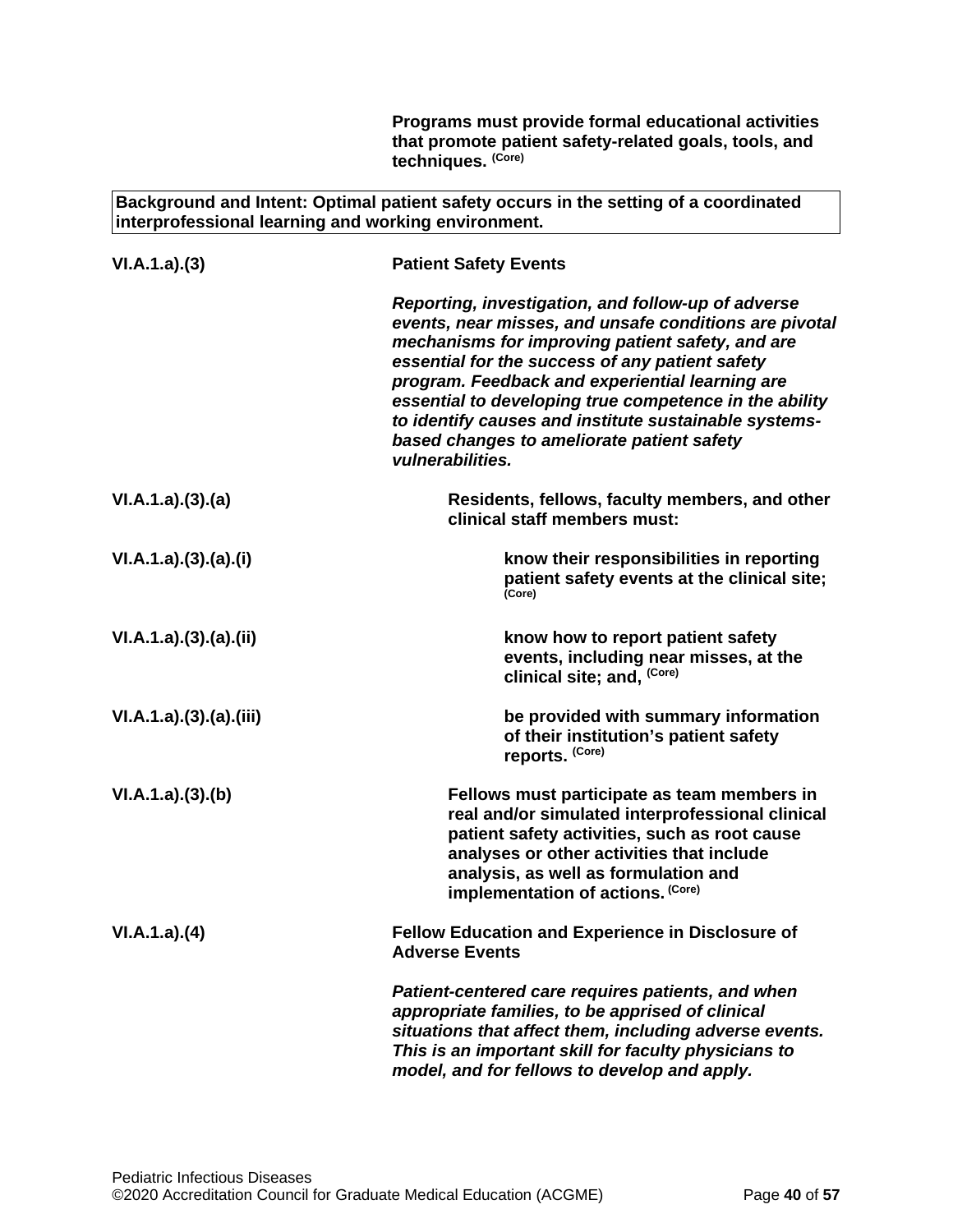| VI.A.1.a)(4)(a)      | All fellows must receive training in how to<br>disclose adverse events to patients and<br>families. (Core)                                                                                                                                                                                                         |
|----------------------|--------------------------------------------------------------------------------------------------------------------------------------------------------------------------------------------------------------------------------------------------------------------------------------------------------------------|
| VI.A.1.a)(4)(b)      | Fellows should have the opportunity to<br>participate in the disclosure of patient safety<br>events, real or simulated. (Detail)t                                                                                                                                                                                  |
| VI.A.1.b)            | <b>Quality Improvement</b>                                                                                                                                                                                                                                                                                         |
| VI.A.1.b)(1)         | <b>Education in Quality Improvement</b>                                                                                                                                                                                                                                                                            |
|                      | A cohesive model of health care includes quality-<br>related goals, tools, and techniques that are necessary<br>in order for health care professionals to achieve<br>quality improvement goals.                                                                                                                    |
| VI.A.1.b)(1)(a)      | Fellows must receive training and experience in<br>quality improvement processes, including an<br>understanding of health care disparities. (Core)                                                                                                                                                                 |
| VI.A.1.b)(2)         | <b>Quality Metrics</b>                                                                                                                                                                                                                                                                                             |
|                      | Access to data is essential to prioritizing activities for<br>care improvement and evaluating success of<br>improvement efforts.                                                                                                                                                                                   |
| VI.A.1.b)(2).(a)     | Fellows and faculty members must receive data<br>on quality metrics and benchmarks related to<br>their patient populations. (Core)                                                                                                                                                                                 |
| VI.A.1.b)(3)         | <b>Engagement in Quality Improvement Activities</b>                                                                                                                                                                                                                                                                |
|                      | <b>Experiential learning is essential to developing the</b><br>ability to identify and institute sustainable systems-<br>based changes to improve patient care.                                                                                                                                                    |
| VI.A.1.b)(3).(a)     | Fellows must have the opportunity to<br>participate in interprofessional quality<br>improvement activities. (Core)                                                                                                                                                                                                 |
| VI.A.1.b)(3).(a).(i) | This should include activities aimed at<br>reducing health care disparities. (Detail)                                                                                                                                                                                                                              |
| VI.A.2.              | <b>Supervision and Accountability</b>                                                                                                                                                                                                                                                                              |
| VI.A.2.a)            | Although the attending physician is ultimately responsible for<br>the care of the patient, every physician shares in the<br>responsibility and accountability for their efforts in the<br>provision of care. Effective programs, in partnership with<br>their Sponsoring Institutions, define, widely communicate, |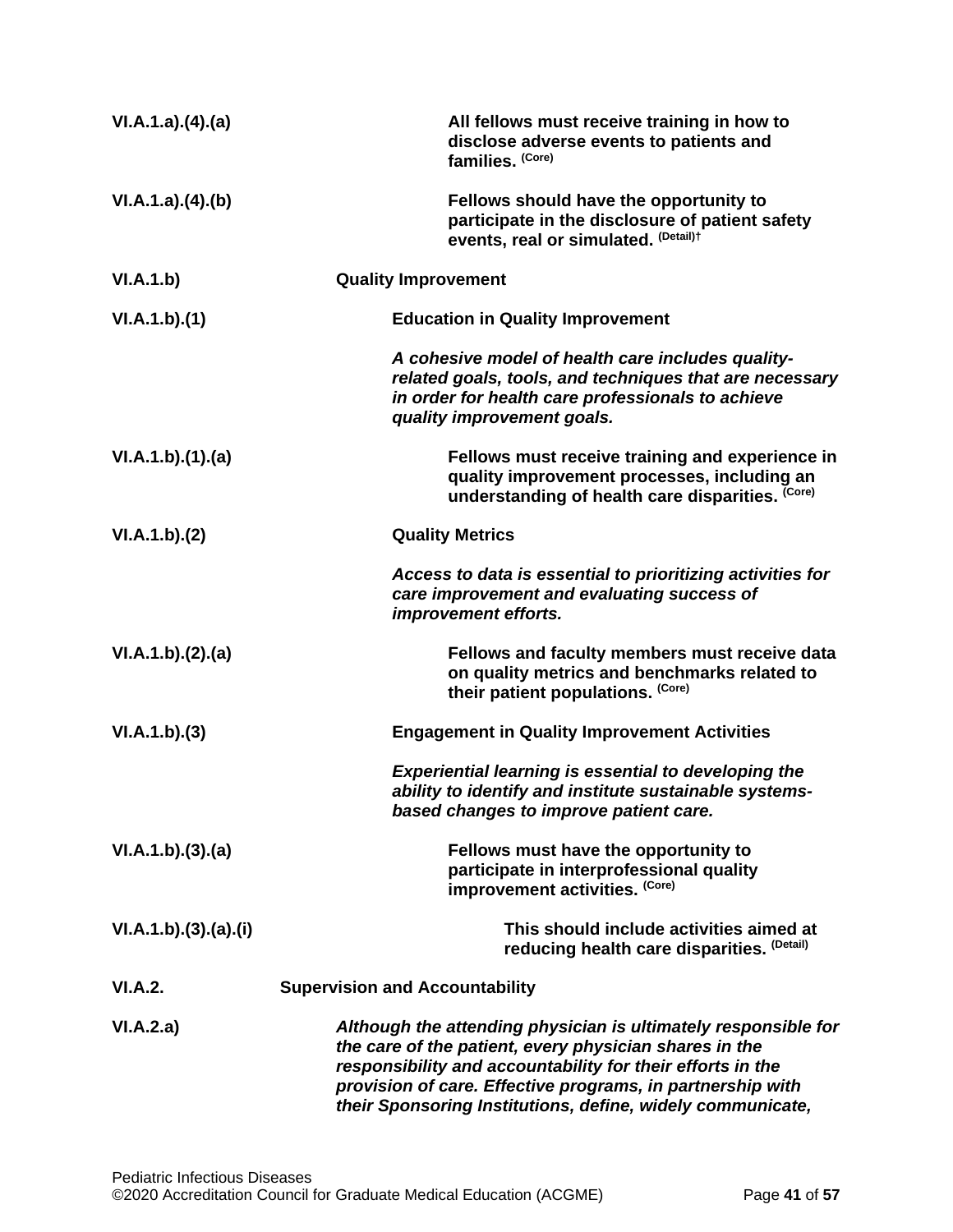*and monitor a structured chain of responsibility and accountability as it relates to the supervision of all patient care.*

*Supervision in the setting of graduate medical education provides safe and effective care to patients; ensures each fellow's development of the skills, knowledge, and attitudes required to enter the unsupervised practice of medicine; and establishes a foundation for continued professional growth.*

**VI.A.2.a).(1) Each patient must have an identifiable and appropriately-credentialed and privileged attending physician (or licensed independent practitioner as specified by the applicable Review Committee) who is responsible and accountable for the patient's care. (Core)**

Specialty Background and Intent: Licensed independent professionals may include, but are not limited to: nurse practitioners, physician assistants, psychologists, infection control nurses, physical and occupational therapists, dieticians/nutritionists, counselors, and audiologists, as appropriate.

| VI.A.2.a)(1)(a) | This information must be available to fellows,<br>faculty members, other members of the health<br>care team, and patients. (Core)                                                                                                                                                                                                                                                                                                                                                                                                                                                            |
|-----------------|----------------------------------------------------------------------------------------------------------------------------------------------------------------------------------------------------------------------------------------------------------------------------------------------------------------------------------------------------------------------------------------------------------------------------------------------------------------------------------------------------------------------------------------------------------------------------------------------|
| VI.A.2.a)(1)(b) | Fellows and faculty members must inform each<br>patient of their respective roles in that patient's<br>care when providing direct patient care. (Core)                                                                                                                                                                                                                                                                                                                                                                                                                                       |
| VI.A.2.b)       | Supervision may be exercised through a variety of methods.<br>For many aspects of patient care, the supervising physician<br>may be a more advanced fellow. Other portions of care<br>provided by the fellow can be adequately supervised by the<br>appropriate availability of the supervising faculty member or<br>fellow, either on site or by means of telecommunication<br>technology. Some activities require the physical presence of<br>the supervising faculty member. In some circumstances,<br>supervision may include post-hoc review of fellow-delivered<br>care with feedback. |

**Background and Intent: There are circumstances where direct supervision without physical presence does not fulfill the requirements of the specific Review Committee. Review Committees will further specify what is meant by direct supervision without physical presence in specialties where allowed. "Physically present" is defined as follows: The teaching physician is located in the same room (or partitioned or curtained area, if the room is subdivided to accommodate multiple patients) as the patient and/or performs a face-to-face service.**

**VI.A.2.b).(1) The program must demonstrate that the appropriate level of supervision in place for all fellows is based on**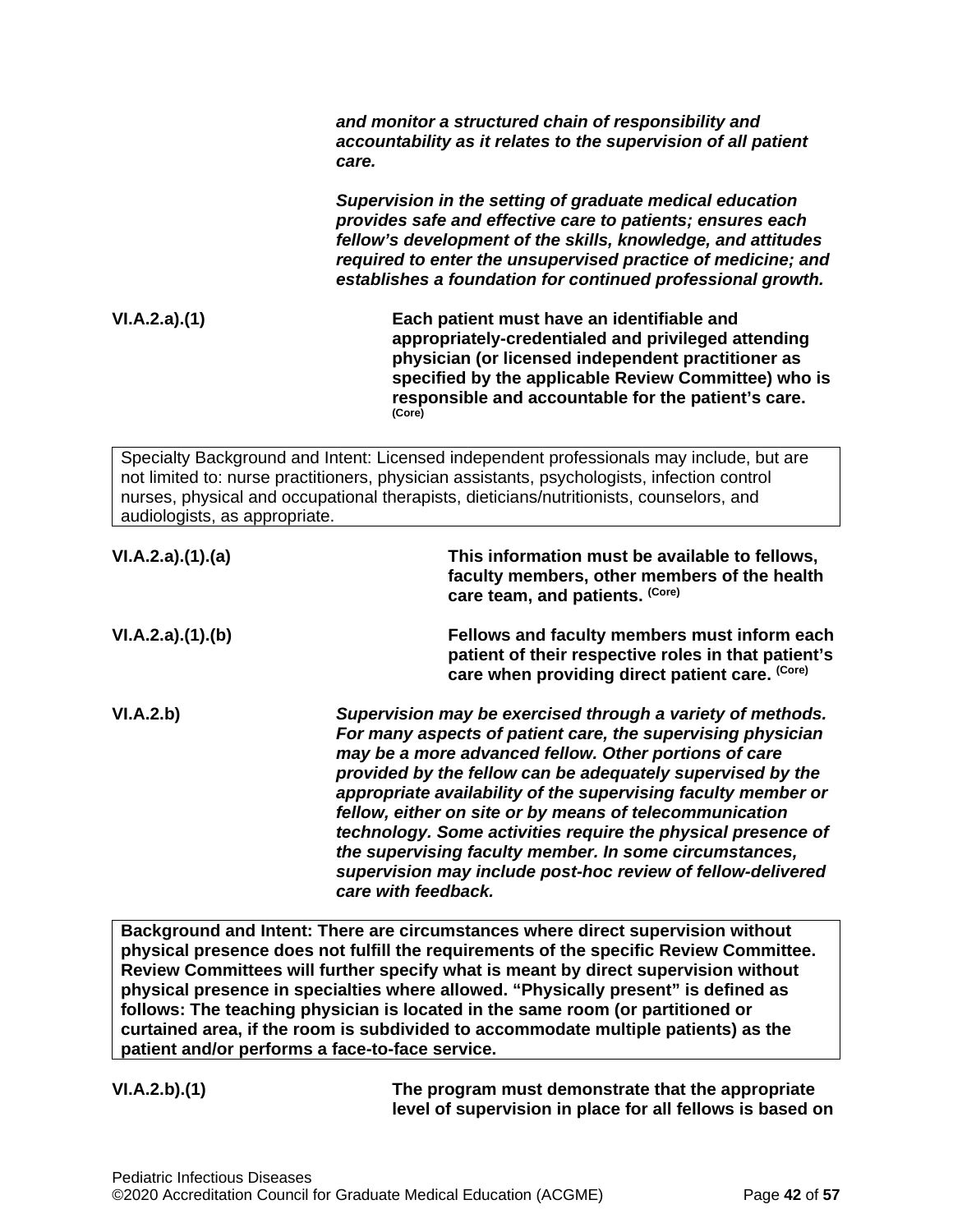|                    | each fellow's level of training and ability, as well as<br>patient complexity and acuity. Supervision may be<br>exercised through a variety of methods, as appropriate<br>to the situation. (Core)                                                         |
|--------------------|------------------------------------------------------------------------------------------------------------------------------------------------------------------------------------------------------------------------------------------------------------|
| VI.A.2.b)(2)       | The program must define when physical presence of a<br>supervising physician is required. (Core)                                                                                                                                                           |
| VI.A.2.c)          | <b>Levels of Supervision</b>                                                                                                                                                                                                                               |
|                    | To promote appropriate fellow supervision while providing<br>for graded authority and responsibility, the program must use<br>the following classification of supervision: (Core)                                                                          |
| $VI.A.2.c$ . $(1)$ | <b>Direct Supervision:</b>                                                                                                                                                                                                                                 |
| VI.A.2.c)(1)(a)    | the supervising physician is physically present<br>with the fellow during the key portions of the<br>patient interaction. (Core)                                                                                                                           |
| VI.A.2.c.2()       | Indirect Supervision: the supervising physician is not<br>providing physical or concurrent visual or audio<br>supervision but is immediately available to the fellow<br>for guidance and is available to provide appropriate<br>direct supervision. (Core) |
| VI.A.2.c.3)        | Oversight - the supervising physician is available to<br>provide review of procedures/encounters with<br>feedback provided after care is delivered. (Core)                                                                                                 |
| VI.A.2.d           | The privilege of progressive authority and responsibility,<br>conditional independence, and a supervisory role in patient<br>care delegated to each fellow must be assigned by the<br>program director and faculty members. (Core)                         |
| VI.A.2.d)(1)       | The program director must evaluate each fellow's<br>abilities based on specific criteria, guided by the<br>Milestones. (Core)                                                                                                                              |
| VI.A.2.d)(2)       | Faculty members functioning as supervising<br>physicians must delegate portions of care to fellows<br>based on the needs of the patient and the skills of<br>each fellow. (Core)                                                                           |
| VI.A.2.d)(3)       | Fellows should serve in a supervisory role to junior<br>fellows and residents in recognition of their progress<br>toward independence, based on the needs of each<br>patient and the skills of the individual resident or<br>fellow. (Detail)              |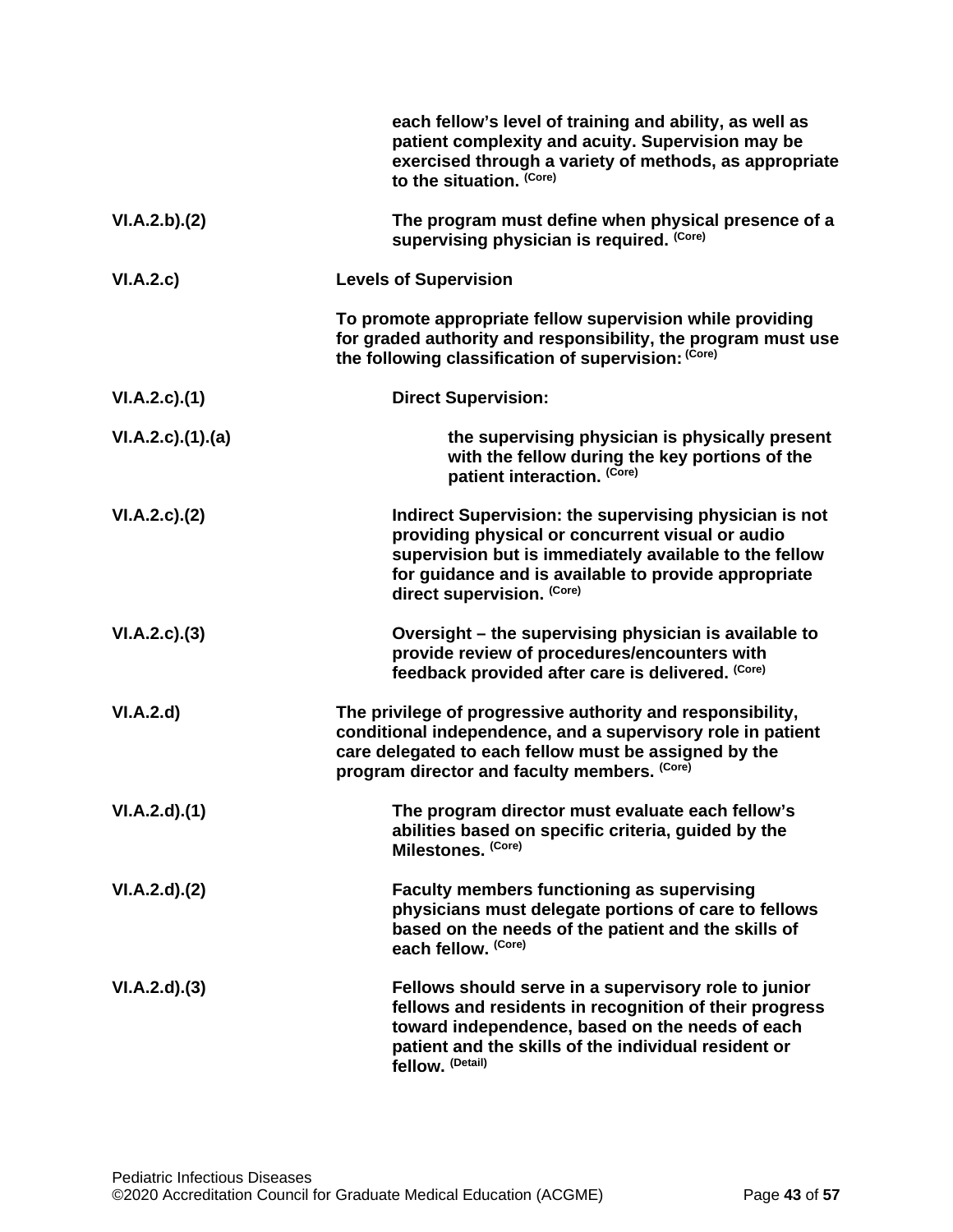| VI.A.2.e)      | Programs must set guidelines for circumstances and events<br>in which fellows must communicate with the supervising<br>faculty member(s). (Core)                                                                                                                                                   |
|----------------|----------------------------------------------------------------------------------------------------------------------------------------------------------------------------------------------------------------------------------------------------------------------------------------------------|
| VI.A.2.e).(1)  | Each fellow must know the limits of their scope of<br>authority, and the circumstances under which the<br>fellow is permitted to act with conditional<br>independence. (Outcome)                                                                                                                   |
| oversight.     | Background and Intent: The ACGME Glossary of Terms defines conditional<br>independence as: Graded, progressive responsibility for patient care with defined                                                                                                                                        |
| VI.A.2.f)      | Faculty supervision assignments must be of sufficient<br>duration to assess the knowledge and skills of each fellow<br>and to delegate to the fellow the appropriate level of patient<br>care authority and responsibility. (Core)                                                                 |
| VI.B.          | Professionalism                                                                                                                                                                                                                                                                                    |
| <b>VI.B.1.</b> | Programs, in partnership with their Sponsoring Institutions, must<br>educate fellows and faculty members concerning the professional<br>responsibilities of physicians, including their obligation to be<br>appropriately rested and fit to provide the care required by their<br>patients. (Core) |
| <b>VI.B.2.</b> | The learning objectives of the program must:                                                                                                                                                                                                                                                       |
| VI.B.2.a)      | be accomplished through an appropriate blend of supervised<br>patient care responsibilities, clinical teaching, and didactic<br>educational events; (Core)                                                                                                                                         |
| VI.B.2.b)      | be accomplished without excessive reliance on fellows to<br>fulfill non-physician obligations; and, (Core)                                                                                                                                                                                         |

<span id="page-43-0"></span>**Background and Intent: Routine reliance on fellows to fulfill non-physician obligations increases work compression for fellows and does not provide an optimal educational experience. Non-physician obligations are those duties which in most institutions are performed by nursing and allied health professionals, transport services, or clerical staff. Examples of such obligations include transport of patients from the wards or units for procedures elsewhere in the hospital; routine blood drawing for laboratory tests; routine monitoring of patients when off the ward; and clerical duties, such as scheduling. While it is understood that fellows may be expected to do any of these things on occasion when the need arises, these activities should not be performed by fellows routinely and must be kept to a minimum to optimize fellow education.**

**VI.B.2.c) ensure manageable patient care responsibilities. (Core)**

**Background and Intent: The Common Program Requirements do not define "manageable patient care responsibilities" as this is variable by specialty and PGY**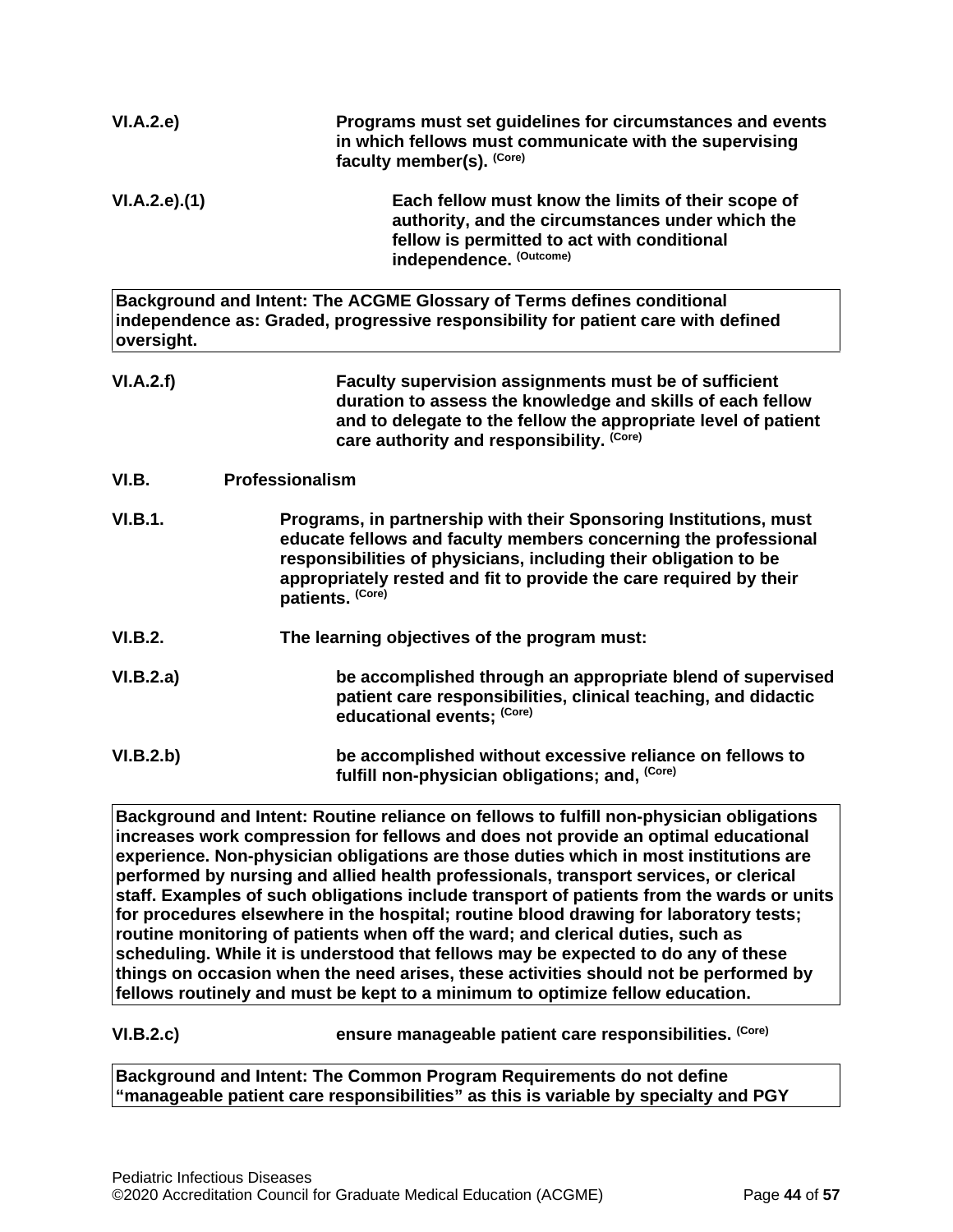**level. Review Committees will provide further detail regarding patient care responsibilities in the applicable specialty-specific Program Requirements and accompanying FAQs. However, all programs, regardless of specialty, should carefully assess how the assignment of patient care responsibilities can affect work compression.**

| <b>VI.B.3.</b> | The program director, in partnership with the Sponsoring Institution,<br>must provide a culture of professionalism that supports patient<br>safety and personal responsibility. (Core) |
|----------------|----------------------------------------------------------------------------------------------------------------------------------------------------------------------------------------|
| VI.B.4.        | Fellows and faculty members must demonstrate an understanding<br>of their personal role in the:                                                                                        |
| VI.B.4.a)      | provision of patient- and family-centered care; (Outcome)                                                                                                                              |
| VI.B.4.b)      | safety and welfare of patients entrusted to their care,<br>including the ability to report unsafe conditions and adverse<br>events: (Outcome)                                          |

**Background and Intent: This requirement emphasizes that responsibility for reporting unsafe conditions and adverse events is shared by all members of the team and is not solely the responsibility of the fellow.**

| VI.B.4.c) | assurance of their fitness for work, including: (Outcome) |
|-----------|-----------------------------------------------------------|
|-----------|-----------------------------------------------------------|

**Background and Intent: This requirement emphasizes the professional responsibility of faculty members and fellows to arrive for work adequately rested and ready to care for patients. It is also the responsibility of faculty members, fellows, and other members of the care team to be observant, to intervene, and/or to escalate their concern about fellow and faculty member fitness for work, depending on the situation, and in accordance with institutional policies.**

| $VI.B.4.c$ ). $(1)$ | management of their time before, during, and after<br>clinical assignments; and, <sup>(Outcome)</sup>                                                                                                       |
|---------------------|-------------------------------------------------------------------------------------------------------------------------------------------------------------------------------------------------------------|
| $VI.B.4.c$ ). $(2)$ | recognition of impairment, including from illness,<br>fatigue, and substance use, in themselves, their peers,<br>and other members of the health care team. (Outcome)                                       |
| VI.B.4.d)           | commitment to lifelong learning; (Outcome)                                                                                                                                                                  |
| VI.B.4.e            | monitoring of their patient care performance improvement<br>indicators; and, (Outcome)                                                                                                                      |
| VI.B.4.f)           | accurate reporting of clinical and educational work hours,<br>patient outcomes, and clinical experience data. (Outcome)                                                                                     |
| VI.B.5.             | All fellows and faculty members must demonstrate responsiveness<br>to patient needs that supersedes self-interest. This includes the<br>recognition that under certain circumstances, the best interests of |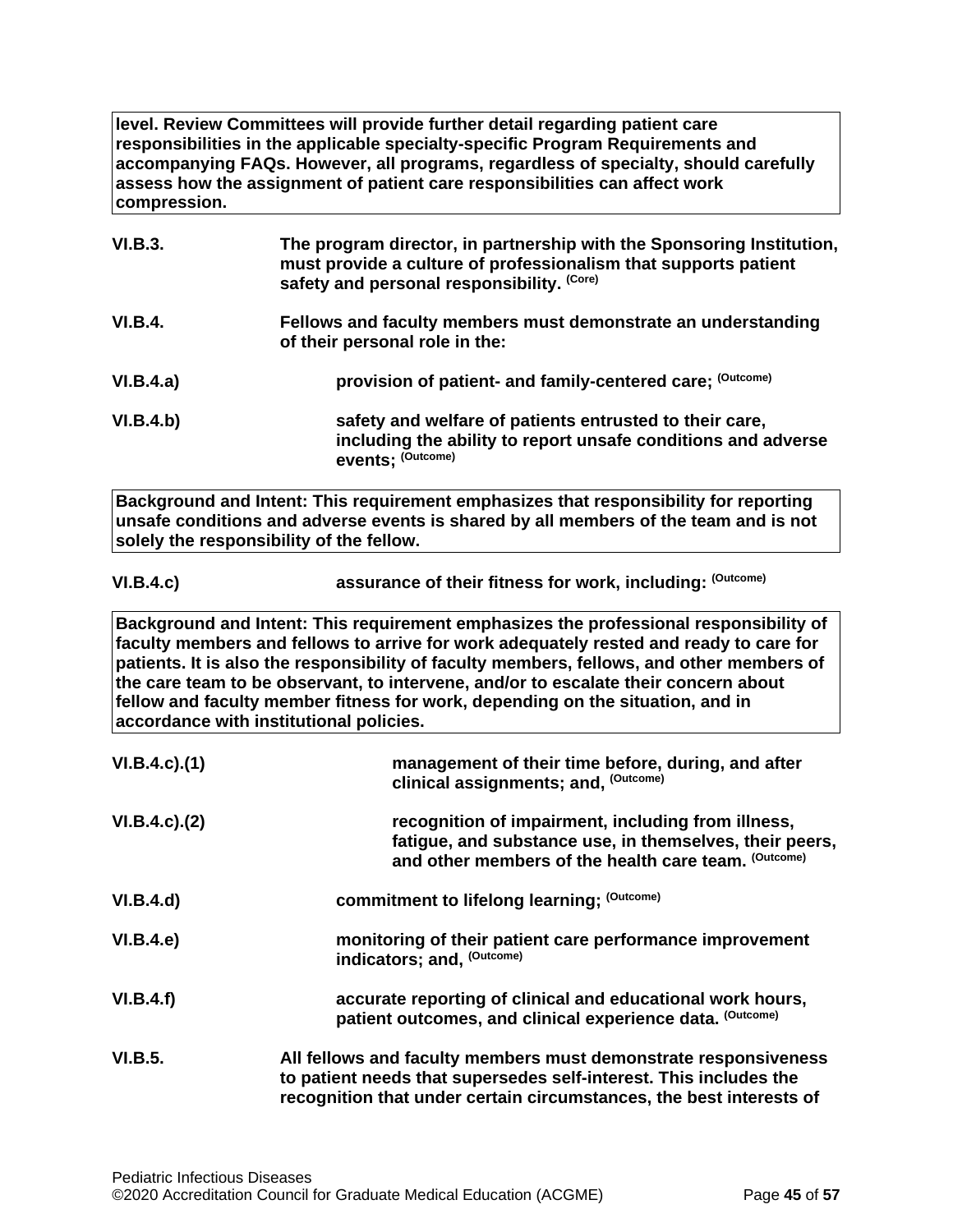**the patient may be served by transitioning that patient's care to another qualified and rested provider. (Outcome)**

- **VI.B.6. Programs, in partnership with their Sponsoring Institutions, must provide a professional, equitable, respectful, and civil environment that is free from discrimination, sexual and other forms of harassment, mistreatment, abuse, or coercion of students, fellows, faculty, and staff. (Core)**
- **VI.B.7. Programs, in partnership with their Sponsoring Institutions, should have a process for education of fellows and faculty regarding unprofessional behavior and a confidential process for reporting, investigating, and addressing such concerns. (Core)**

### <span id="page-45-0"></span>**VI.C. Well-Being**

*Psychological, emotional, and physical well-being are critical in the development of the competent, caring, and resilient physician and require proactive attention to life inside and outside of medicine. Well-being requires that physicians retain the joy in medicine while managing their own real life stresses. Self-care and responsibility to support other members of the health care team are important components of professionalism; they are also skills that must be modeled, learned, and nurtured in the context of other aspects of fellowship training.*

*Fellows and faculty members are at risk for burnout and depression. Programs, in partnership with their Sponsoring Institutions, have the same responsibility to address well-being as other aspects of resident competence. Physicians and all members of the health care team share responsibility for the well-being of each other. For example, a culture which encourages covering for colleagues after an illness without the expectation of reciprocity reflects the ideal of professionalism. A positive culture in a clinical learning environment models constructive behaviors, and prepares fellows with the skills and attitudes needed to thrive throughout their careers.*

**Background and Intent: The ACGME is committed to addressing physician well-being for individuals and as it relates to the learning and working environment. The creation of a learning and working environment with a culture of respect and accountability for physician well-being is crucial to physicians' ability to deliver the safest, best possible care to patients. The ACGME is leveraging its resources in four key areas to support the ongoing focus on physician well-being: education, influence, research, and collaboration. Information regarding the ACGME's ongoing efforts in this area is available on the ACGME website.**

**As these efforts evolve, information will be shared with programs seeking to develop and/or strengthen their own well-being initiatives. In addition, there are many activities that programs can utilize now to assess and support physician well-being. These include culture of safety surveys, ensuring the availability of counseling services, and attention to the safety of the entire health care team.**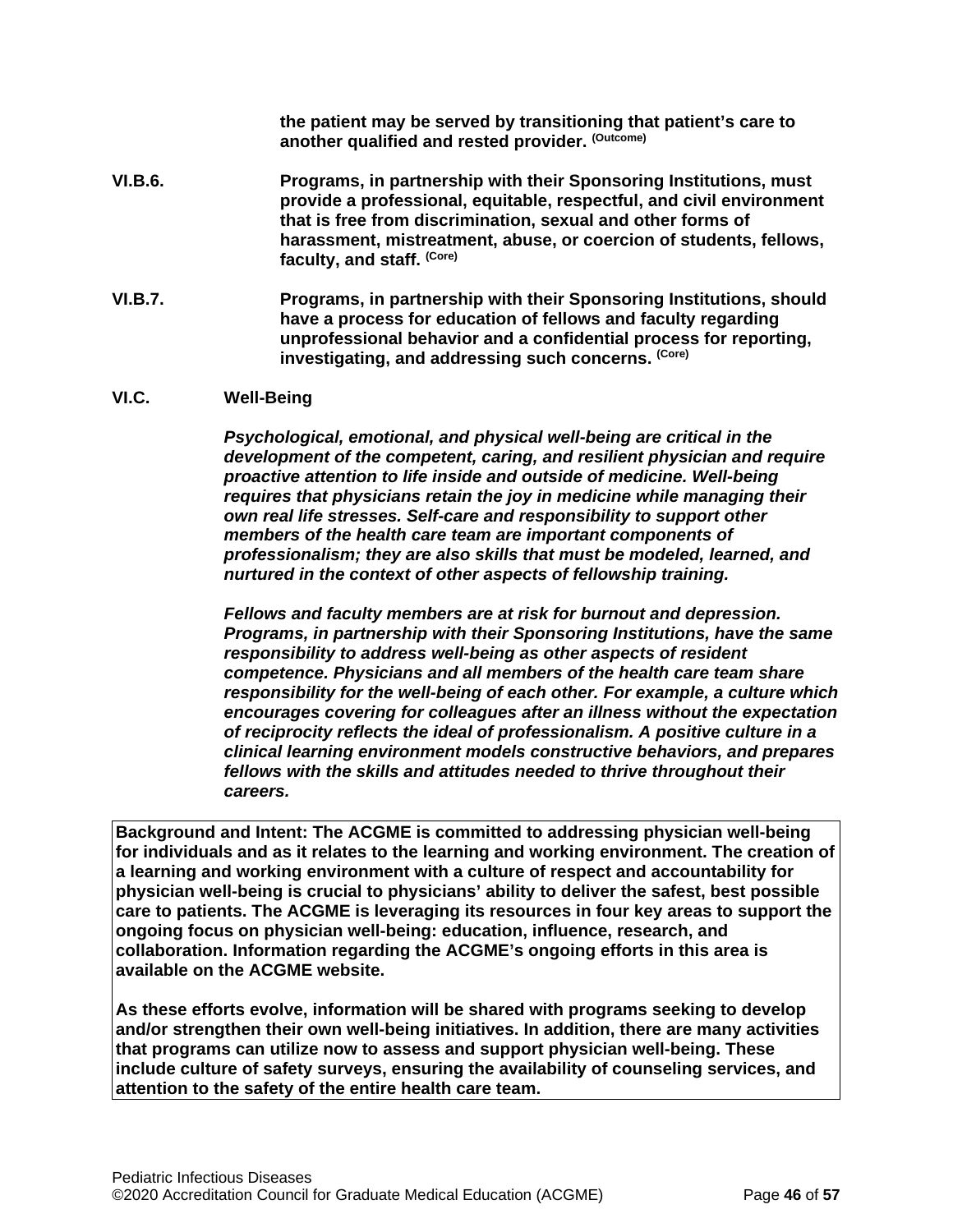| VI.C.1.   | The responsibility of the program, in partnership with the<br>Sponsoring Institution, to address well-being must include:                                                                                                                                                                                                      |
|-----------|--------------------------------------------------------------------------------------------------------------------------------------------------------------------------------------------------------------------------------------------------------------------------------------------------------------------------------|
| VI.C.1.a) | efforts to enhance the meaning that each fellow finds in the<br>experience of being a physician, including protecting time<br>with patients, minimizing non-physician obligations,<br>providing administrative support, promoting progressive<br>autonomy and flexibility, and enhancing professional<br>relationships; (Core) |
| VI.C.1.b) | attention to scheduling, work intensity, and work<br>compression that impacts fellow well-being; (Core)                                                                                                                                                                                                                        |
| VI.C.1.c) | evaluating workplace safety data and addressing the safety of<br>fellows and faculty members; (Core)                                                                                                                                                                                                                           |

**Background and Intent: This requirement emphasizes the responsibility shared by the Sponsoring Institution and its programs to gather information and utilize systems that monitor and enhance fellow and faculty member safety, including physical safety. Issues to be addressed include, but are not limited to, monitoring of workplace injuries, physical or emotional violence, vehicle collisions, and emotional well-being after adverse events.**

**VI.C.1.d) policies and programs that encourage optimal fellow and faculty member well-being; and, (Core)**

**Background and Intent: Well-being includes having time away from work to engage with family and friends, as well as to attend to personal needs and to one's own health, including adequate rest, healthy diet, and regular exercise.**

**VI.C.1.d).(1) Fellows must be given the opportunity to attend medical, mental health, and dental care appointments, including those scheduled during their working hours. (Core)**

**Background and Intent: The intent of this requirement is to ensure that fellows have the opportunity to access medical and dental care, including mental health care, at times that are appropriate to their individual circumstances. Fellows must be provided with time away from the program as needed to access care, including appointments scheduled during their working hours.**

**VI.C.1.e) attention to fellow and faculty member burnout, depression, and substance abuse. The program, in partnership with its Sponsoring Institution, must educate faculty members and fellows in identification of the symptoms of burnout, depression, and substance abuse, including means to assist those who experience these conditions. Fellows and faculty members must also be educated to recognize those symptoms in themselves and how to seek appropriate care.**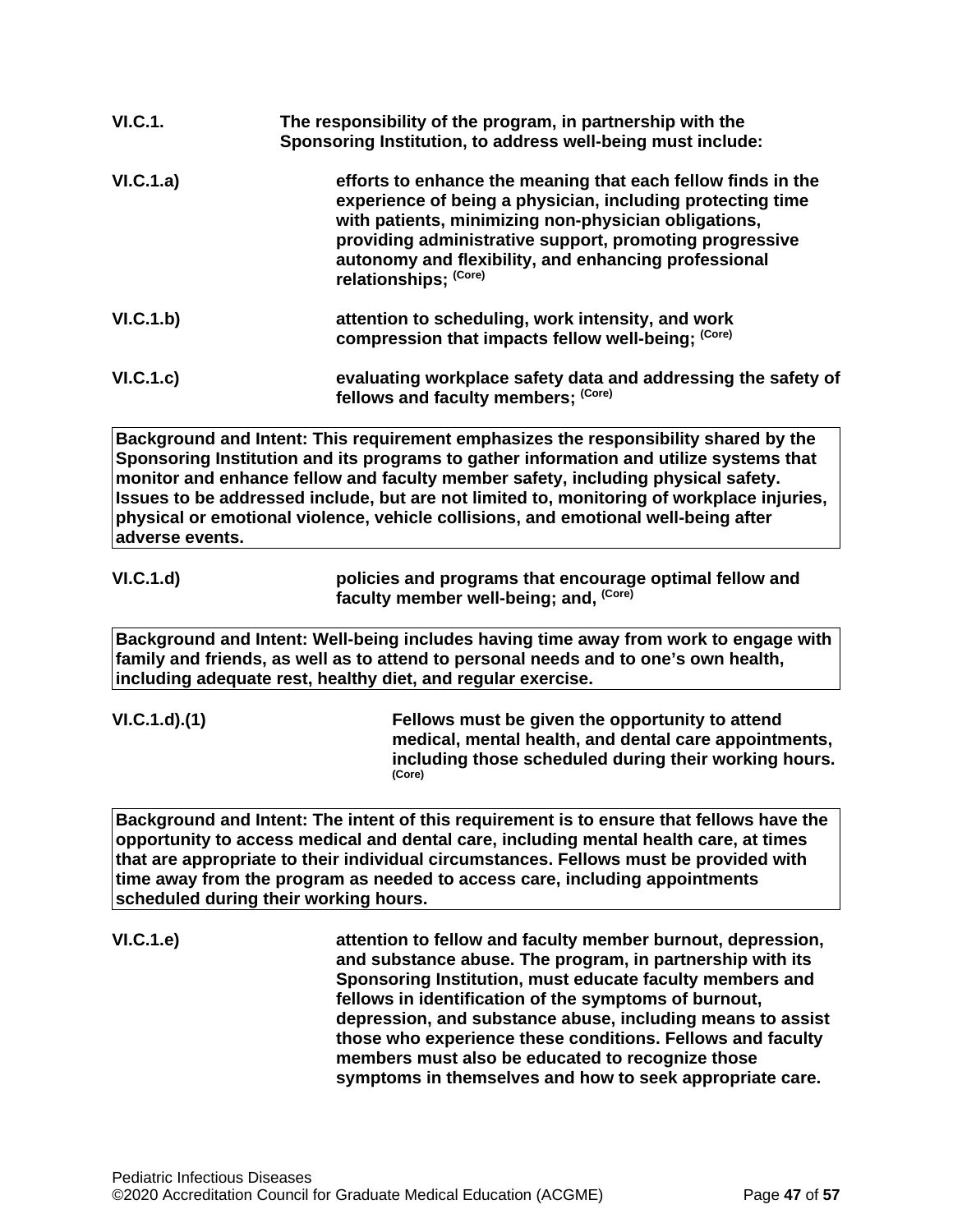**The program, in partnership with its Sponsoring Institution, must: (Core)**

**Background and Intent: Programs and Sponsoring Institutions are encouraged to review materials in order to create systems for identification of burnout, depression, and substance abuse. Materials and more information are available on the Physician Wellbeing section of the ACGME website [\(http://www.acgme.org/What-We-](http://www.acgme.org/What-We-Do/Initiatives/Physician-Well-Being)[Do/Initiatives/Physician-Well-Being\)](http://www.acgme.org/What-We-Do/Initiatives/Physician-Well-Being).**

**VI.C.1.e).(1) encourage fellows and faculty members to alert the program director or other designated personnel or programs when they are concerned that another fellow, resident, or faculty member may be displaying signs of burnout, depression, substance abuse, suicidal ideation, or potential for violence; (Core)**

**Background and Intent: Individuals experiencing burnout, depression, substance abuse, and/or suicidal ideation are often reluctant to reach out for help due to the stigma associated with these conditions, and are concerned that seeking help may have a negative impact on their career. Recognizing that physicians are at increased risk in these areas, it is essential that fellows and faculty members are able to report their concerns when another fellow or faculty member displays signs of any of these conditions, so that the program director or other designated personnel, such as the department chair, may assess the situation and intervene as necessary to facilitate access to appropriate care. Fellows and faculty members must know which personnel, in addition to the program director, have been designated with this responsibility; those personnel and the program director should be familiar with the institution's impaired physician policy and any employee health, employee assistance, and/or wellness programs within the institution. In cases of physician impairment, the program director or designated personnel should follow the policies of their institution for reporting.**

| VI.C.1.e). (2) | provide access to appropriate tools for self-screening; |
|----------------|---------------------------------------------------------|
|                | and. (Core)                                             |

**VI.C.1.e).(3) provide access to confidential, affordable mental health assessment, counseling, and treatment, including access to urgent and emergent care 24 hours a day, seven days a week. (Core)**

**Background and Intent: The intent of this requirement is to ensure that fellows have immediate access at all times to a mental health professional (psychiatrist, psychologist, Licensed Clinical Social Worker, Primary Mental Health Nurse Practitioner, or Licensed Professional Counselor) for urgent or emergent mental health issues. In-person, telemedicine, or telephonic means may be utilized to satisfy this requirement. Care in the Emergency Department may be necessary in some cases, but not as the primary or sole means to meet the requirement.**

**The reference to affordable counseling is intended to require that financial cost not be a barrier to obtaining care.**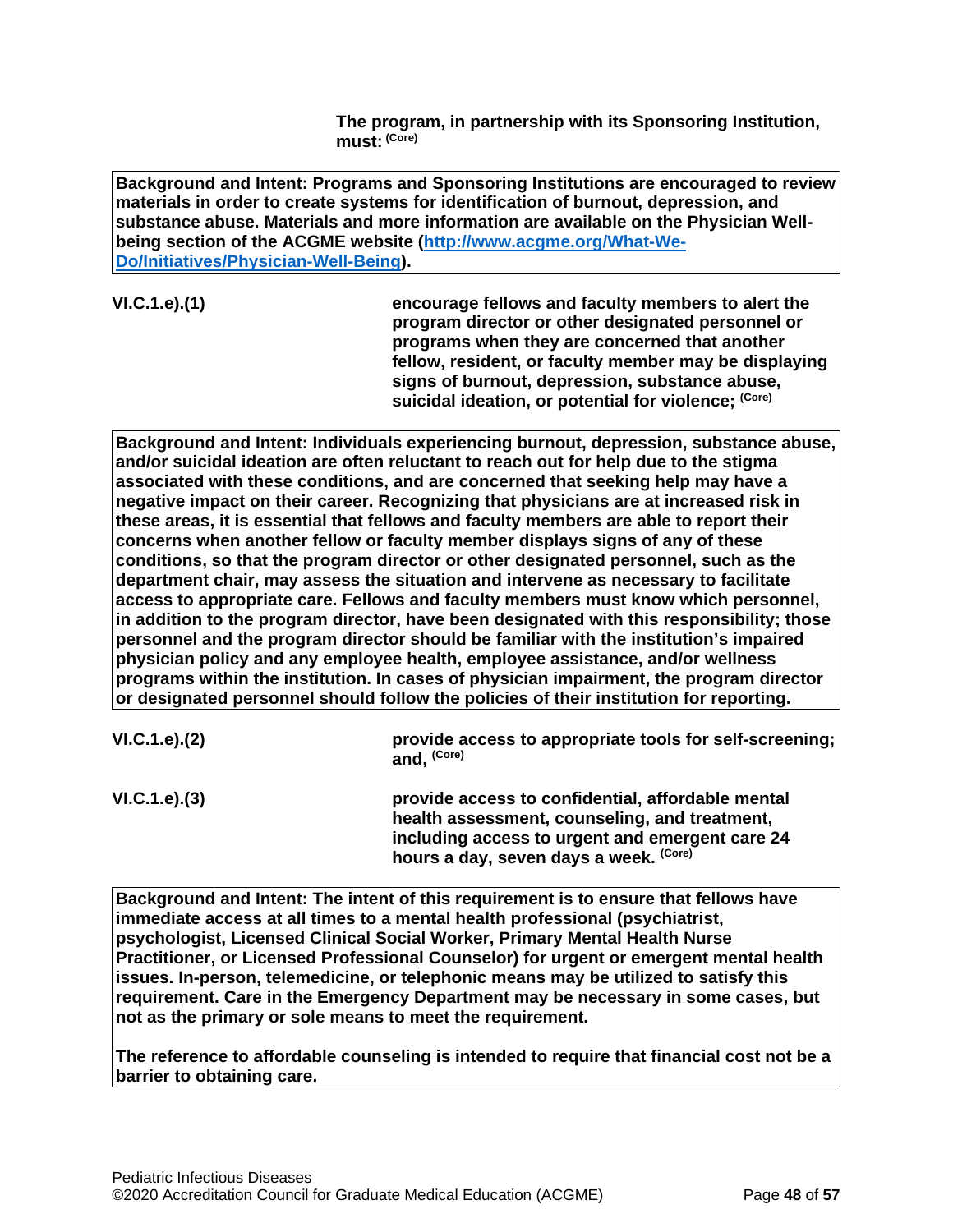| VI.C.2.   | There are circumstances in which fellows may be unable to attend<br>work, including but not limited to fatigue, illness, family<br>emergencies, and parental leave. Each program must allow an<br>appropriate length of absence for fellows unable to perform their<br>patient care responsibilities. (Core) |
|-----------|--------------------------------------------------------------------------------------------------------------------------------------------------------------------------------------------------------------------------------------------------------------------------------------------------------------|
| VI.C.2.a) | The program must have policies and procedures in place to<br>ensure coverage of patient care. (Core)                                                                                                                                                                                                         |
| VI.C.2.b) | These policies must be implemented without fear of negative<br>consequences for the fellow who is or was unable to provide<br>the clinical work. (Core)                                                                                                                                                      |

**Background and Intent: Fellows may need to extend their length of training depending on length of absence and specialty board eligibility requirements. Teammates should assist colleagues in need and equitably reintegrate them upon return.**

- <span id="page-48-0"></span>**VI.D. Fatigue Mitigation**
- **VI.D.1. Programs must:**
- **VI.D.1.a) educate all faculty members and fellows to recognize the signs of fatigue and sleep deprivation; (Core)**
- **VI.D.1.b) educate all faculty members and fellows in alertness management and fatigue mitigation processes; and, (Core)**
- **VI.D.1.c) encourage fellows to use fatigue mitigation processes to manage the potential negative effects of fatigue on patient care and learning. (Detail)**

**Background and Intent: Providing medical care to patients is physically and mentally demanding. Night shifts, even for those who have had enough rest, cause fatigue. Experiencing fatigue in a supervised environment during training prepares fellows for managing fatigue in practice. It is expected that programs adopt fatigue mitigation processes and ensure that there are no negative consequences and/or stigma for using fatigue mitigation strategies.**

**This requirement emphasizes the importance of adequate rest before and after clinical responsibilities. Strategies that may be used include, but are not limited to, strategic napping; the judicious use of caffeine; availability of other caregivers; time management to maximize sleep off-duty; learning to recognize the signs of fatigue, and selfmonitoring performance and/or asking others to monitor performance; remaining active to promote alertness; maintaining a healthy diet; using relaxation techniques to fall asleep; maintaining a consistent sleep routine; exercising regularly; increasing sleep time before and after call; and ensuring sufficient sleep recovery periods.**

### **VI.D.2. Each program must ensure continuity of patient care, consistent with the program's policies and procedures referenced in VI.C.2–**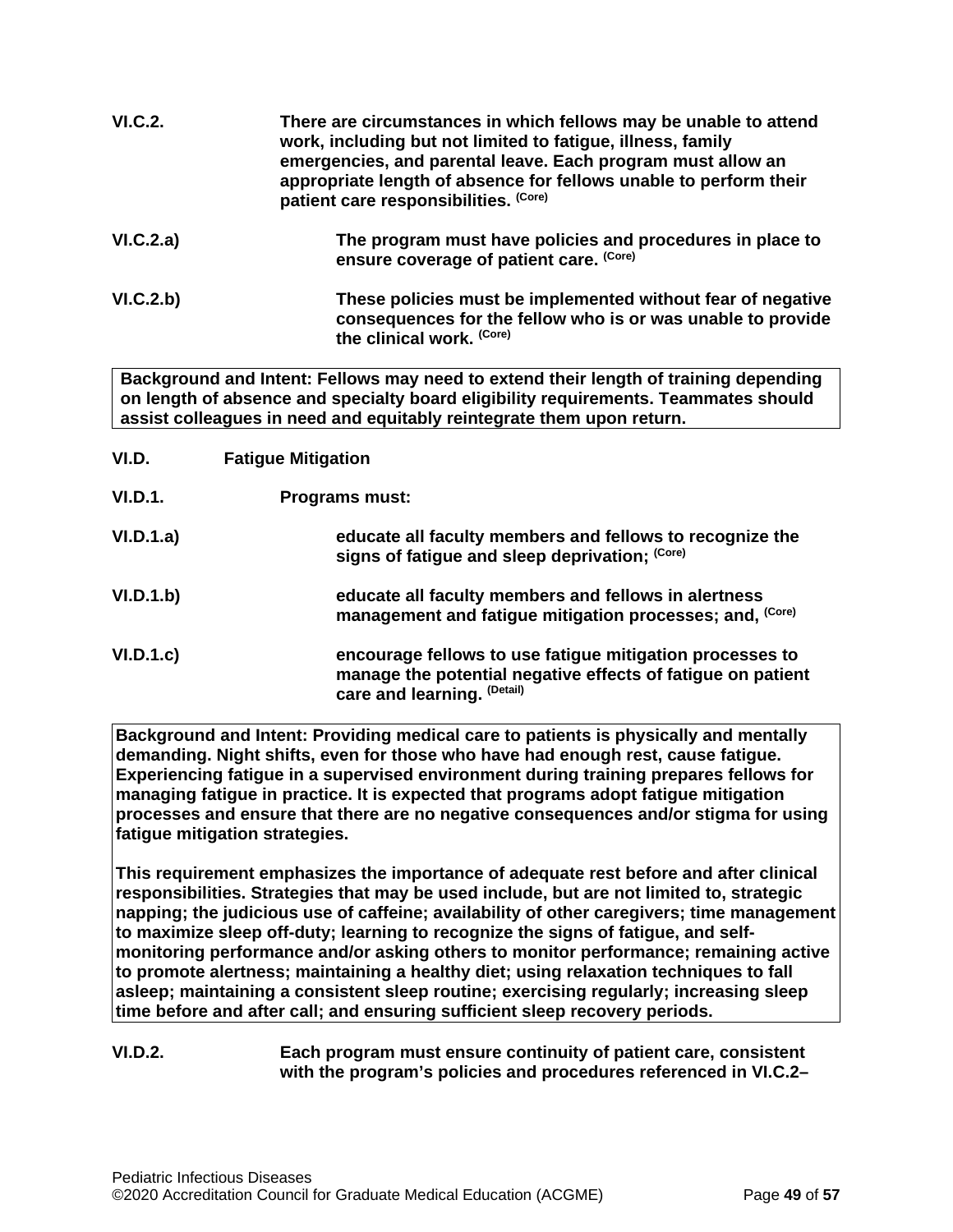**VI.C.2.b), in the event that a fellow may be unable to perform their patient care responsibilities due to excessive fatigue. (Core)**

- **VI.D.3. The program, in partnership with its Sponsoring Institution, must ensure adequate sleep facilities and safe transportation options for fellows who may be too fatigued to safely return home. (Core)**
- <span id="page-49-0"></span>**VI.E. Clinical Responsibilities, Teamwork, and Transitions of Care**
- **VI.E.1. Clinical Responsibilities**

**The clinical responsibilities for each fellow must be based on PGY level, patient safety, fellow ability, severity and complexity of patient illness/condition, and available support services. (Core)**

**Background and Intent: The changing clinical care environment of medicine has meant that work compression due to high complexity has increased stress on fellows. Faculty members and program directors need to make sure fellows function in an environment that has safe patient care and a sense of fellow well-being. Some Review Committees have addressed this by setting limits on patient admissions, and it is an essential responsibility of the program director to monitor fellow workload. Workload should be distributed among the fellow team and interdisciplinary teams to minimize work compression.**

VI.E.1.a) The program director must have the authority and responsibility to set and adjust the clinical responsibilities and ensure that fellows have appropriate clinical responsibilities and an appropriate patient load. (Core)

Specialty Background and Intent: Insufficient patient experiences do not meet educational needs; an excessive patient load suggests an inappropriate reliance on fellows for service obligations, which may jeopardize the educational experience.

| VI.E.1.a)(1) | This must include progressive clinical, technical, and<br>consultative experiences that will enable each fellow to<br>develop expertise as a pediatric infectious diseases |
|--------------|----------------------------------------------------------------------------------------------------------------------------------------------------------------------------|
|              | consultant. <sup>(Core)</sup>                                                                                                                                              |

VI.E.1.a).(2) Lines of responsibility for the fellows must be clearly defined. (Core)

## **VI.E.2. Teamwork**

**Fellows must care for patients in an environment that maximizes communication. This must include the opportunity to work as a member of effective interprofessional teams that are appropriate to the delivery of care in the subspecialty and larger health system. (Core)**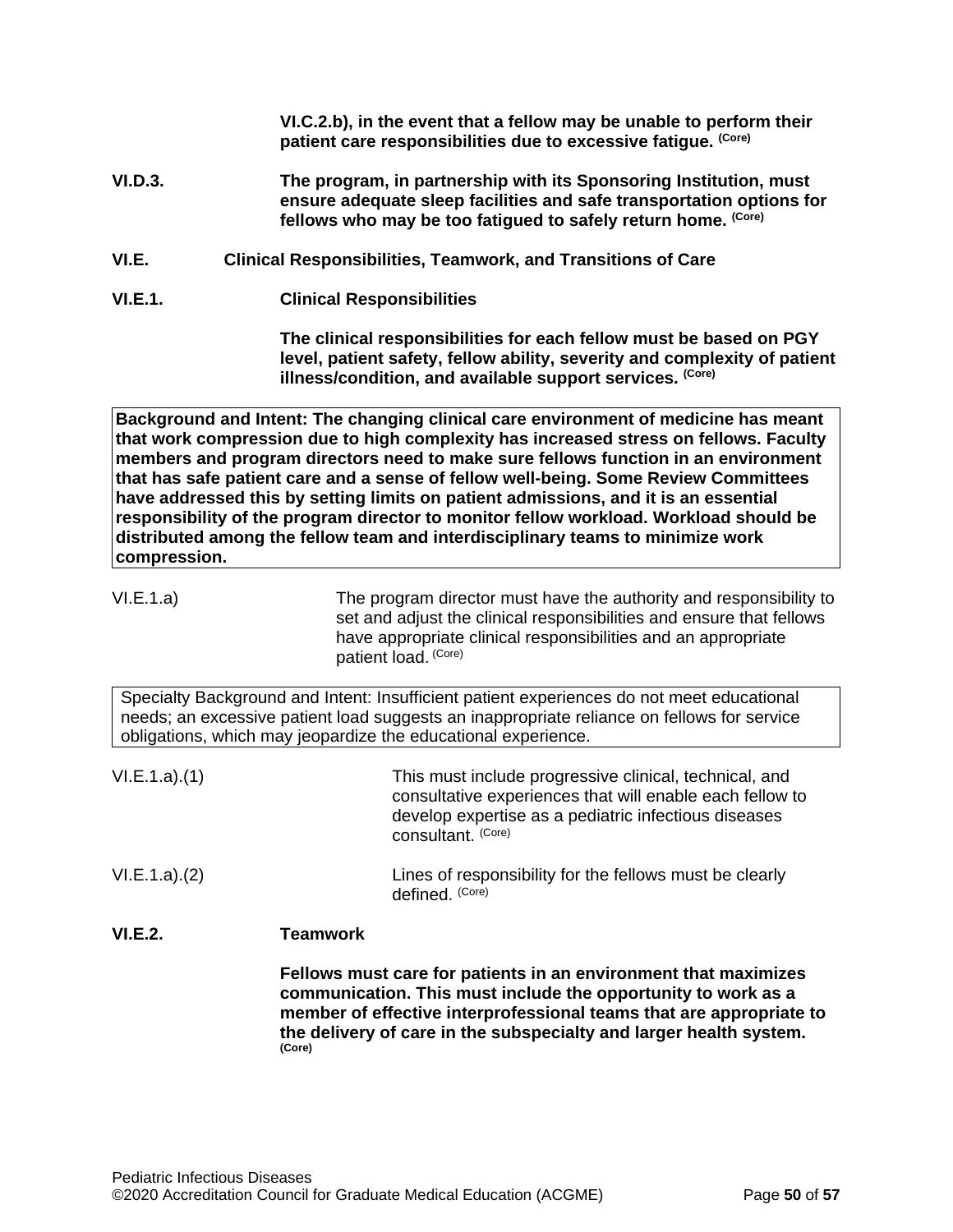Specialty Background and Intent: infection control nurses, physician assistants, advanced practice providers, pharmacists, social workers, child-life specialists, physical and occupational therapists, audiologists, respiratory therapists, psychologists, and dieticians are examples of professional personnel who may be part of the interprofessional teams.

| <b>VI.E.3.</b> | <b>Transitions of Care</b>                                                                                                                                                                                                                                                                                      |
|----------------|-----------------------------------------------------------------------------------------------------------------------------------------------------------------------------------------------------------------------------------------------------------------------------------------------------------------|
| VI.E.3.a)      | Programs must design clinical assignments to optimize<br>transitions in patient care, including their safety, frequency,<br>and structure. (Core)                                                                                                                                                               |
| VI.E.3.b)      | Programs, in partnership with their Sponsoring Institutions,<br>must ensure and monitor effective, structured hand-over<br>processes to facilitate both continuity of care and patient<br>safety. (Core)                                                                                                        |
| VI.E.3.c.      | Programs must ensure that fellows are competent in<br>communicating with team members in the hand-over process.<br>(Outcome)                                                                                                                                                                                    |
| VI.E.3.d)      | Programs and clinical sites must maintain and communicate<br>schedules of attending physicians and fellows currently<br>responsible for care. (Core)                                                                                                                                                            |
| VI.E.3.e)      | Each program must ensure continuity of patient care,<br>consistent with the program's policies and procedures<br>referenced in VI.C.2-VI.C.2.b), in the event that a fellow may<br>be unable to perform their patient care responsibilities due to<br>excessive fatigue or illness, or family emergency. (Core) |
| VI.F.          | <b>Clinical Experience and Education</b>                                                                                                                                                                                                                                                                        |

<span id="page-50-0"></span>*Programs, in partnership with their Sponsoring Institutions, must design an effective program structure that is configured to provide fellows with educational and clinical experience opportunities, as well as reasonable opportunities for rest and personal activities.*

**Background and Intent: In the new requirements, the terms "clinical experience and education," "clinical and educational work," and "clinical and educational work hours" replace the terms "duty hours," "duty periods," and "duty." These changes have been made in response to concerns that the previous use of the term "duty" in reference to number of hours worked may have led some to conclude that fellows' duty to "clock out" on time superseded their duty to their patients.**

## **VI.F.1. Maximum Hours of Clinical and Educational Work per Week**

**Clinical and educational work hours must be limited to no more than 80 hours per week, averaged over a four-week period, inclusive of all in-house clinical and educational activities, clinical work done from home, and all moonlighting. (Core)**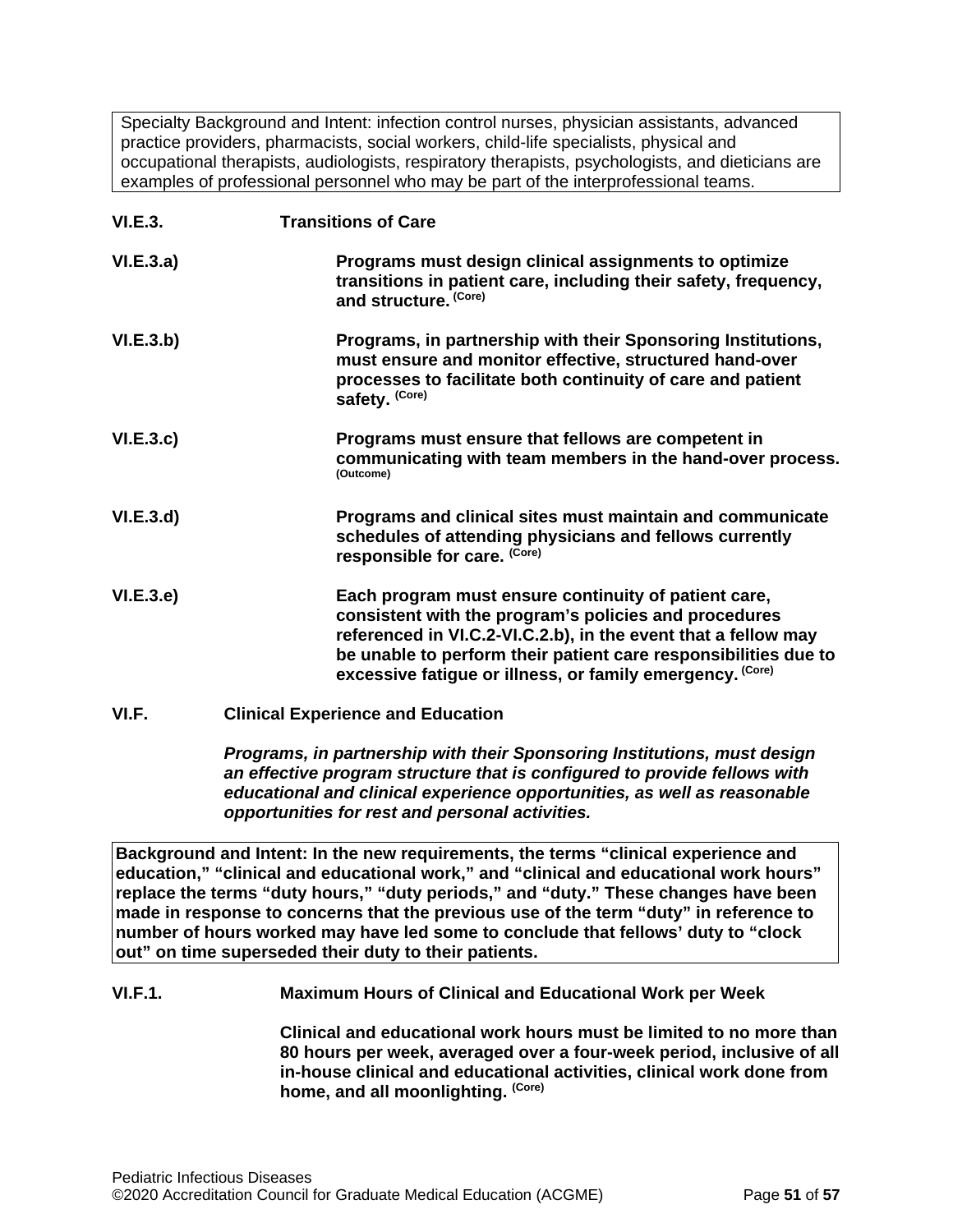**Background and Intent: Programs and fellows have a shared responsibility to ensure that the 80-hour maximum weekly limit is not exceeded. While the requirement has been written with the intent of allowing fellows to remain beyond their scheduled work periods to care for a patient or participate in an educational activity, these additional hours must be accounted for in the allocated 80 hours when averaged over four weeks.**

### *Scheduling*

**While the ACGME acknowledges that, on rare occasions, a fellow may work in excess of 80 hours in a given week, all programs and fellows utilizing this flexibility will be required to adhere to the 80-hour maximum weekly limit when averaged over a fourweek period. Programs that regularly schedule fellows to work 80 hours per week and still permit fellows to remain beyond their scheduled work period are likely to exceed the 80-hour maximum, which would not be in substantial compliance with the requirement. These programs should adjust schedules so that fellows are scheduled to work fewer than 80 hours per week, which would allow fellows to remain beyond their scheduled work period when needed without violating the 80-hour requirement. Programs may wish to consider using night float and/or making adjustments to the frequency of in-house call to ensure compliance with the 80-hour maximum weekly limit.**

### *Oversight*

**With increased flexibility introduced into the Requirements, programs permitting this flexibility will need to account for the potential for fellows to remain beyond their assigned work periods when developing schedules, to avoid exceeding the 80-hour maximum weekly limit, averaged over four weeks. The ACGME Review Committees will strictly monitor and enforce compliance with the 80-hour requirement. Where violations of the 80-hour requirement are identified, programs will be subject to citation and at risk for an adverse accreditation action.**

## *Work from Home*

**While the requirement specifies that clinical work done from home must be counted toward the 80-hour maximum weekly limit, the expectation remains that scheduling be structured so that fellows are able to complete most work on site during scheduled clinical work hours without requiring them to take work home. The new requirements acknowledge the changing landscape of medicine, including electronic health records, and the resulting increase in the amount of work fellows choose to do from home. The requirement provides flexibility for fellows to do this while ensuring that the time spent by fellows completing clinical work from home is accomplished within the 80-hour weekly maximum. Types of work from home that must be counted include using an electronic health record and taking calls from home. Reading done in preparation for the following day's cases, studying, and research done from home do not count toward the 80 hours. Fellow decisions to leave the hospital before their clinical work has been completed and to finish that work later from home should be made in consultation with the fellow's supervisor. In such circumstances, fellows should be mindful of their professional responsibility to complete work in a timely manner and to maintain patient confidentiality.**

**During the public comment period many individuals raised questions and concerns related to this change. Some questioned whether minute by minute tracking would be required; in other words, if a fellow spends three minutes on a phone call and then a few hours later spends two minutes on another call, will the fellow need to report that time.**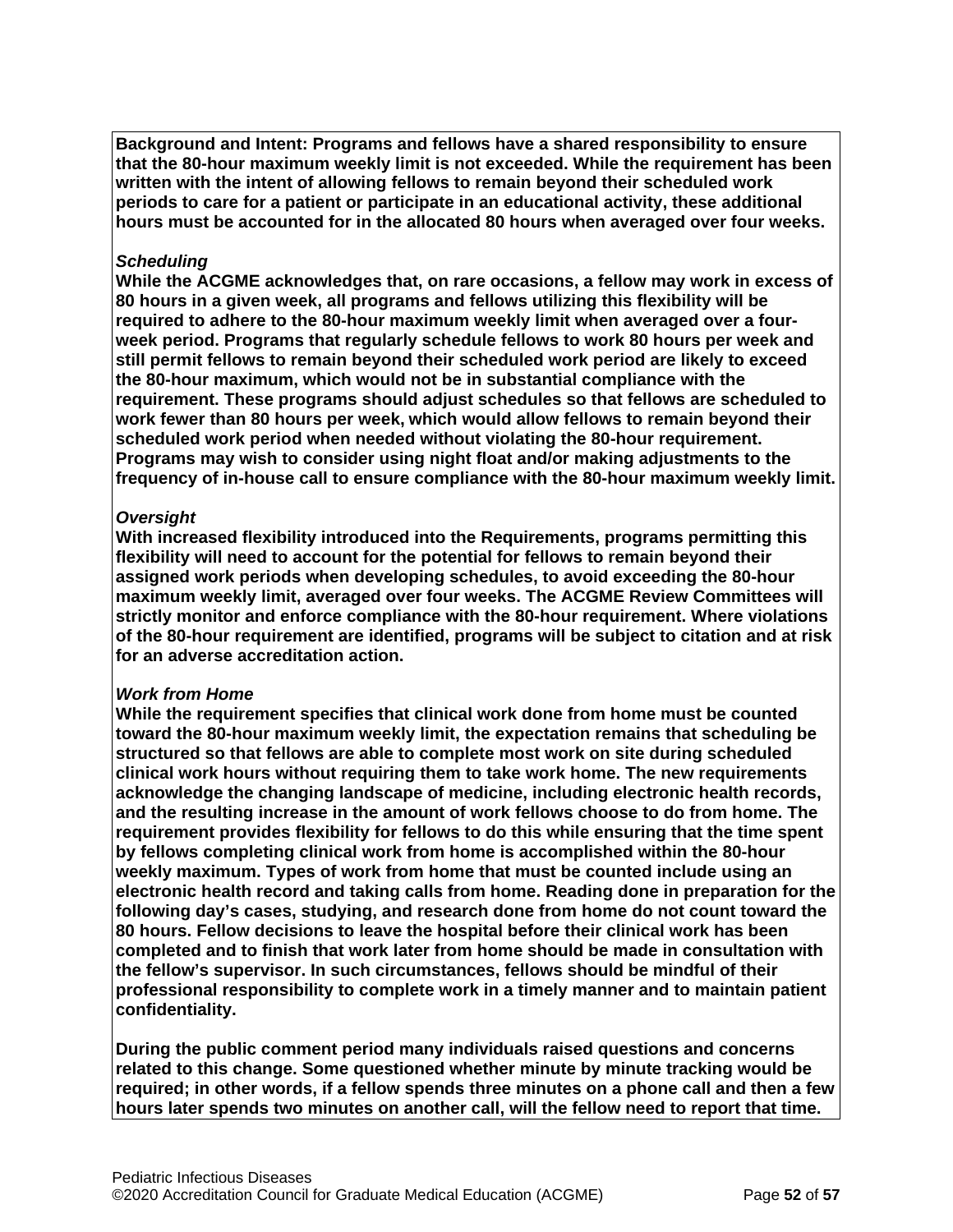**Others raised concerns related to the ability of programs and institutions to verify the accuracy of the information reported by fellows. The new requirements are not an attempt to micromanage this process. Fellows are to track the time they spend on clinical work from home and to report that time to the program. Decisions regarding whether to report infrequent phone calls of very short duration will be left to the individual fellow. Programs will need to factor in time fellows are spending on clinical work at home when schedules are developed to ensure that fellows are not working in excess of 80 hours per week, averaged over four weeks. There is no requirement that programs assume responsibility for documenting this time. Rather, the program's responsibility is ensuring that fellows report their time from home and that schedules are structured to ensure that fellows are not working in excess of 80 hours per week, averaged over four weeks.**

| VI.F.2.      | <b>Mandatory Time Free of Clinical Work and Education</b>                                                                                                                                                                                                                                               |
|--------------|---------------------------------------------------------------------------------------------------------------------------------------------------------------------------------------------------------------------------------------------------------------------------------------------------------|
| VI.F.2.a)    | The program must design an effective program structure that<br>is configured to provide fellows with educational<br>opportunities, as well as reasonable opportunities for rest<br>and personal well-being. (Core)                                                                                      |
| VI.F.2.b)    | Fellows should have eight hours off between scheduled<br>clinical work and education periods. (Detail)                                                                                                                                                                                                  |
| VI.F.2.b)(1) | There may be circumstances when fellows choose to<br>stay to care for their patients or return to the hospital<br>with fewer than eight hours free of clinical experience<br>and education. This must occur within the context of<br>the 80-hour and the one-day-off-in-seven<br>requirements. (Detail) |

**Background and Intent: While it is expected that fellow schedules will be structured to ensure that fellows are provided with a minimum of eight hours off between scheduled work periods, it is recognized that fellows may choose to remain beyond their scheduled time, or return to the clinical site during this time-off period, to care for a patient. The requirement preserves the flexibility for fellows to make those choices. It is also noted that the 80-hour weekly limit (averaged over four weeks) is a deterrent for scheduling fewer than eight hours off between clinical and education work periods, as it would be difficult for a program to design a schedule that provides fewer than eight hours off without violating the 80-hour rule.**

# **VI.F.2.c) Fellows must have at least 14 hours free of clinical work and education after 24 hours of in-house call. (Core)**

**Background and Intent: Fellows have a responsibility to return to work rested, and thus are expected to use this time away from work to get adequate rest. In support of this goal, fellows are encouraged to prioritize sleep over other discretionary activities.**

| <b>VI.F.2.d)</b> | Fellows must be scheduled for a minimum of one day in    |
|------------------|----------------------------------------------------------|
|                  | seven free of clinical work and required education (when |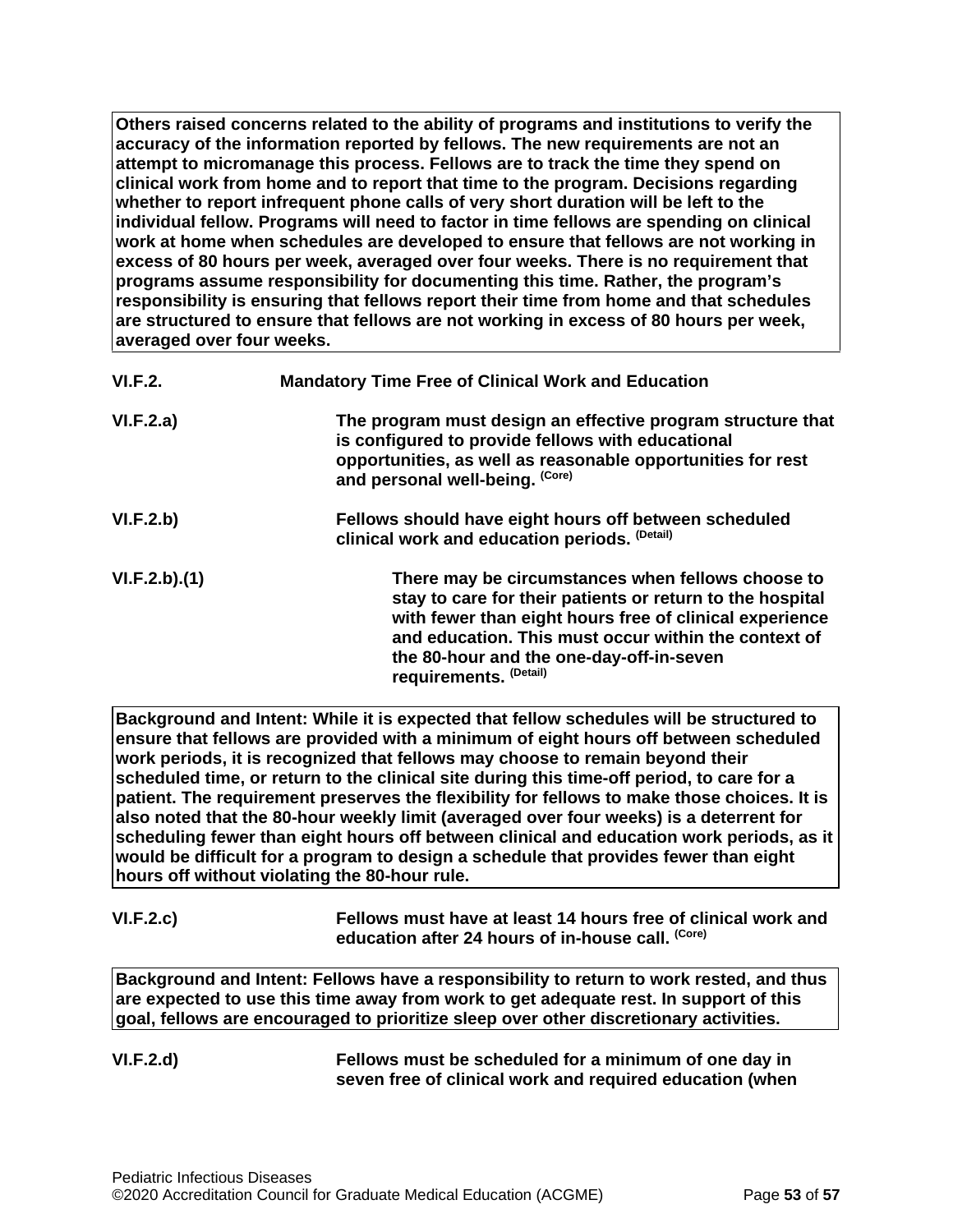**averaged over four weeks). At-home call cannot be assigned on these free days. (Core)**

**Background and Intent: The requirement provides flexibility for programs to distribute days off in a manner that meets program and fellow needs. It is strongly recommended that fellows' preference regarding how their days off are distributed be considered as schedules are developed. It is desirable that days off be distributed throughout the month, but some fellows may prefer to group their days off to have a "golden weekend," meaning a consecutive Saturday and Sunday free from work. The requirement for one free day in seven should not be interpreted as precluding a golden weekend. Where feasible, schedules may be designed to provide fellows with a weekend, or two consecutive days, free of work. The applicable Review Committee will evaluate the number of consecutive days of work and determine whether they meet educational objectives. Programs are encouraged to distribute days off in a fashion that optimizes fellow well-being, and educational and personal goals. It is noted that a day off is defined in the ACGME Glossary of Terms as "one (1) continuous 24-hour period free from all administrative, clinical, and educational activities."**

| VI.F.3.         | <b>Maximum Clinical Work and Education Period Length</b>                                                                                                                            |  |
|-----------------|-------------------------------------------------------------------------------------------------------------------------------------------------------------------------------------|--|
| VI.F.3.a)       | Clinical and educational work periods for fellows must not<br>exceed 24 hours of continuous scheduled clinical<br>assignments. (Core)                                               |  |
| VI.F.3.a)(1)    | Up to four hours of additional time may be used for<br>activities related to patient safety, such as providing<br>effective transitions of care, and/or fellow education.<br>(Core) |  |
| VI.F.3.a)(1)(a) | Additional patient care responsibilities must not<br>be assigned to a fellow during this time. (Core)                                                                               |  |

**Background and Intent: The additional time referenced in VI.F.3.a).(1) should not be used for the care of new patients. It is essential that the fellow continue to function as a member of the team in an environment where other members of the team can assess fellow fatigue, and that supervision for post-call fellows is provided. This 24 hours and up to an additional four hours must occur within the context of 80-hour weekly limit, averaged over four weeks.**

| VI.F.4.      | <b>Clinical and Educational Work Hour Exceptions</b>                                                                                                                                                |
|--------------|-----------------------------------------------------------------------------------------------------------------------------------------------------------------------------------------------------|
| VI.F.4.a)    | In rare circumstances, after handing off all other<br>responsibilities, a fellow, on their own initiative, may elect to<br>remain or return to the clinical site in the following<br>circumstances: |
| VI.F.4.a)(1) | to continue to provide care to a single severely ill or<br>unstable patient; (Detail)                                                                                                               |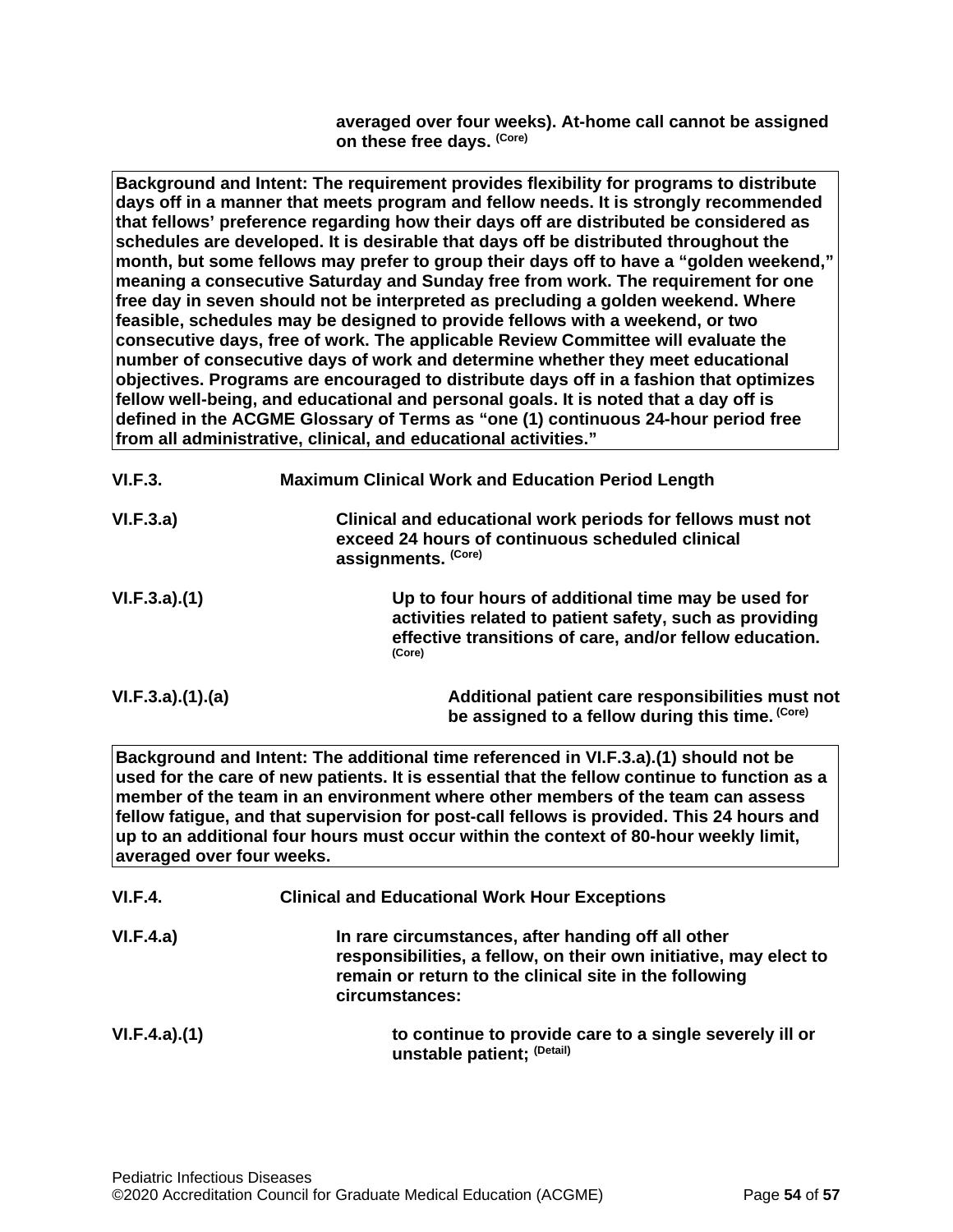| VI.F.4.a)(2) | humanistic attention to the needs of a patient or<br>family; or, <sup>(Detail)</sup>                     |
|--------------|----------------------------------------------------------------------------------------------------------|
| VI.F.4.a)(3) | to attend unique educational events. (Detail)                                                            |
| VI.F.4.b)    | These additional hours of care or education will be counted<br>toward the 80-hour weekly limit. (Detail) |

**Background and Intent: This requirement is intended to provide fellows with some control over their schedules by providing the flexibility to voluntarily remain beyond the scheduled responsibilities under the circumstances described above. It is important to note that a fellow may remain to attend a conference, or return for a conference later in the day, only if the decision is made voluntarily. Fellows must not be required to stay. Programs allowing fellows to remain or return beyond the scheduled work and clinical education period must ensure that the decision to remain is initiated by the fellow and that fellows are not coerced. This additional time must be counted toward the 80-hour maximum weekly limit.**

| VI.F.4.c)           | A Review Committee may grant rotation-specific exceptions<br>for up to 10 percent or a maximum of 88 clinical and<br>educational work hours to individual programs based on a<br>sound educational rationale. |
|---------------------|---------------------------------------------------------------------------------------------------------------------------------------------------------------------------------------------------------------|
|                     | The Review Committee for Pediatrics will not consider requests<br>for exceptions to the 80-hour limit to the fellows' work week.                                                                              |
| $VI.F.4.c$ . $(1)$  | In preparing a request for an exception, the program<br>director must follow the clinical and educational work<br>hour exception policy from the ACGME Manual of<br>Policies and Procedures. (Core)           |
| $VI.F.4.c$ ). $(2)$ | Prior to submitting the request to the Review<br>Committee, the program director must obtain approval<br>from the Sponsoring Institution's GMEC and DIO. (Core)                                               |

**Background and Intent: The provision for exceptions for up to 88 hours per week has been modified to specify that exceptions may be granted for specific rotations if the program can justify the increase based on criteria specified by the Review Committee. As in the past, Review Committees may opt not to permit exceptions. The underlying philosophy for this requirement is that while it is expected that all fellows should be able to train within an 80-hour work week, it is recognized that some programs may include rotations with alternate structures based on the nature of the specialty. DIO/GMEC approval is required before the request will be considered by the Review Committee.**

## **VI.F.5. Moonlighting**

**VI.F.5.a) Moonlighting must not interfere with the ability of the fellow to achieve the goals and objectives of the educational**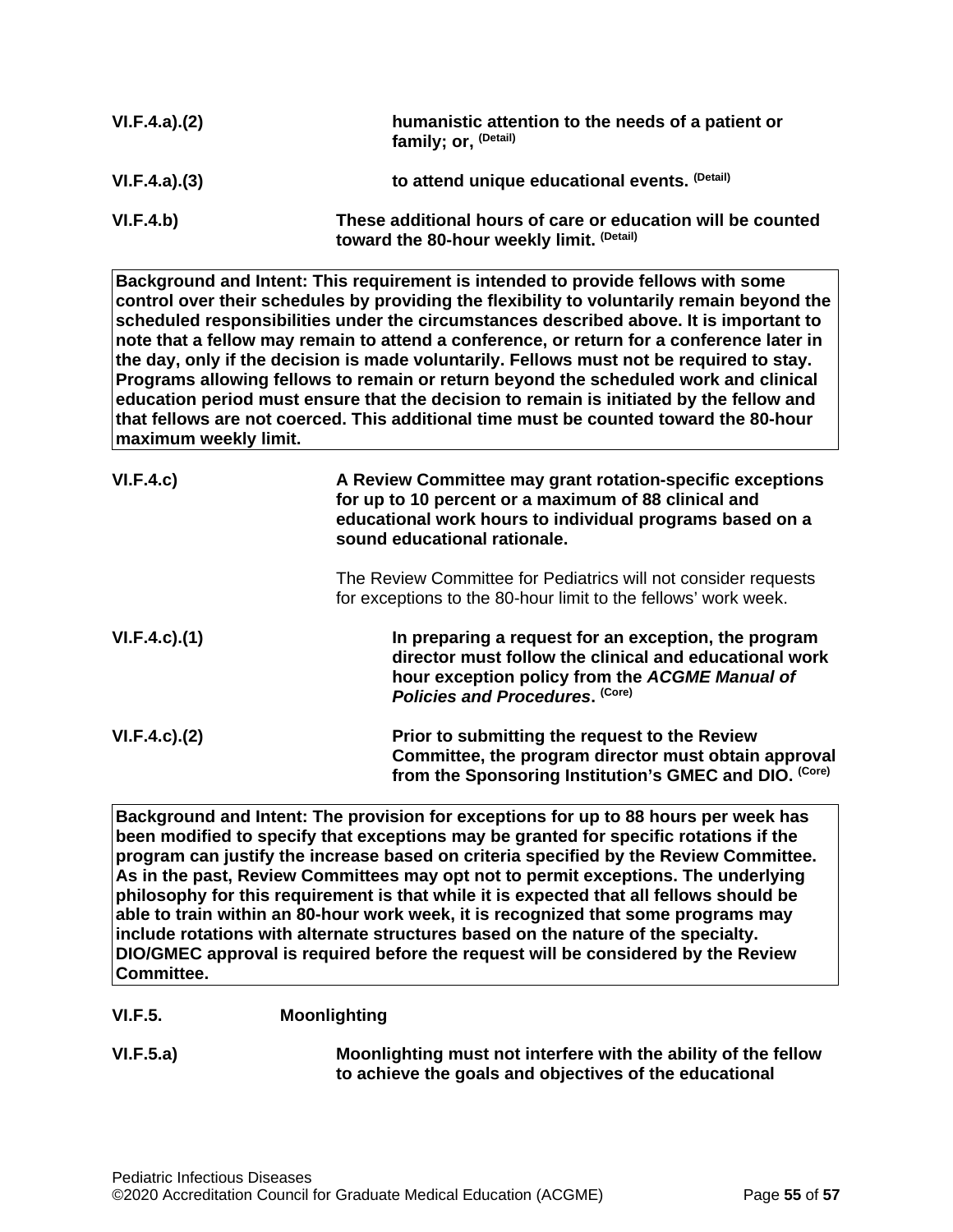**program, and must not interfere with the fellow's fitness for work nor compromise patient safety. (Core)**

**VI.F.5.b) Time spent by fellows in internal and external moonlighting (as defined in the ACGME Glossary of Terms) must be counted toward the 80-hour maximum weekly limit. (Core)**

**Background and Intent: For additional clarification of the expectations related to moonlighting, please refer to the Common Program Requirement FAQs (available at [http://www.acgme.org/What-We-Do/Accreditation/Common-Program-Requirements\)](http://www.acgme.org/What-We-Do/Accreditation/Common-Program-Requirements).**

### **VI.F.6. In-House Night Float**

**Night float must occur within the context of the 80-hour and oneday-off-in-seven requirements. (Core)**

**Background and Intent: The requirement for no more than six consecutive nights of night float was removed to provide programs with increased flexibility in scheduling.**

| <b>VI.F.7.</b> | <b>Maximum In-House On-Call Frequency</b> |
|----------------|-------------------------------------------|
|----------------|-------------------------------------------|

**Fellows must be scheduled for in-house call no more frequently than every third night (when averaged over a four-week period). (Core)**

**VI.F.8. At-Home Call**

**VI.F.8.a) Time spent on patient care activities by fellows on at-home call must count toward the 80-hour maximum weekly limit. The frequency of at-home call is not subject to the everythird-night limitation, but must satisfy the requirement for one day in seven free of clinical work and education, when averaged over four weeks. (Core)**

**VI.F.8.a).(1) At-home call must not be so frequent or taxing as to preclude rest or reasonable personal time for each fellow. (Core)**

**VI.F.8.b) Fellows are permitted to return to the hospital while on athome call to provide direct care for new or established patients. These hours of inpatient patient care must be included in the 80-hour maximum weekly limit. (Detail)**

**Background and Intent: This requirement has been modified to specify that clinical work done from home when a fellow is taking at-home call must count toward the 80-hour maximum weekly limit. This change acknowledges the often significant amount of time fellows devote to clinical activities when taking at-home call, and ensures that taking athome call does not result in fellows routinely working more than 80 hours per week. Athome call activities that must be counted include responding to phone calls and other forms of communication, as well as documentation, such as entering notes in an**